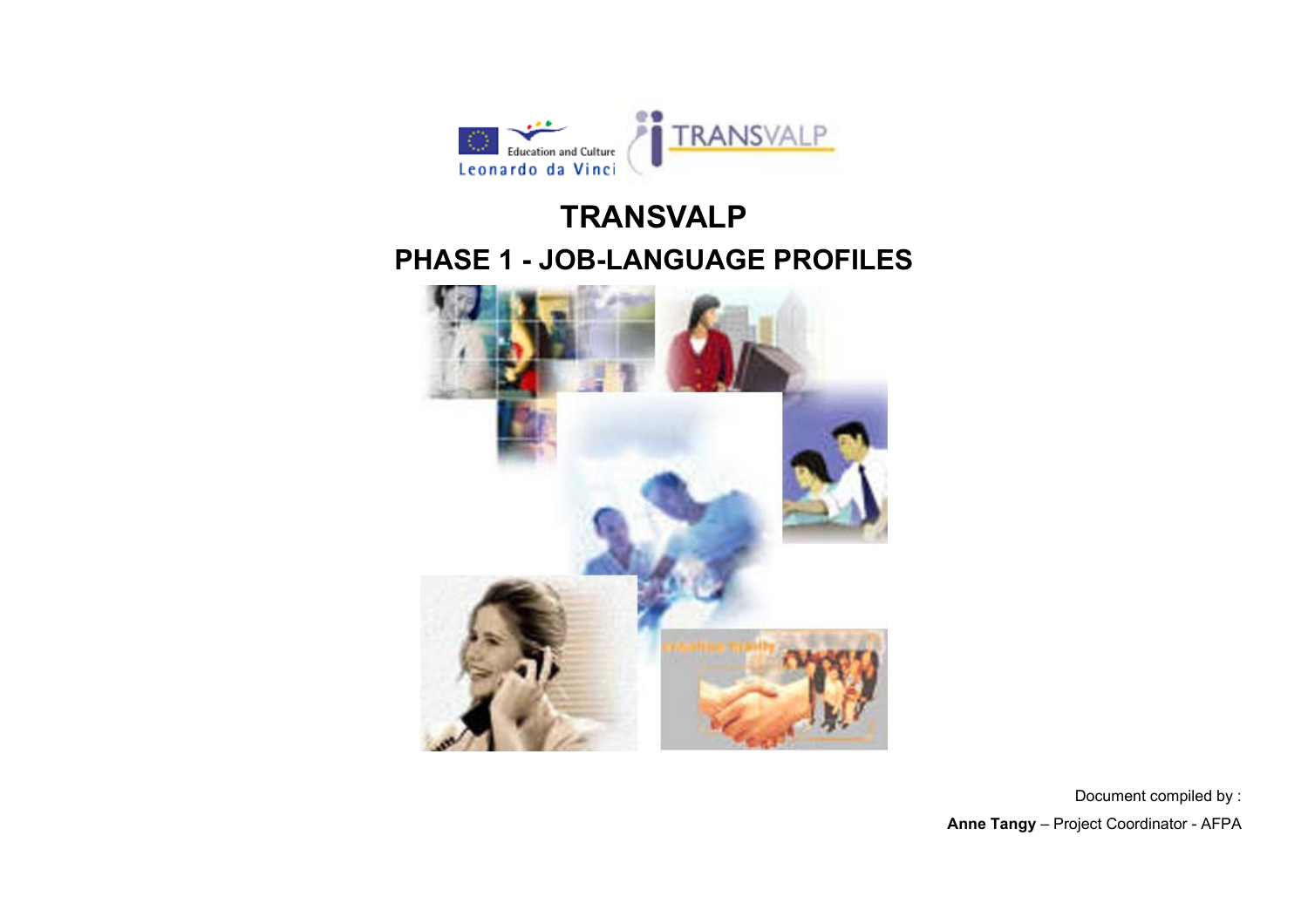# LIST OF CONTENTS

Page:

| <b>TOUR GUIDE</b>                 |    |
|-----------------------------------|----|
| TOURIST INFORMATION OFFICER       |    |
| LEISURE PARK EMPLOYEE             | 10 |
| <b>ENTERTAINER</b>                | 15 |
| <b>IT SUPPORT TECHNICIAN</b>      | 18 |
| <b>CUSTOMER CARE</b>              | 23 |
| <b>WAREHOUSE TECHNICIAN</b>       | 34 |
| <b>RESTAURANT WAITER/WAITRESS</b> | 37 |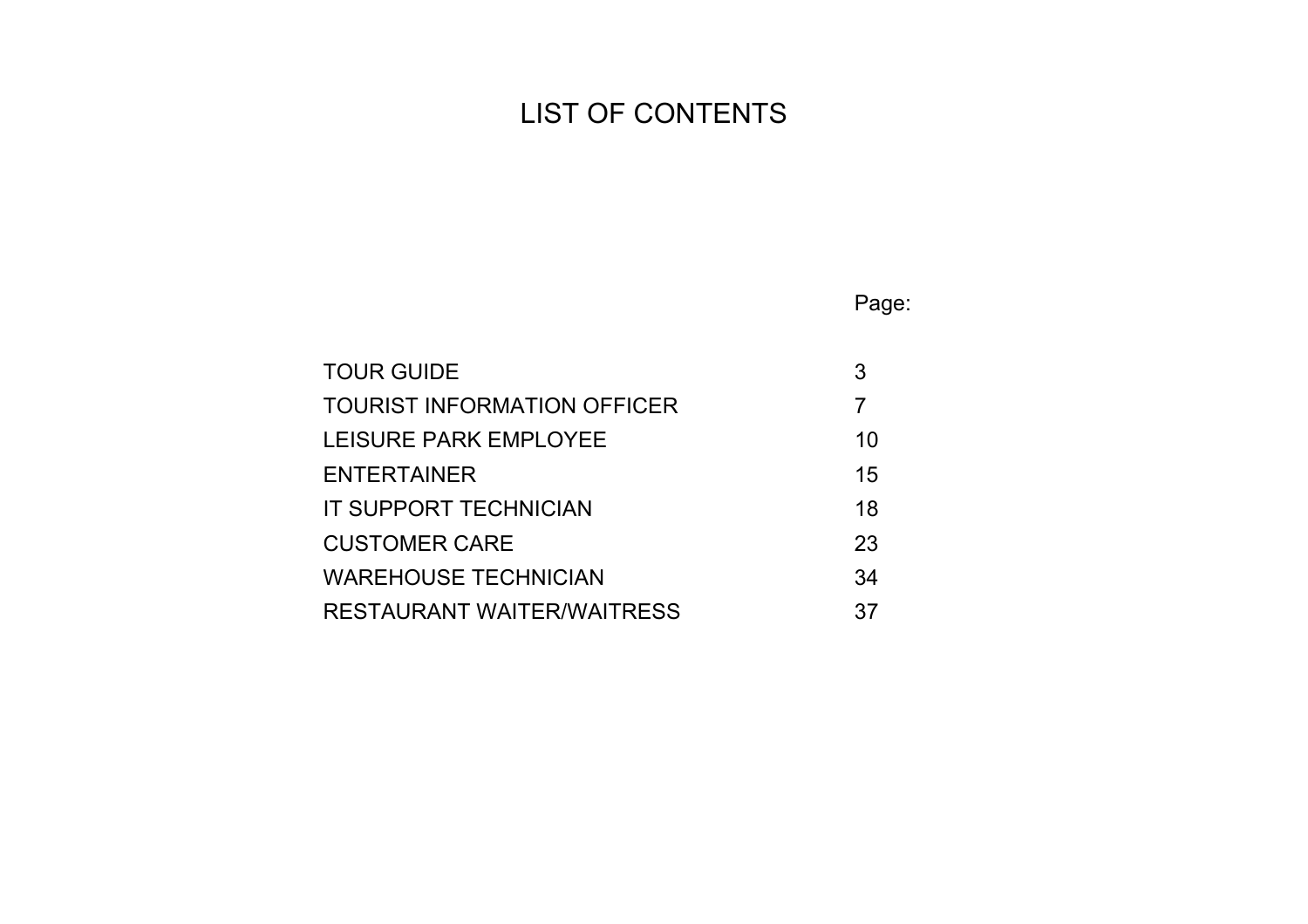

### **VLC 1 – Providing first-line care to tourists/visitors**

**B2 Level: CAN follow extended speech and complex lines of argument provided the topic is related to the professional environment. CAN interact with a degree of fluency and spontaneity that makes regular interaction, and sustained relationships with native speakers in the professional context quite possible without imposing strain on either party.** 

| <b>Sub Language</b><br><b>Competences</b>                         | <b>Descriptor</b>                                                                                                                                                                                                                                                                  | <b>CEFRL</b>                                                                            | <b>Skills</b>         |
|-------------------------------------------------------------------|------------------------------------------------------------------------------------------------------------------------------------------------------------------------------------------------------------------------------------------------------------------------------------|-----------------------------------------------------------------------------------------|-----------------------|
| 1. Welcome visitors/<br>tourists offer help & take<br>one's leave | CAN politely greet visitors/tourists, offer help, and take leave using appropriate registers &<br>fixed expressions                                                                                                                                                                | Addressing<br>audiences<br>Overall listening<br>comprehension                           | Speaking<br>Listening |
| 2. Present a tour or a visit<br>orally                            | CAN present a standard itinerary or visit (based on a prepared presentation) to a group of<br>tourists with the help of set expressions, providing basic information such as dates & times<br>(meeting time, time of departure/arrival). CAN take a series of follow-up questions. | Addressing<br>audiences<br>Overall listening<br>comprehension<br>Sustained<br>monologue | Speaking<br>Listening |
| 3. Explain the different<br>accommodation<br>arrangements         | CAN give a straightforward description of the accommodation arrangements (based on a<br>prepared presentation). CAN take a series of follow-up questions.                                                                                                                          | Addressing<br>audiences<br>Overall listening<br>comprehension<br>Sustained<br>monologue | Speaking<br>Listening |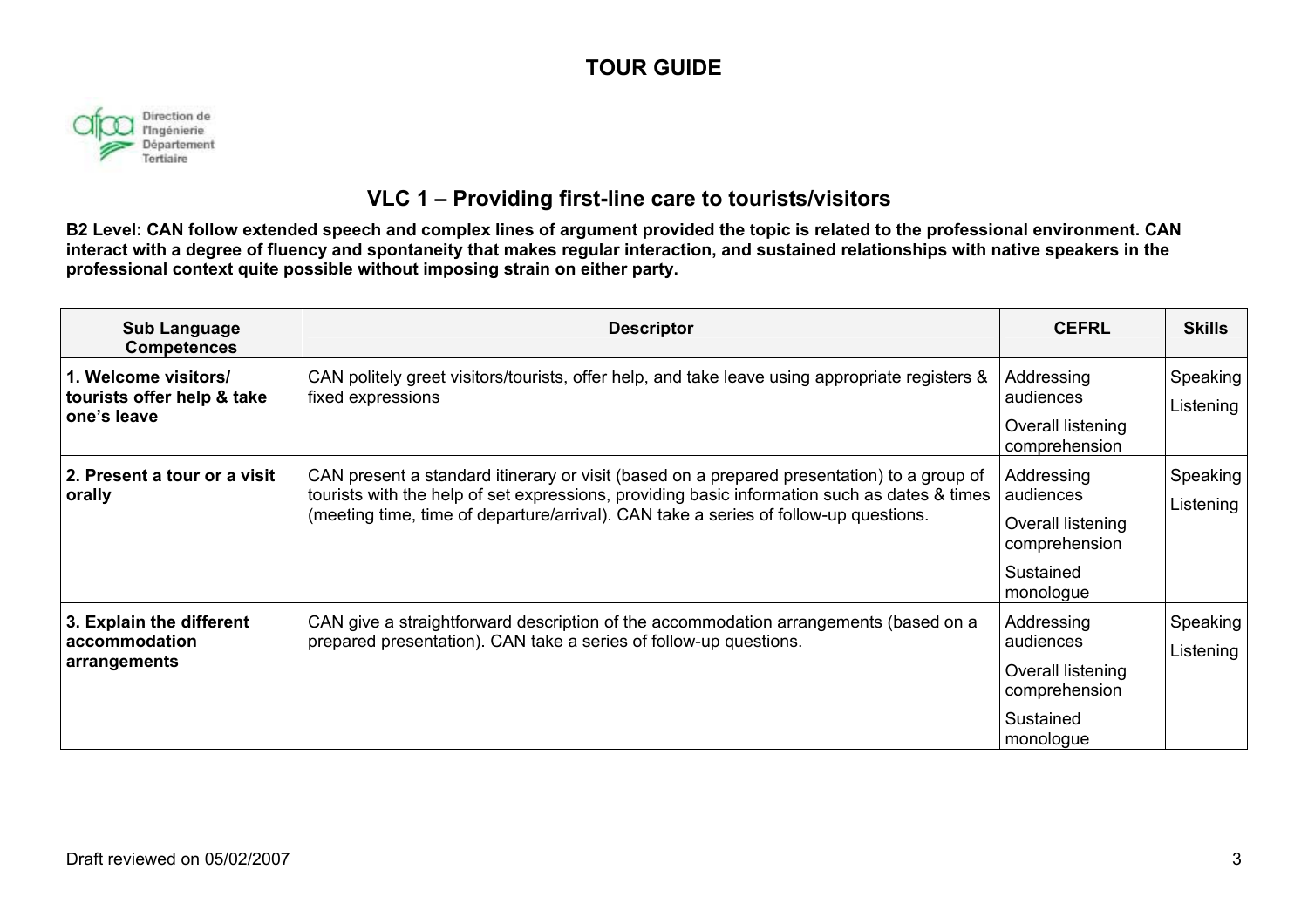| <b>Sub Language Competences</b>                                   | <b>Descriptor</b>                                                                                                                                                               | <b>CEFRL</b>                       | <b>Skills</b>         |
|-------------------------------------------------------------------|---------------------------------------------------------------------------------------------------------------------------------------------------------------------------------|------------------------------------|-----------------------|
| 4. Explain the transport<br>arrangements                          | CAN give straightforward information (based on a prepared presentation) and respond<br>appropriately to transport enquiries, describing the means of transport, dates, times, & | Addressing<br>audiences            | Speaking<br>Listening |
|                                                                   | itineraries                                                                                                                                                                     | Overall listening<br>comprehension |                       |
|                                                                   |                                                                                                                                                                                 | Sustained<br>monologue             |                       |
| 5. Explain the planned eating<br>arrangements                     | CAN give a straightforward explanation (based on a prepared presentation) and<br>respond appropriately to enquiries about eating arrangements.                                  | Addressing<br>audiences            | Speaking<br>Listening |
|                                                                   |                                                                                                                                                                                 | Overall listening<br>comprehension |                       |
|                                                                   |                                                                                                                                                                                 | Sustained<br>monologue             |                       |
| 6. Present the planned visits to<br>tourist sites and attractions | CAN give straightforward & prepared information about the planned visits to tourist<br>attractions and sites. CAN take a series of follow-up questions.                         | Addressing<br>audiences            | Speaking<br>Listening |
|                                                                   |                                                                                                                                                                                 | Overall listening<br>comprehension |                       |
|                                                                   |                                                                                                                                                                                 | Sustained<br>monologue             |                       |
| 7. Explain the planned leisure<br>activities/facilities           | CAN understand requests and describe, simply but accurately, tourist and leisure<br>attractions, activities & facilities usually found on-site, explaining times & dates & any  | Addressing<br>audiences            | Speaking<br>Listening |
|                                                                   | conditions that may apply (appropriate clothing & protection).                                                                                                                  | Overall listening<br>comprehension |                       |
|                                                                   |                                                                                                                                                                                 | Sustained<br>monologue             |                       |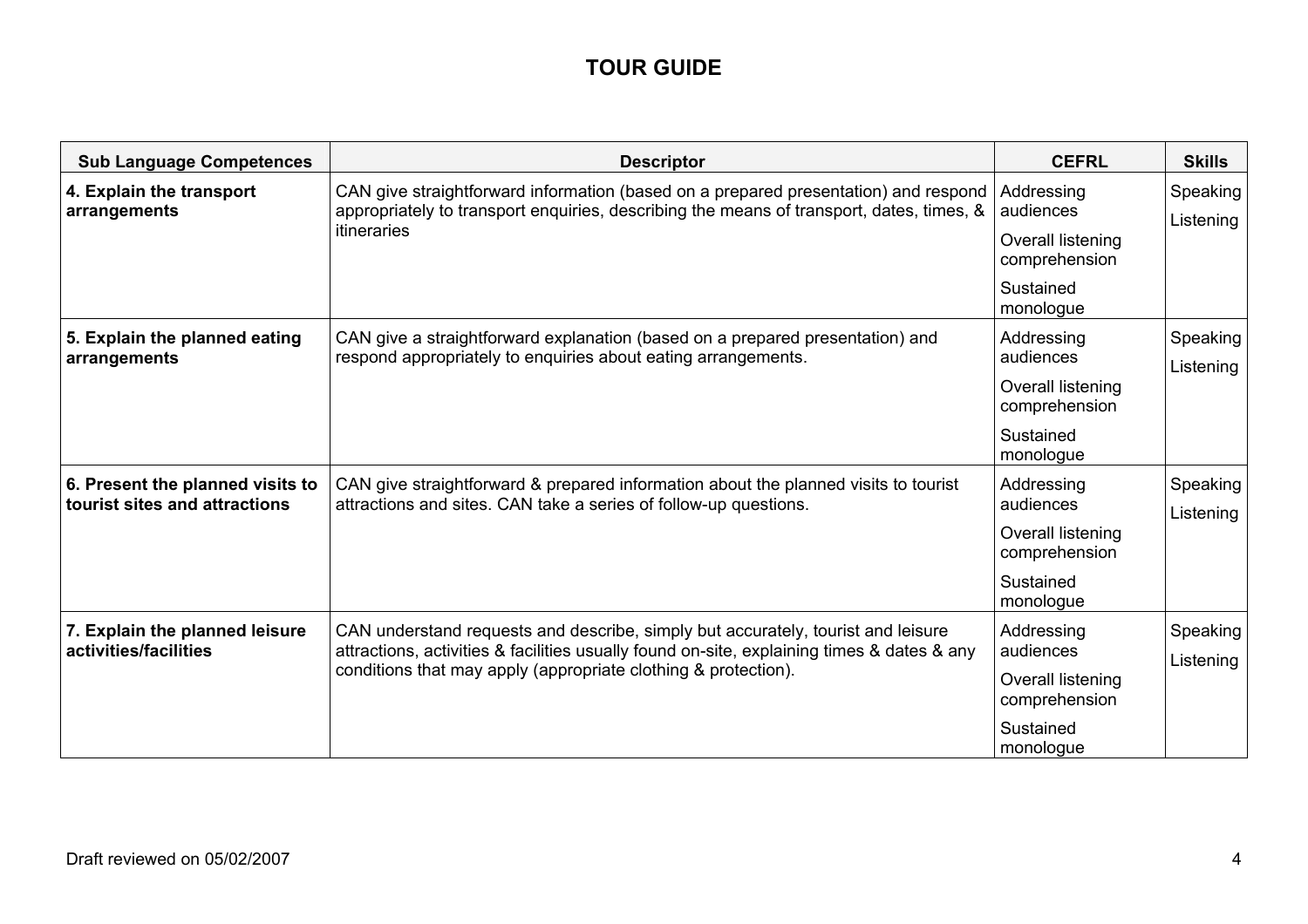### **VLC 2 – Conducting a tour**

**B2 Level: CAN follow extended speech and complex lines of argument provided the topic is related to the professional environment. CAN interact with a degree of fluency and spontaneity that makes regular interaction, and sustained relationships with native speakers in the professional context quite possible without imposing strain on either party.** 

| <b>Sub Language</b><br><b>Competences</b> | <b>Descriptor</b>                                                                                                                                                                                                                                                  | <b>CEFRL</b>                                                                      | <b>Skills</b>         |
|-------------------------------------------|--------------------------------------------------------------------------------------------------------------------------------------------------------------------------------------------------------------------------------------------------------------------|-----------------------------------------------------------------------------------|-----------------------|
| 1. Lead a group to &<br>around a site     | CAN escort a group (transfer) to a site responding to requests for information, explaining the<br>bus route, and making announcements simply & clearly.<br>CAN structure a site visit & lead a group around a tourist site using essential terms &<br>expressions. | Addressing audiences<br>Overall listening<br>comprehension                        | Speaking<br>Listening |
| 2. Give visitors/tourists<br>directions   | CAN direct visitors/tourists both inside & outside using basic plans or maps                                                                                                                                                                                       | Addressing audiences<br>Overall listening<br>comprehension                        | Speaking<br>Listening |
| 3. Explain the weather<br>forecast        | CAN respond to enquiries and give simple but accurate information about the weather<br>conditions and its bearing on activities                                                                                                                                    | Addressing audiences<br>Overall listening<br>comprehension                        | Speaking<br>Listening |
| 4. Describe a tourist<br>site             | CAN give a straightforward prepared description of tourist sites & typical geographical &<br>architectural features using key terms & expressions. CAN respond to predicatable enquiries<br>about the site.                                                        | Addressing audiences<br>Overall listening<br>comprehension<br>Sustained monologue | Speaking<br>Listening |
| 5. Describe the history<br>of a site      | CAN give a reasonably fluent description of the history of a site using L1 information. CAN<br>respond to predicatable enquiries and/or refer visitors to appropriate sources of information.                                                                      | Addressing audiences<br>Overall listening<br>comprehension<br>Sustained monologue | Speaking<br>Listening |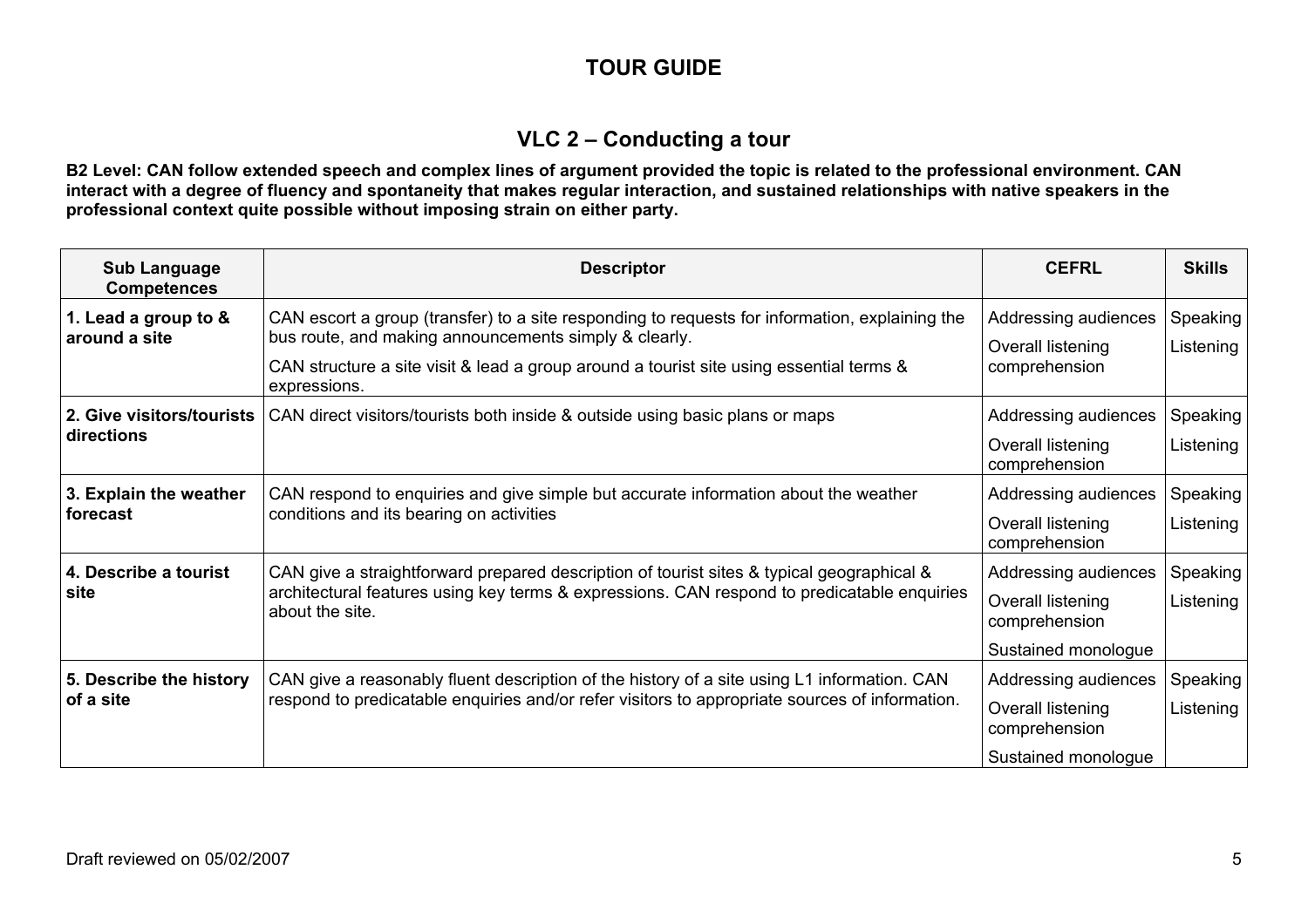| <b>Sub Language Competences</b>                   | <b>Descriptor</b>                                                                                                                                                                                   | <b>CEFRL</b>                               | <b>Skills</b>                      |
|---------------------------------------------------|-----------------------------------------------------------------------------------------------------------------------------------------------------------------------------------------------------|--------------------------------------------|------------------------------------|
| 6. Recommend local produce and<br>handicraft      | CAN give straightforward information on local produce, souvenirs & gifts.<br>CAN respond to requests for information concerning souvenirs & craft                                                   | Addressing audiences                       | Speaking                           |
|                                                   | shops.                                                                                                                                                                                              | Overall listening<br>comprehension         | Listening                          |
| 7. Explain rules and regulations                  | CAN politely & unequivocally describe typical rules & regulations                                                                                                                                   | Addressing audiences                       | Speaking                           |
| about the visit                                   | concerning a site. CAN give clear and precise instructions to be followed<br>using a register appropriate to the situation.                                                                         | Overall listening<br>comprehension         |                                    |
| 8. Deal with visitors' / tourists'                | CAN understand routine/expected problems (I've twisted my ankle) &<br>complaints (it's too hot in here) & react appropriately, apologising &<br>indicating that the necessary action will be taken. | Spoken interaction                         | Listening                          |
| problems, complaints                              |                                                                                                                                                                                                     | Overall listening<br>comprehension         | Speaking                           |
| 9. Inform local tourism service                   | CAN clearly explain problems and alterations in the programme (delays,                                                                                                                              | Spoken interaction                         | Listening                          |
| providers abroad of alteration in<br>organisation | CANcellation) to the providers of local services (hoteliers, restaurant<br>managers, travel agencies) when on a tour abroad                                                                         | Transactions to obtain<br>goods & services | Speaking                           |
|                                                   |                                                                                                                                                                                                     | Goal-oriented<br>cooperation               | Possibly<br>reading and<br>writing |
|                                                   |                                                                                                                                                                                                     | Overall listening<br>comprehension         |                                    |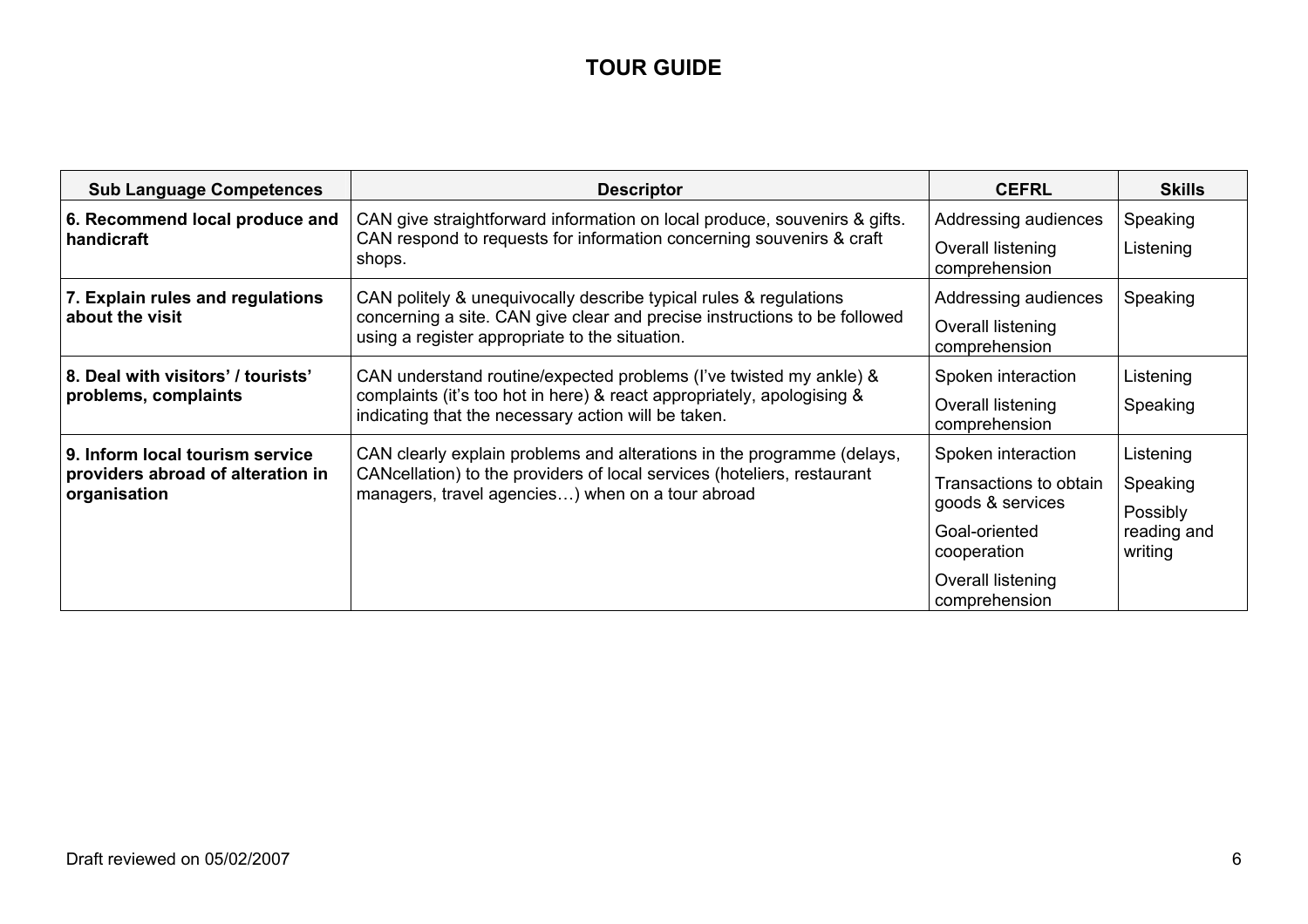### **TOURIST INFORMATION OFFICER**



### **VLC 1 – Providing first-line care to tourists/visitors**

| <b>Sub Language Competences</b>                            | <b>Descriptor</b>                                                                                                                              | <b>CEFRL</b>                       | <b>Skills</b>         |
|------------------------------------------------------------|------------------------------------------------------------------------------------------------------------------------------------------------|------------------------------------|-----------------------|
| 1. Welcome visitors/tourists                               | CAN politely greet visitors/tourists, offer help, and take one's leave using<br>appropriate registers & fixed expressions                      | Overall spoken<br>interaction      | Speaking<br>Listening |
|                                                            |                                                                                                                                                | Overall listening<br>comprehension |                       |
| 2. Respond to enquiries about                              | CAN describe & recommend simply and accurately what there is to see in the                                                                     | Sustained monologue                | Speaking              |
| tourist/historical sites                                   | area of tourist/historical interest.                                                                                                           | Overall spoken<br>interaction      | Listening             |
|                                                            |                                                                                                                                                | Overall listening<br>comprehension |                       |
| 3. Respond to enquiries about<br>leisure/sports activities | CAN describe & recommend simply but accurately tourist & leisure activities<br>that respond to the clients' profile & the climatic conditions. | Overall spoken<br>interaction      | Speaking<br>Listening |
|                                                            |                                                                                                                                                | Overall listening<br>comprehension |                       |
| 4. Respond to accommodation                                | CAN understand straightforward accommodation enquiries & suggest                                                                               | Overall spoken                     | Speaking              |
| enquiries                                                  | appropriate options according to visitors' profiles.                                                                                           | interaction                        | Listening             |
|                                                            |                                                                                                                                                | Overall listening<br>comprehension |                       |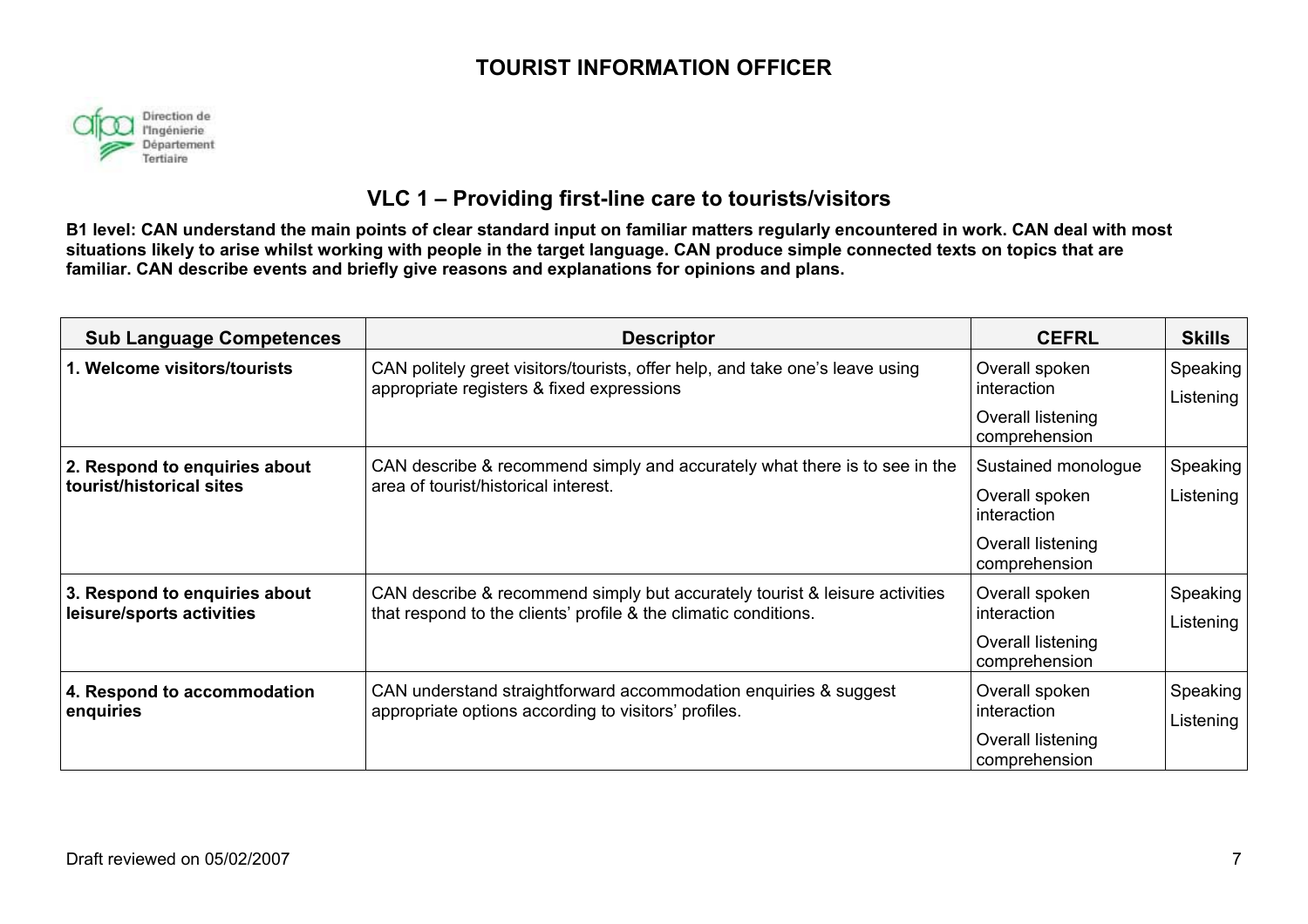### **TOURIST INFORMATION OFFICER**

| <b>Sub Language Competences</b>                              | <b>Descriptor</b>                                                                                                                                           | <b>CEFRL</b>                       | <b>Skills</b>         |
|--------------------------------------------------------------|-------------------------------------------------------------------------------------------------------------------------------------------------------------|------------------------------------|-----------------------|
| 5. Respond to transport enquiries                            | CAN understand & respond simply but appropriately to transport enquiries,<br>supplying modes, dates, times and itineraries, according to visitors' requests | Overall spoken<br>interaction      | Speaking<br>Listening |
|                                                              | and profiles.                                                                                                                                               | Overall listening<br>comprehension | Reading               |
|                                                              |                                                                                                                                                             | Reading for<br>orientation         |                       |
| 6. Respond to enquiries about<br>eating options              | CAN understand simply but accurately describe and recommend eating options<br>according to visitors' requests and profiles.                                 | Overall spoken<br>interaction      | Speaking<br>Listening |
|                                                              |                                                                                                                                                             | Overall listening<br>comprehension |                       |
| 7. Respond to enquiries about<br>souvenirs/crafts/gift shops | CAN understand straightforward enquiries and respond to requests for<br>information concerning souvenirs, crafts, & gift shops.                             | Overall spoken<br>interaction      | Speaking<br>Listening |
|                                                              |                                                                                                                                                             | Overall listening<br>comprehension | Reading               |
|                                                              |                                                                                                                                                             | Reading for<br>orientation         |                       |
| 8. Give visitors/tourists directions                         | CAN give simple indications to help visitors locate various facilities or venues,<br>both inside a building and outside using basic plans or maps           | Overall spoken<br>interaction      | Speaking<br>Listening |
|                                                              | CAN respond to requests for detailed directions to and from the tourism<br>establishment, within the building/s and outside using plans or maps.            | Overall listening<br>comprehension | Reading               |
|                                                              |                                                                                                                                                             | Reading for<br>orientation         |                       |
| 9. Deal with visitors'/tourists'<br>reservations             | CAN formulate simple questions to obtain personal details to accurately<br>complete a booking form (accommodation, restaurants, cultural or tourist         | Goal-oriented<br>cooperation       | Speaking<br>Listening |
|                                                              | events)                                                                                                                                                     | Overall listening<br>comprehension | Writing               |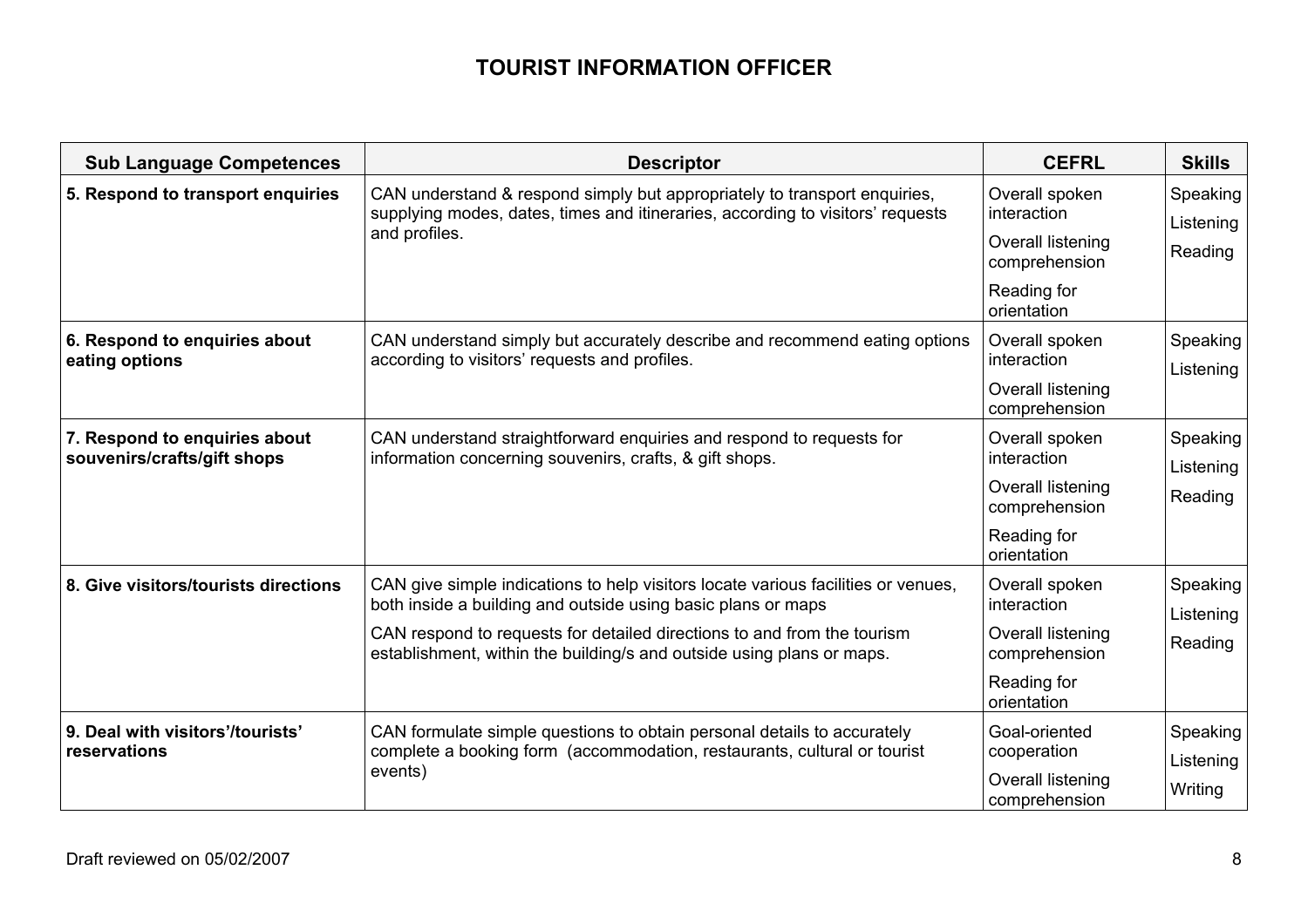### **TOURIST INFORMATION OFFICER**

### **VLC 2 – Selling in a tourist information office**

| <b>Sub Language</b><br><b>Competences</b>   | <b>Descriptor</b>                                                                                                                                                                  | <b>CEFRL</b>                                                                      | <b>Skills</b>         |
|---------------------------------------------|------------------------------------------------------------------------------------------------------------------------------------------------------------------------------------|-----------------------------------------------------------------------------------|-----------------------|
| 1. Sell a tourism product                   | CAN describe simply a tourism product (an excursion, a gift), and give price.<br>CAN practise upselling by guiding the visitors' choice according to their profiles.               | Transactions to obtain<br>goods or services<br>Overall listening<br>comprehension | Speaking<br>Listening |
| 2. Take payment, give<br>change & a receipt | CAN politely request payment; give change & a receipt with the help of appropriate<br>fixed expressions. CAN take follow-up questions on modes of payment and special<br>requests. | Transactions to obtain<br>goods or services<br>Overall listening<br>comprehension | Speaking<br>Listening |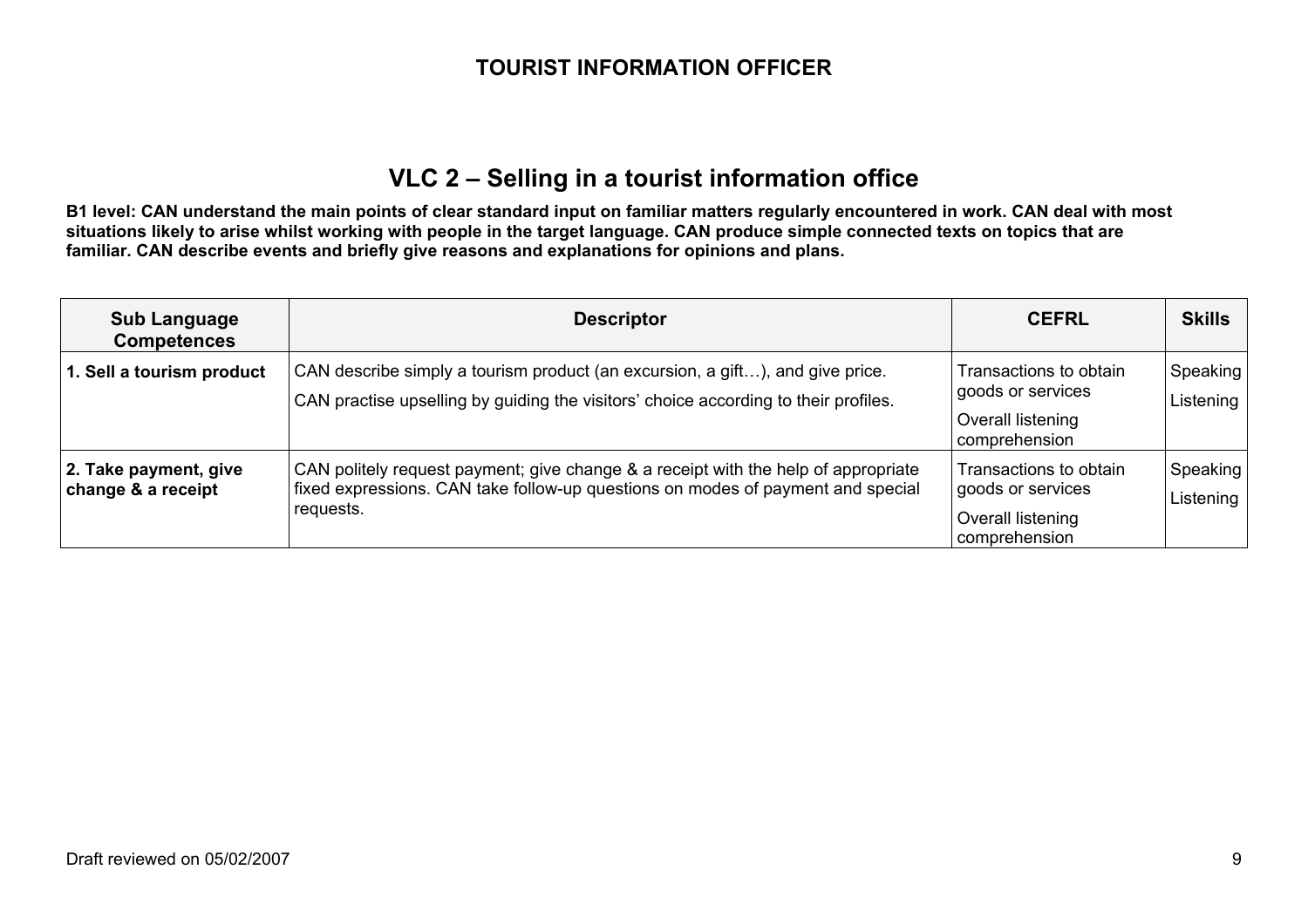

### **VLC 1 – Providing first-line care to visitors in a leisure park**

| <b>Sub Language</b><br><b>Competences</b>           | <b>Descriptor</b>                                                                                                                                                                       | <b>CEFRL</b>                                                                                        | <b>Skills</b>         |
|-----------------------------------------------------|-----------------------------------------------------------------------------------------------------------------------------------------------------------------------------------------|-----------------------------------------------------------------------------------------------------|-----------------------|
| 1. Welcome visitors                                 | CAN welcome individuals/groups of visitors to a leisure park/particular attraction, using<br>appropriate registers & fixed expressions                                                  | Overall oral production<br>Overall listening<br>comprehension                                       | Speaking<br>Listening |
| 2. Give visitors information<br>about dates & times | CAN inform visitors of opening and closing times & dates and understand visitors'<br>queries. CAN indicate the time at which a show/attraction will start and how long it will<br>last. | Overall spoken<br>interaction<br>Goal-oriented<br>cooperation<br>Overall listening<br>comprehension | Speaking<br>Listening |
| 3. Deal with visitors'<br>reservations & enquiries  | CAN understand straightforward reservations enquiries orally and in writing.<br>CAN formulate simple questions to obtain necessary details, make notes/fill in forms                    | Overall spoken<br>interaction<br>Goal-oriented<br>cooperation<br>Overall listening<br>comprehension | Speaking<br>Listening |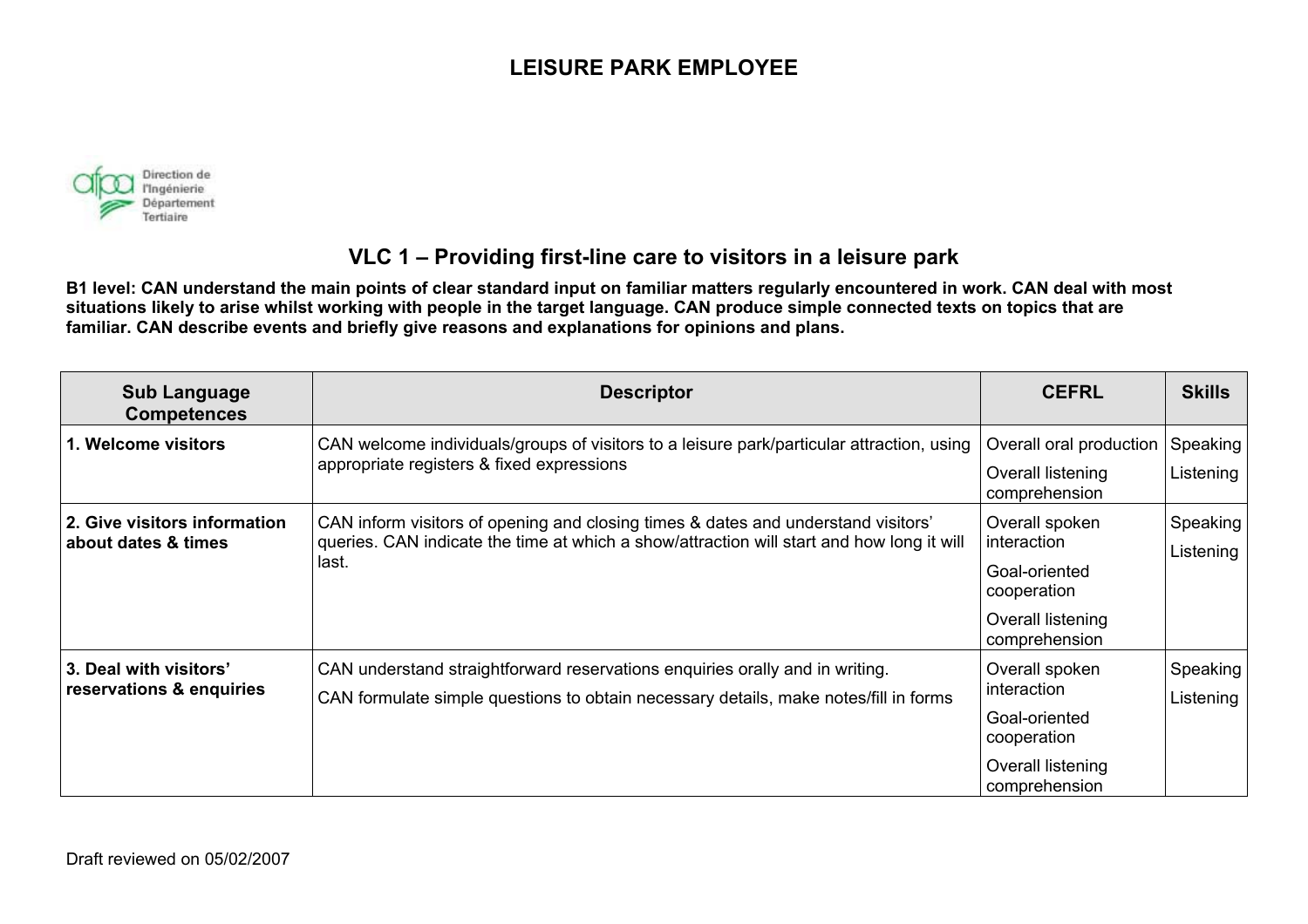| <b>Sub Language</b><br><b>Competences</b>                   | <b>Descriptor</b>                                                                                                                                                                                                                                         | <b>CEFRL</b>                                                                                      | <b>Skills</b>                    |
|-------------------------------------------------------------|-----------------------------------------------------------------------------------------------------------------------------------------------------------------------------------------------------------------------------------------------------------|---------------------------------------------------------------------------------------------------|----------------------------------|
| 4. Present the leisure park<br>& its facilities             | CAN give a prepared straightforward presentation of the park, its attractions and its<br>facilities. CAN take follow-up questions.                                                                                                                        | Oral production<br>Addressing<br>audiences<br>Overall listening<br>comprehension                  | Speaking<br>Listening            |
| 5. Respond to enquiries<br>about leisure park<br>activities | CAN understand straightforward enquires about the leisure park's activities. CAN<br>recommend & simply but accurately appropriate activities & attractions according to the<br>visitors' profile & the climatic conditions. CAN take follow-up questions. | Overall spoken<br>interaction<br>Overall listening<br>comprehension                               | Speaking<br>Listening            |
| 6. Give visitors directions                                 | CAN give simple indications to help visitors locate various facilities or attractions inside the<br>park using basic plans or maps.<br>CAN respond to requests for directions to and from the park using plans or maps.                                   | Overall spoken<br>interaction<br>Overall listening<br>comprehension<br>Reading for<br>orientation | Speaking<br>Listening<br>Reading |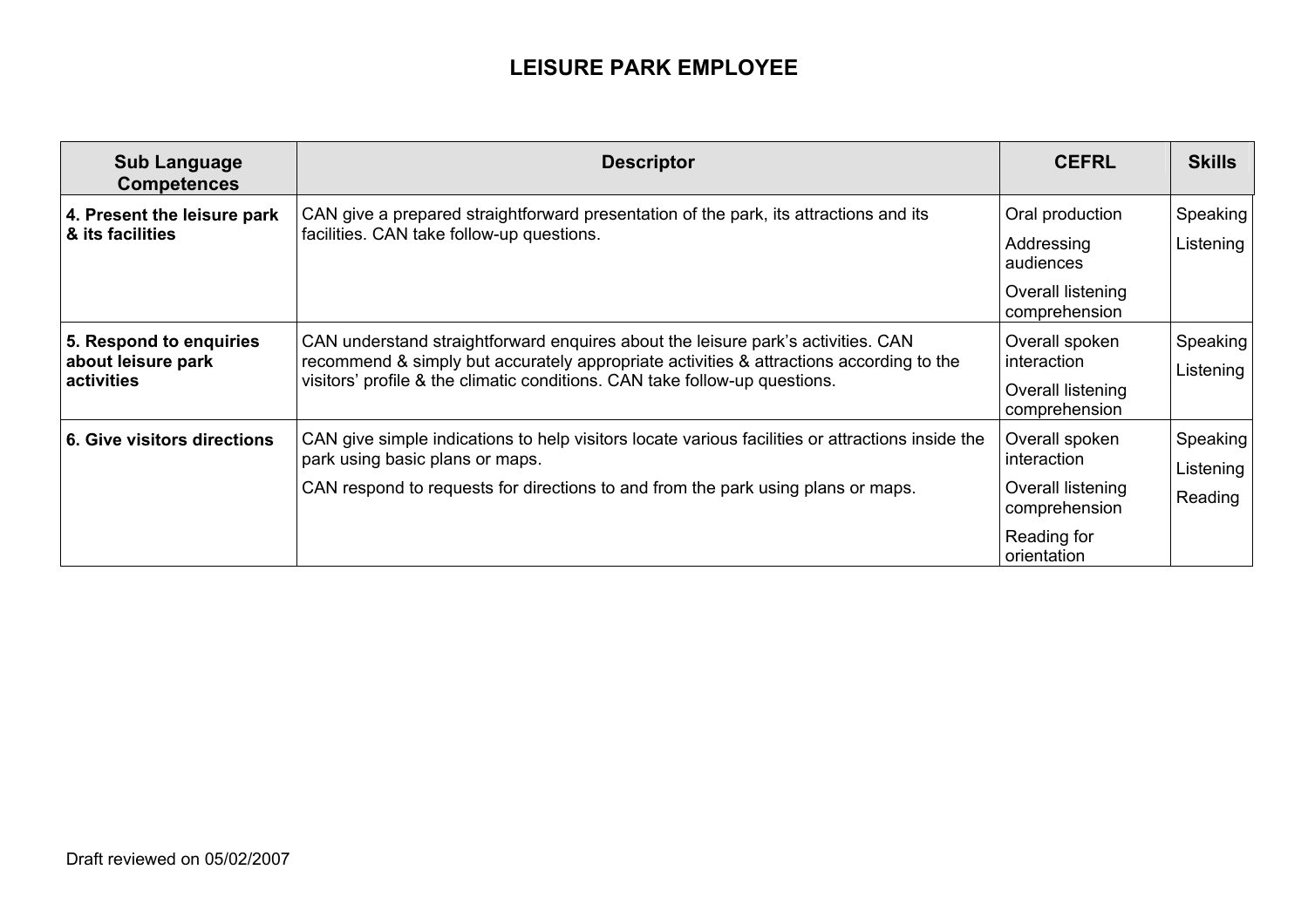| <b>Sub Language</b><br><b>Competences</b>      | <b>Descriptor</b>                                                                                                                                                                      | <b>CEFRL</b>                                                                                                                      | <b>Skills</b>                    |
|------------------------------------------------|----------------------------------------------------------------------------------------------------------------------------------------------------------------------------------------|-----------------------------------------------------------------------------------------------------------------------------------|----------------------------------|
| 7. Respond to transport<br>enquiries           | CAN understand & respond simply but appropriately to transport enquiries, both<br>inside & outside the park, supplying modes, times & itineraries, according to visitors'<br>requests. | Overall spoken<br>interaction<br>Goal-oriented<br>cooperation<br>Overall listening<br>comprehension<br>Reading for<br>orientation | Speaking<br>Listening<br>Reading |
| 8. Respond to<br>accommodation<br>enquiries    | CAN understand straightforward accommodation enquiries & suggest appropriate<br>options on the site or nearby according to visitors' profiles.                                         | Overall spoken<br>interaction<br>Overall listening<br>comprehension                                                               | Speaking<br>Listening            |
| 9. Respond to enquires<br>about eating options | CAN understand & simply but accurately describe and recommend eating options on-<br>site according to visitors' requests and profiles.                                                 | Overall spoken<br>interaction<br>Goal-oriented<br>cooperation<br>Overall listening<br>comprehension                               | Speaking<br>Listening            |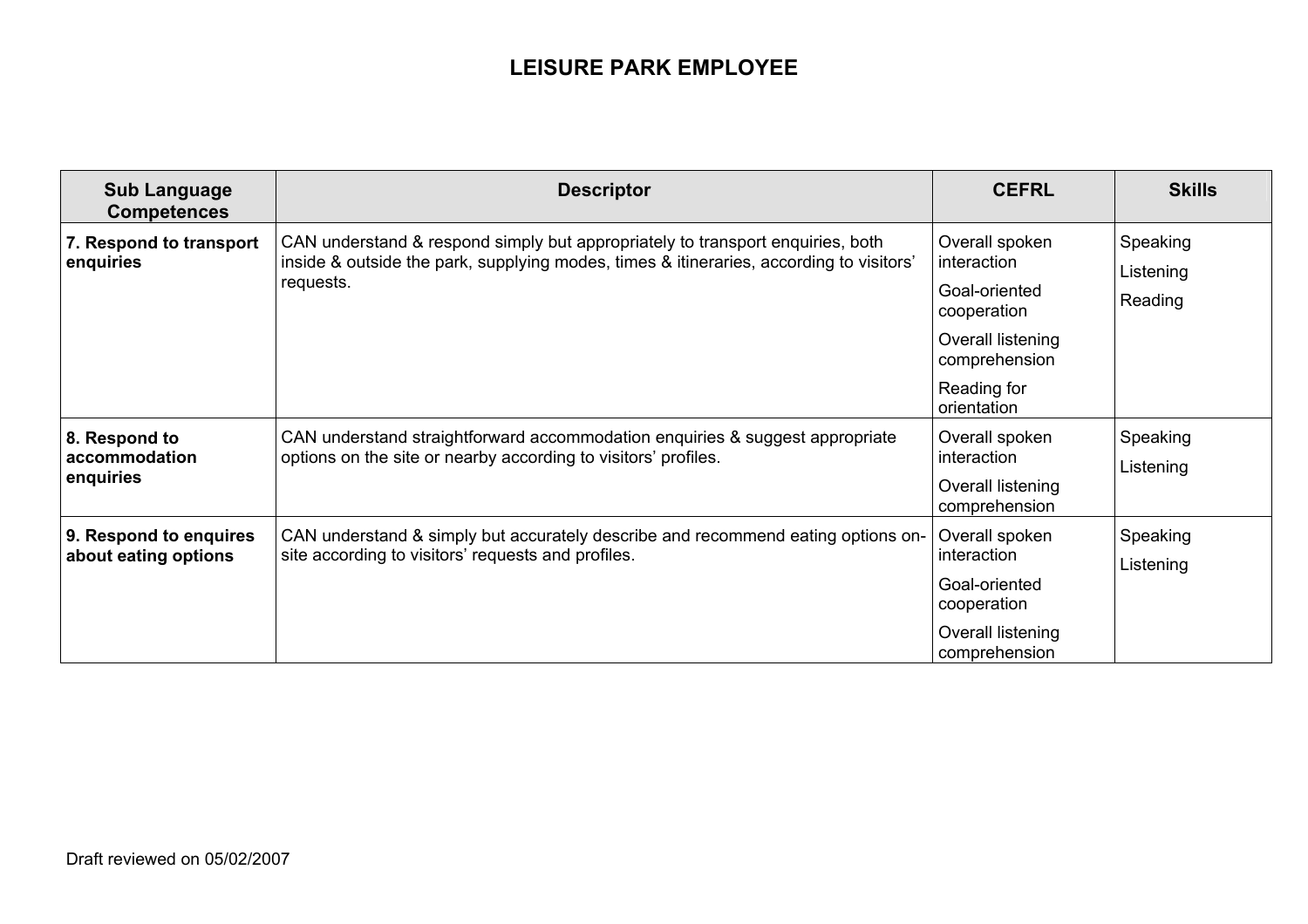#### **VLC 2 – Managing visitors in a leisure park**

| <b>Sub Language Competences</b>                                | <b>Descriptor</b>                                                                                                                                                                                                                                                                                  | <b>CEFRL</b>                                                                                | <b>Skills</b>         |
|----------------------------------------------------------------|----------------------------------------------------------------------------------------------------------------------------------------------------------------------------------------------------------------------------------------------------------------------------------------------------|---------------------------------------------------------------------------------------------|-----------------------|
| 1. Control crowds & queues                                     | CAN direct and instruct individuals and groups to behave in an orderly way<br>CAN deliver very short rehearsed announcements about queuing systems or delays                                                                                                                                       | Overall oral<br>production<br>Public<br>announcements<br>Overall listening<br>comprehension | Speaking<br>Listening |
| 2. Give, explain, & enforce<br>safety rules & ride regulations | CAN clearly give, explain,& enforce straightforward appropriate instructions and<br>procedures to enforce the park's safety and security measures. CAN take a series of<br>follow-up questions.                                                                                                    | Overall oral<br>production<br><b>Public</b><br>announcements                                | Speaking<br>Listening |
| 3. Deal with visitors' problems                                | CAN understand routine/expected problems (lost property, medical emergencies) &<br>react appropriately, indicating that the necessary action will be taken.<br>CAN elicit information concerning the incident.<br>CAN reassure people. CAN act as an interpreter between two parties if necessary. | Overall spoken<br>interaction<br>Goal-oriented co-<br>operation<br>Overall listening        | Speaking<br>Listening |
|                                                                |                                                                                                                                                                                                                                                                                                    | comprehension                                                                               |                       |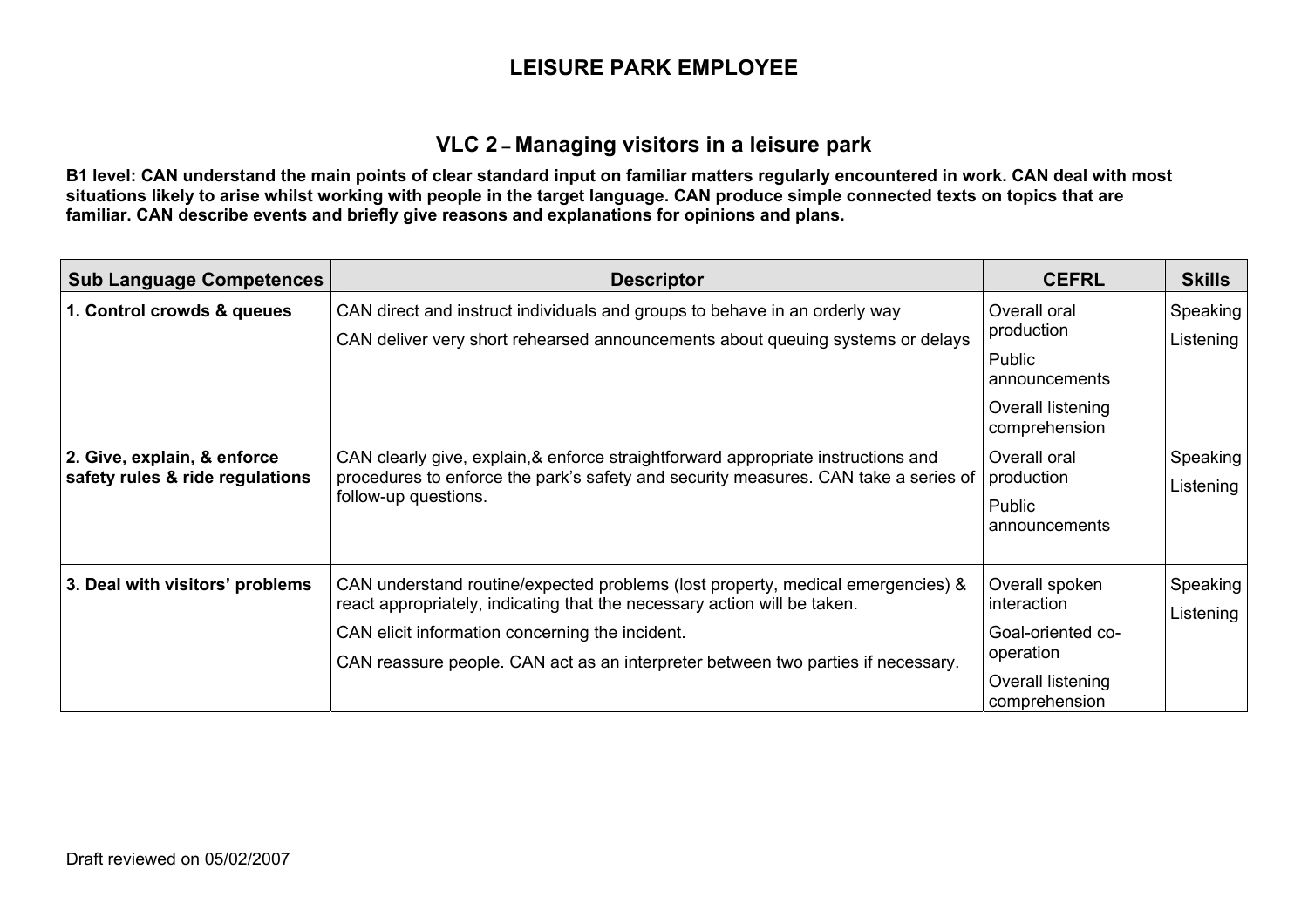| 4. Deal with visitors' complaints CAN react appropriately to complaints, apologising & indicating that the necessary<br>l action will be taken. | Overall spoken<br>interaction<br>Goal-oriented co-<br>operation | Speaking<br>Listening |
|-------------------------------------------------------------------------------------------------------------------------------------------------|-----------------------------------------------------------------|-----------------------|
|                                                                                                                                                 | Overall listening<br>comprehension                              |                       |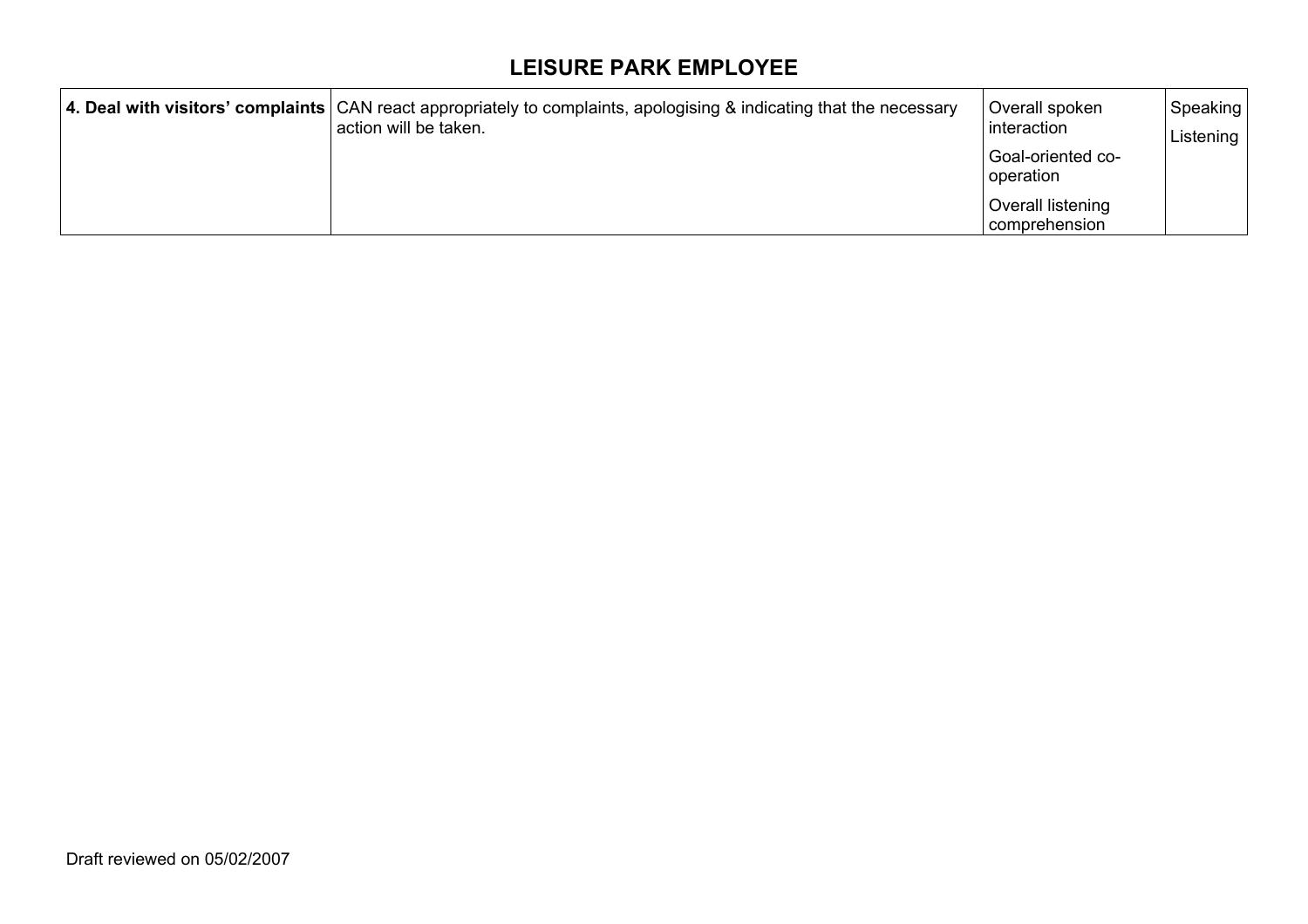#### **VLC 3 – Selling in a leisure park**

| <b>Sub Language</b><br><b>Competences</b>  | <b>Descriptor</b>                                                                                                                                                                                                          | <b>CEFRL</b>                                                                               | <b>Skills</b>         |
|--------------------------------------------|----------------------------------------------------------------------------------------------------------------------------------------------------------------------------------------------------------------------------|--------------------------------------------------------------------------------------------|-----------------------|
| 1. Inform visitors of entry<br>prices      | CAN explain entry prices, package & special offers according to visitors'<br>profiles.<br>CAN take follow-up questions.                                                                                                    | Overall spoken interaction<br>Goal-oriented cooperation<br>Overall listening comprehension | Speaking<br>Listening |
| 2. Describe leisure park<br>souvenirs      | CAN describe reasonably fluently leisure park souvenirs & give prices.<br>CAN compare alternatives & practise "upselling" by guiding the visitors'<br>choice according to their profiles.<br>CAN take follow-up questions. | Transactions to obtain goods or<br>services<br>Overall listening comprehension             | Speaking<br>Listening |
| 3. Serve visitors snacks &<br>light dishes | CAN describe simply but accurately a snack, a lunch menu or a particular<br>item on a menu.<br>CAN explain prices & compare alternatives.<br>CAN take follow-up questions                                                  | Overall spoken interaction<br>Goal-oriented cooperation<br>Overall listening comprehension | Speaking<br>Listening |
| 4. Take payment from visitors              | CAN politely request payment; give change & a receipt with the help of<br>appropriate fixed expressions.<br>CAN take follow-up questions on modes of payment and special requests.                                         | Transactions to obtain goods or<br>services<br>Overall listening comprehension             | Speaking<br>Listening |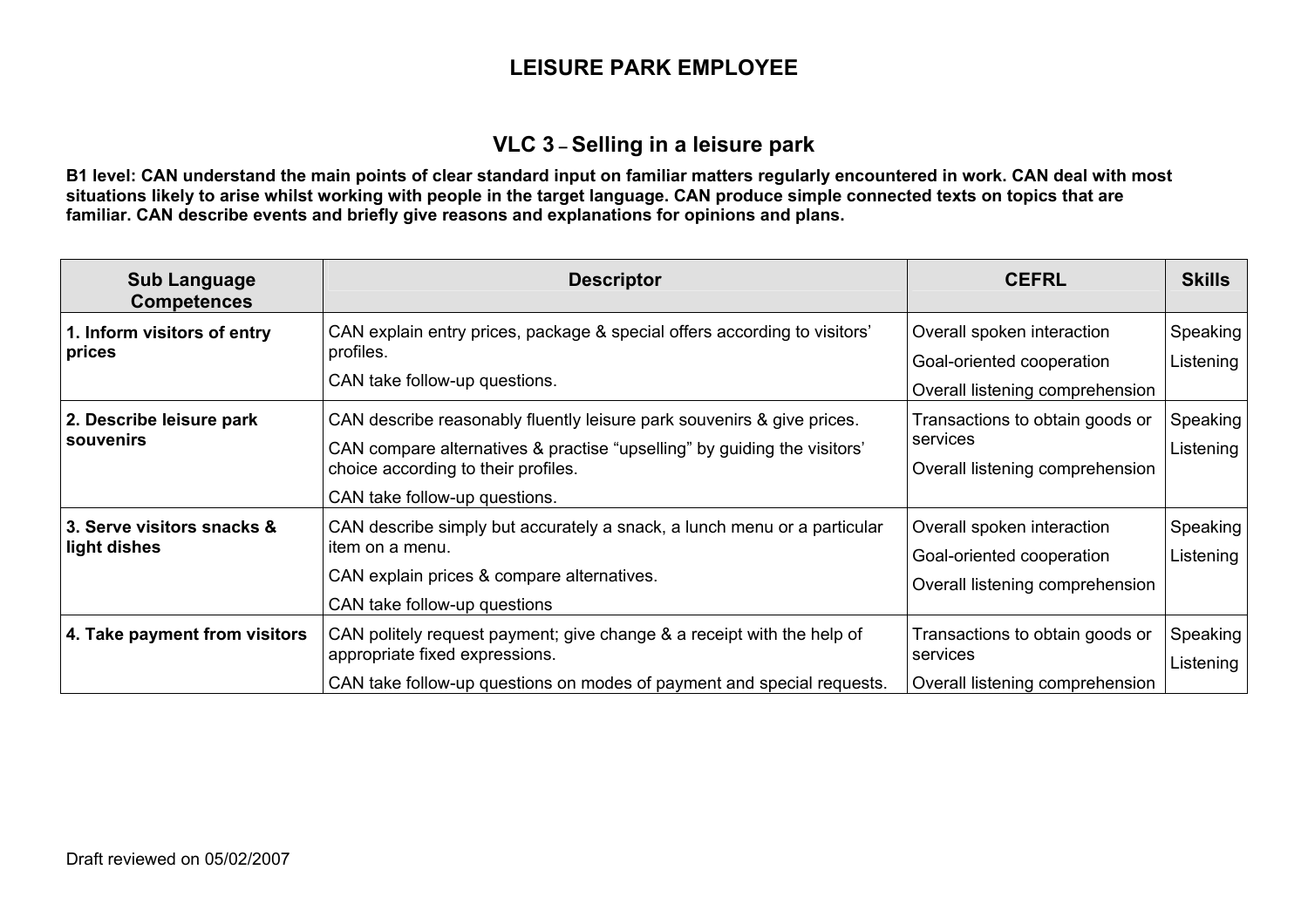### **ENTERTAINER**



### **VLC 1 – Providing first-line care to tourists/visitors**

| <b>Sub Language</b><br><b>Competences</b>     | <b>Descriptor</b>                                                                                                                                               | <b>CEFRL</b>                       | <b>Skills</b> |
|-----------------------------------------------|-----------------------------------------------------------------------------------------------------------------------------------------------------------------|------------------------------------|---------------|
| 1. Welcome guests                             | CAN politely welcome various groups of visitors/guests to a tourism establishment,<br>offer help and take leave using appropriate registers & fixed expressions | Addressing audiences               | Speaking      |
|                                               |                                                                                                                                                                 | Overall listening<br>comprehension | Listening     |
| 2. Present a tourism                          | CAN simply but accurately present a tourism establishment, describing & advising                                                                                | Addressing audiences               | Speaking      |
| establishment                                 | guests of its indoor / outdoor attractions & facilities, & offering documentation.                                                                              | Overall listening<br>comprehension | Listening     |
| 3. Give guests directions                     | CAN respond appropriately to requests for directions both on-site & in the                                                                                      | Overall spoken interaction         | Speaking      |
|                                               | immediate vicinity with the help of landmarks & plans/plans.                                                                                                    | Overall listening<br>comprehension | Listening     |
| 4. Respond to enquiries                       | CAN understand enquiries about leisure activities & recommend appropriate                                                                                       | Overall spoken interaction         | Speaking      |
| about leisure activities                      | activities according to the visitors' profiles & the weather forecast & offer<br>appropriate documentation.                                                     | Overall listening<br>comprehension | Listening     |
| 5. Respond appropriately                      | CAN pick up on the difference between comments (It would have been nice if)                                                                                     | Overall spoken interaction         | Speaking      |
| to guests' comments,<br>problems & complaints | problems (I've lost my key), & complaints (the music's too loud) responding<br>appropriately & asking for more detail                                           | Overall listening<br>comprehension | Listening     |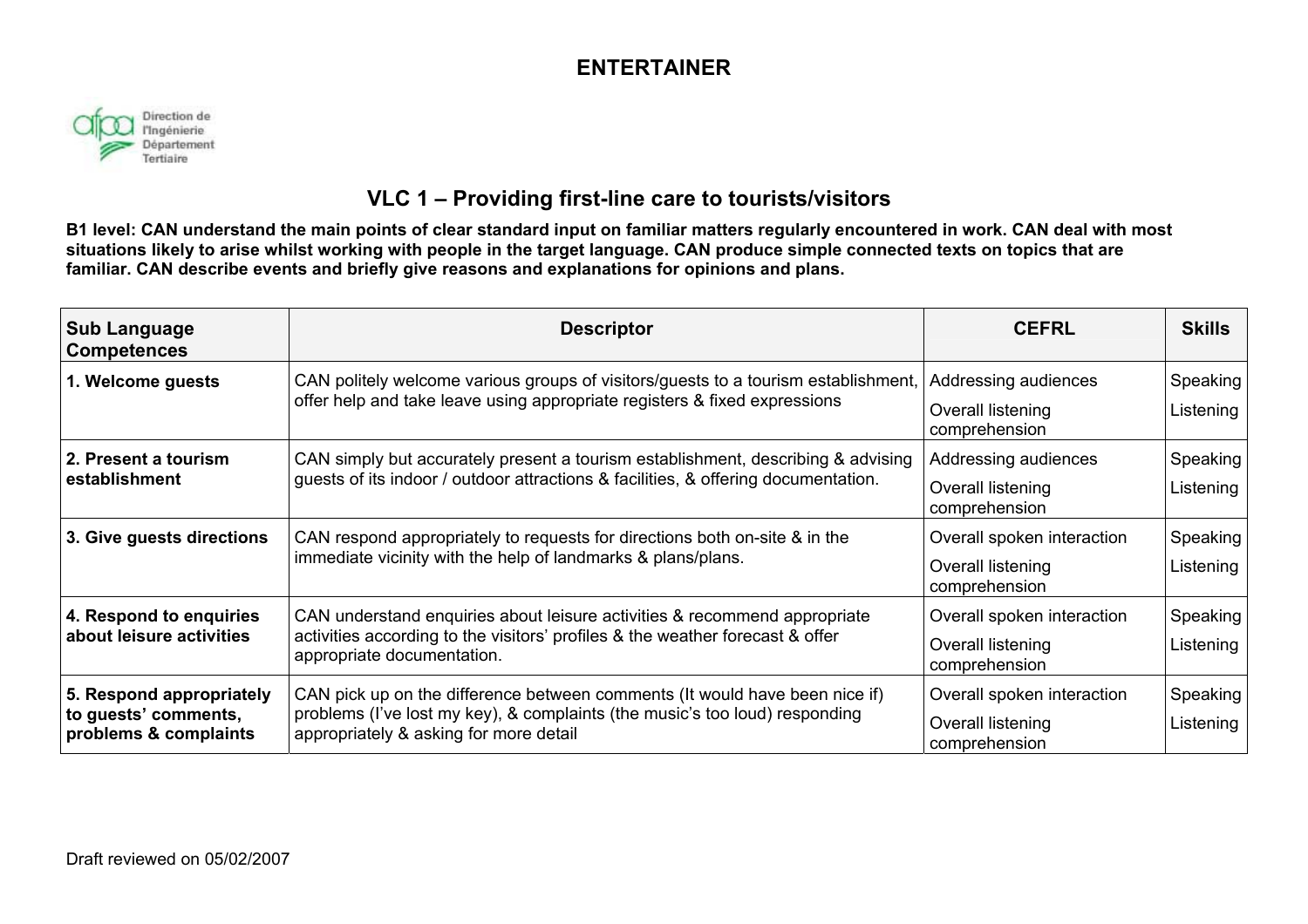### **ENTERTAINER**

### **VLC 2 – Entertaining**

| <b>Sub Language</b><br><b>Competences</b>                                         | <b>Descriptor</b>                                                                                                                           | <b>CEFRL</b>                                | <b>Skills</b>         |
|-----------------------------------------------------------------------------------|---------------------------------------------------------------------------------------------------------------------------------------------|---------------------------------------------|-----------------------|
| 1. Give information about the<br>entertainments programme                         | CAN simply but accurately present the entertainments programme, and<br>respond appropriately to enquiries about the activities available.   | Addressing audiences<br>Sustained monologue | Speaking<br>Listening |
|                                                                                   |                                                                                                                                             | Overall listening<br>comprehension          |                       |
| 2. Announce changes to the                                                        | CAN attract an audience's attention & announce changes to the published                                                                     | Addressing audiences                        | Speaking              |
| entertainments programme<br>times, eating arrangements, entertainments programme) | programme both orally & in writing with the help of fixed expressions (meal                                                                 | Sustained monologue                         | Listening             |
|                                                                                   |                                                                                                                                             | Overall listening<br>comprehension          | Writing               |
| 3. Organise & host children's                                                     | CAN organise & host typical kids club games & activities, explaining the aims &                                                             | Addressing audiences                        | Speaking              |
| entertainment & activities                                                        | rules simply but clearly for children to understand. CAN respond to requests for<br>clarification & lead the children through the activity. | Sustained monologue                         | Listening             |
|                                                                                   |                                                                                                                                             | Overall listening<br>comprehension          |                       |
| 4. Host shows                                                                     | CAN announce & host a show/act, enthusing & encouraging audience                                                                            | Addressing audiences                        | Speaking              |
|                                                                                   | participation with the help of set expressions.                                                                                             | Sustained monologue                         | Listening             |
|                                                                                   |                                                                                                                                             | Overall listening<br>comprehension          |                       |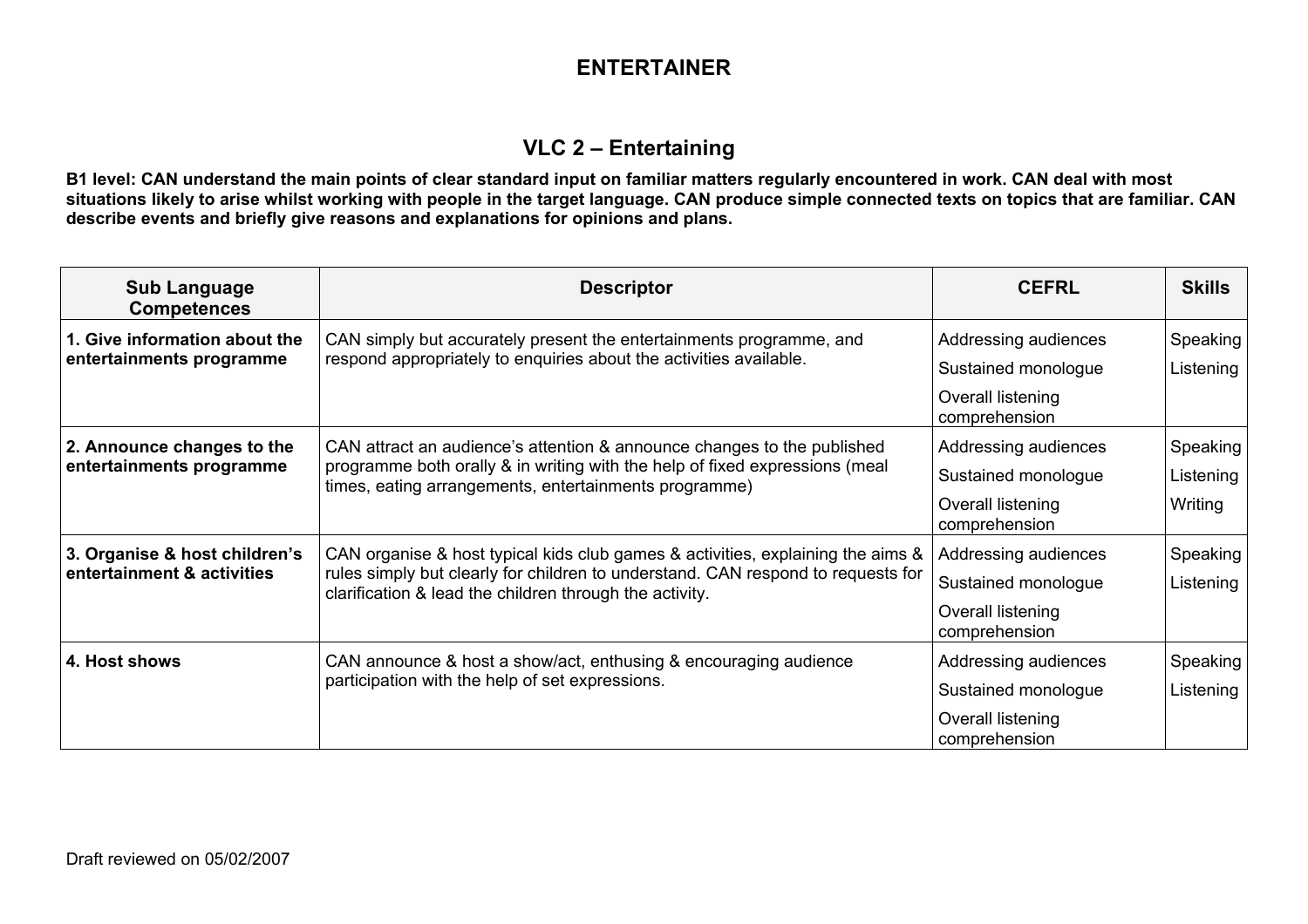### **ENTERTAINER**

| <b>Sub Language Competences</b>                          | <b>Descriptor</b>                                                                                                                                                                                                                                            | <b>CEFRL</b>                                                                      | <b>Skills</b>         |
|----------------------------------------------------------|--------------------------------------------------------------------------------------------------------------------------------------------------------------------------------------------------------------------------------------------------------------|-----------------------------------------------------------------------------------|-----------------------|
| 5. Organise & host card & board games,<br>quizzes        | CAN organise & host card/board games & quizzes explaining<br>the aims & rules simply & clearly CAN respond to requests for<br>clarification and lead the participants through the activity.                                                                  | Addressing audiences<br>Sustained monologue<br>Overall listening<br>comprehension | Speaking<br>Listening |
| 6. Organise & host on-site sport & leisure<br>activities | CAN organise & host typical sports & leisure activities,<br>explaining the aims & rules simply but accurately.<br>CAN present equipment used for sports & leisure activities &<br>explain basic safety rules unequivocally.                                  | Addressing audiences<br>Sustained monologue<br>Overall listening<br>comprehension | Speaking<br>Listening |
| 7. Deal with typical emergency situations                | CAN understand & respond appropriately to an emergency<br>situation, understanding the vocabulary associated with typical<br>accidents & everyday medical conditions.<br>CAN reassure people. CAN act as an interpreter between two<br>parties if necessary. | addressing audiences<br>Overall listening<br>comprehension                        | Speaking<br>Listening |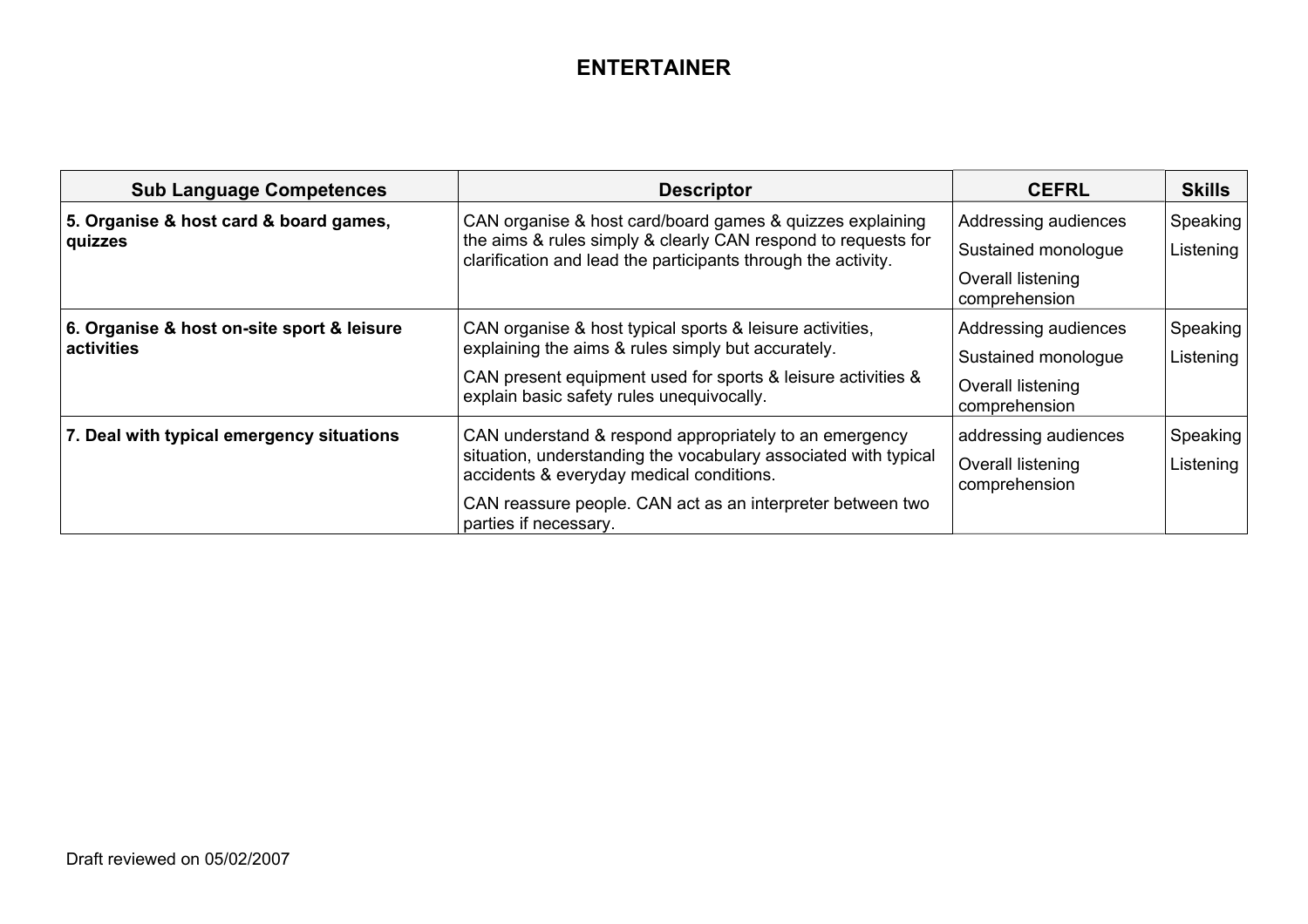

#### **VLC 1 – Working with written documents within an IT-related environment**

**B1 level: CAN read straightforward factual texts on job-related subjects with a satisfactory level of comprehension. CAN find and understand relevant information in job-related texts. CAN scan longer texts in order to locate and retrieve desired information from different parts of the text. CAN scan different texts or different parts of a text to fulfil a specific task. CAN read and understand messages on specific technical issues and act or respond accordingly.** 

| <b>Sub Language Competences</b>                                                                                 | <b>Descriptor</b>                                                                                                                                                                                                                                                             | <b>CEFRL</b>                                                   | <b>Skills</b> |
|-----------------------------------------------------------------------------------------------------------------|-------------------------------------------------------------------------------------------------------------------------------------------------------------------------------------------------------------------------------------------------------------------------------|----------------------------------------------------------------|---------------|
| 1. Understand technical specifications in<br>order to obtain detailed information                               | CAN read straightforward factual texts on subjects related to his job with a<br>satisfactory level of comprehension in order to find desired information<br>about specific equipment (motherboard, hub)                                                                       | Overall reading<br>comprehension                               | Reading       |
| 2. Use an installation guide or follow an<br>installation procedure                                             | CAN understand clearly written, straightforward instructions in order to<br>find desired information to fulfil specific job-related tasks (troubleshooting,<br>cabling<br>CAN understand and follow detailed instructions thoroughly (read me txt,<br>installation procedure) | Overall reading<br>comprehension<br>Reading instructions       | Reading       |
| 3. Exploit error or warning messages<br>related to software installation,<br>malfunctioning or faulty equipment | CAN understand clearly written, straightforward instructions such as error<br>messages, warnings or reports                                                                                                                                                                   | Reading instructions                                           | Reading       |
| 4. Analyze a page of web search results in<br>order to find a solution to a technical<br>problem                | CAN scan longer texts in order to locate desired information, and gather<br>information from different parts of a text, or from different texts in order to<br>fulfil a specific tasks                                                                                        | Overall reading<br>comprehension<br>Reading for<br>orientation | Reading       |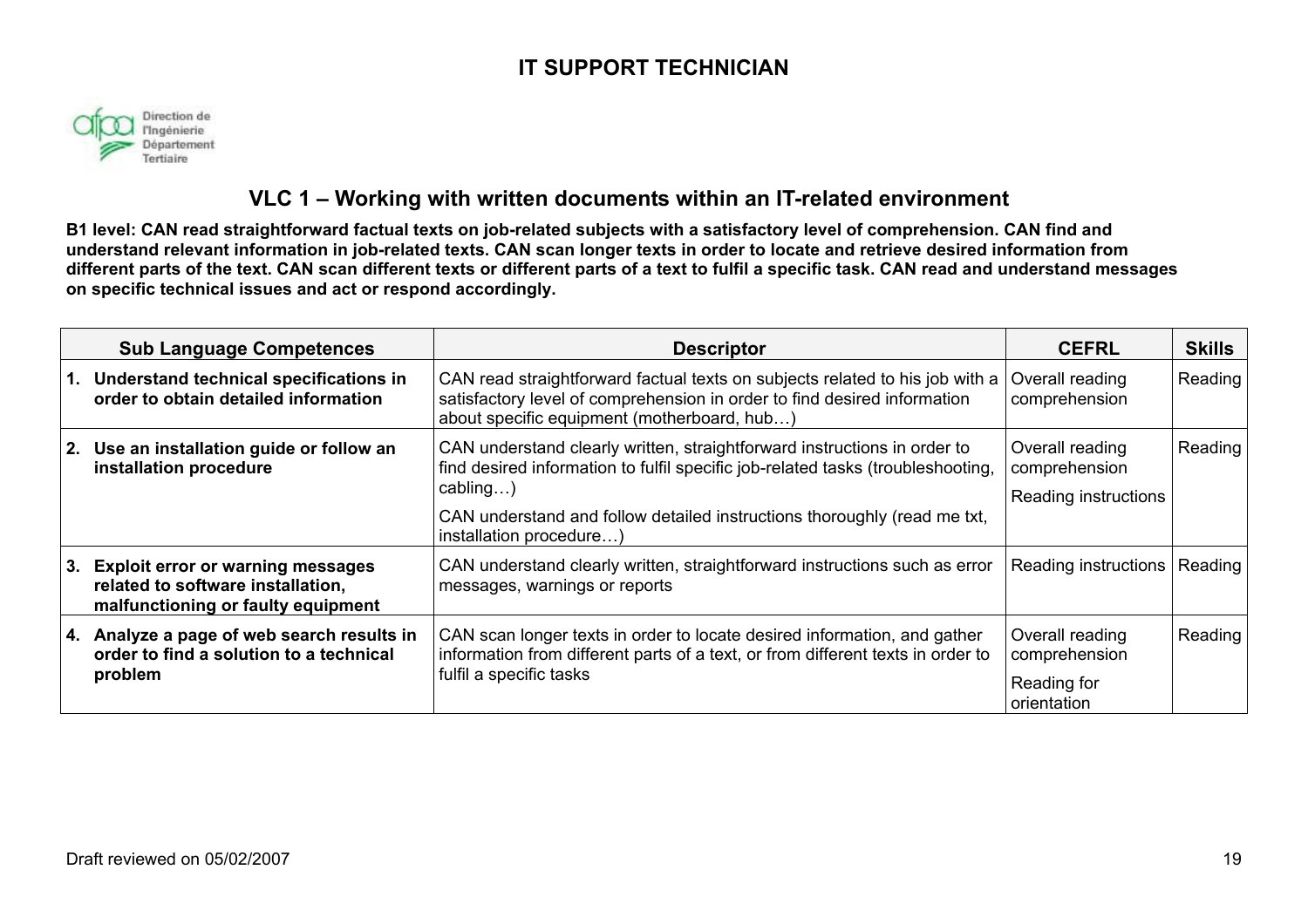|      | <b>Sub Language Competences</b>                                                                                 | <b>Descriptor</b>                                                                                                                                                                                                                                                  | <b>CEFRL</b>                                                   | <b>Skills</b> |
|------|-----------------------------------------------------------------------------------------------------------------|--------------------------------------------------------------------------------------------------------------------------------------------------------------------------------------------------------------------------------------------------------------------|----------------------------------------------------------------|---------------|
|      | 5. Search for a solution or explanation<br>to a technical problem on FAQS or<br>forums                          | CAN scan longer texts in order to locate desired information, and gather<br>information from different parts of a text, or from different texts in order to fulfil a<br>specific task.                                                                             | Reading for<br>orientation                                     | Reading       |
|      |                                                                                                                 | CAN read for detailed understanding                                                                                                                                                                                                                                |                                                                |               |
| l 6. | Read through job-related<br>documents in order to keep abreast<br>of the latest developments in the IT<br>field | CAN read straightforward factual texts on subjects related to his job with a<br>satisfactory level of comprehension in order to see what kind of new features<br>and products are being developed or offered (catalogues, magazines,<br>brochures, advertisements) | Overall reading<br>comprehension                               | Reading       |
|      | 7. Understand information required in<br>on-line forms                                                          | CAN read with a satisfactory level of comprehension straightforward factual<br>texts such as specific registration details, questions relating to payment<br>methods in online forms, privacy or return policies, secure payment policy, legal<br>information.     | Overall reading<br>comprehension<br>Reading for<br>information | Reading       |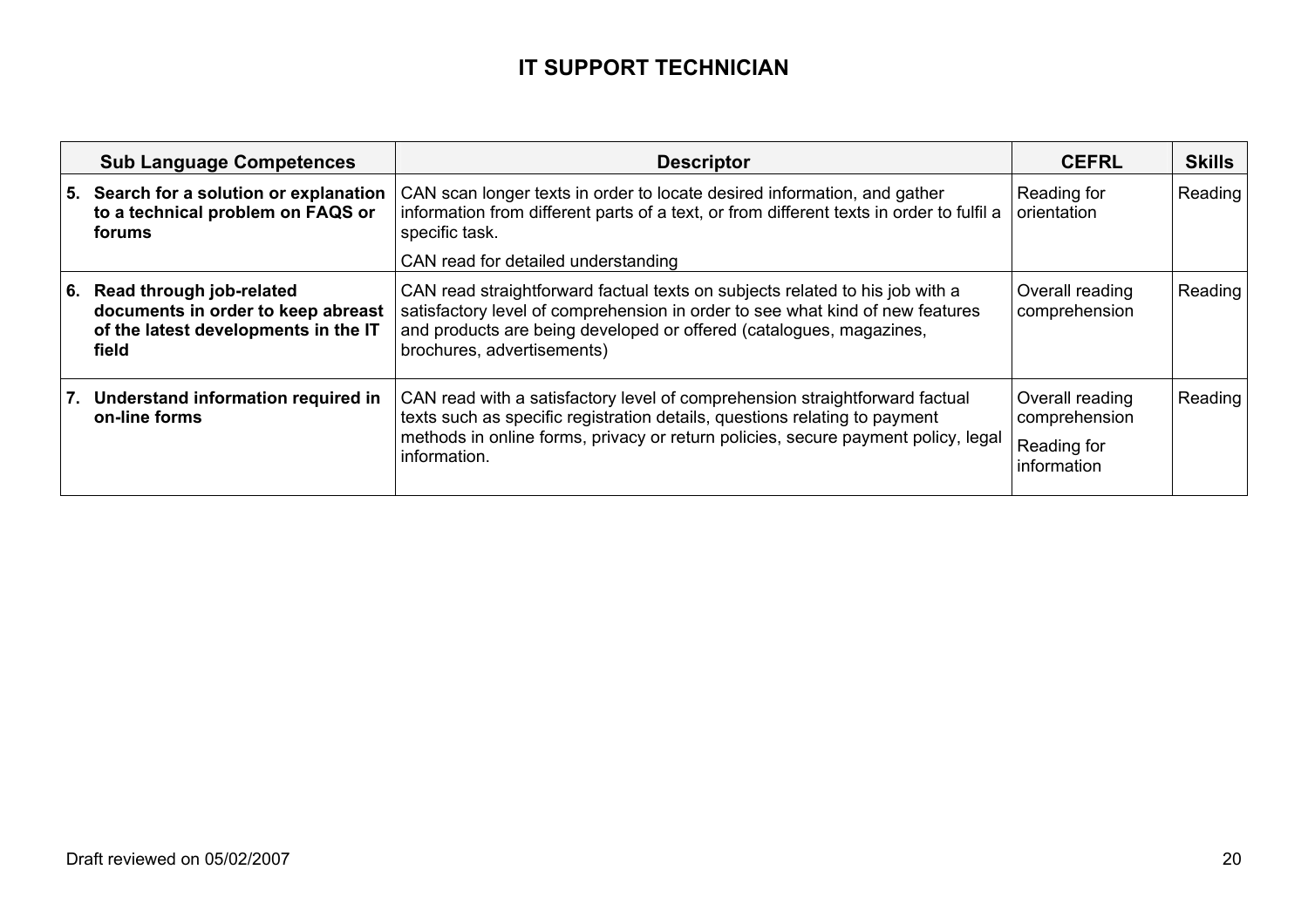#### **VLC 2 – Writing short messages within the IT sector**

| <b>Sub Language Competences</b>                                                | <b>Descriptor</b>                                                                                                                                                                                                                                                                                           | <b>CEFRL</b>                             | <b>Skills</b> |
|--------------------------------------------------------------------------------|-------------------------------------------------------------------------------------------------------------------------------------------------------------------------------------------------------------------------------------------------------------------------------------------------------------|------------------------------------------|---------------|
| 1. Write short clear messages<br>describing a technical<br>incident or problem | CAN write simple comprehensible messages giving information related to a technical<br>incident with a reasonable level of precision (describing an incident, installation<br>problems, unpredictable occurrences)                                                                                           |                                          | Writing       |
|                                                                                | CAN write accounts of experience or event in simple connected text (what has been<br>tried)                                                                                                                                                                                                                 | Reports                                  |               |
| 2. Write short clear messages<br>requesting detailed technical<br>information  | CAN write simple comprehensible messages asking for information about job-related<br>matters with reasonable precision (questions to manufacturers, suppliers, forums, etc.)                                                                                                                                | Overall written<br>production<br>Reports | Writing       |
|                                                                                |                                                                                                                                                                                                                                                                                                             |                                          |               |
| 3. Write short clear messages<br>relating to commercial<br>matters             | CAN write simple comprehensible messages conveying or requesting information on<br>commercial matters (orders, delivery times, shipping and conditions of payment,<br>guarantees, estimates)                                                                                                                | Overall written<br>production<br>Reports | Writing       |
| 4. Write an appropriate answer<br>to a customer's question or<br>request       | CAN rephrase a technical problem to clarify the purpose of the message or the nature of<br>the problem with reasonable precision in order to write an appropriate answer (additional<br>technical information, characteristics of a product)<br>CAN understand messages and mails and respond appropriately | Overall written<br>production<br>Reports | Writing       |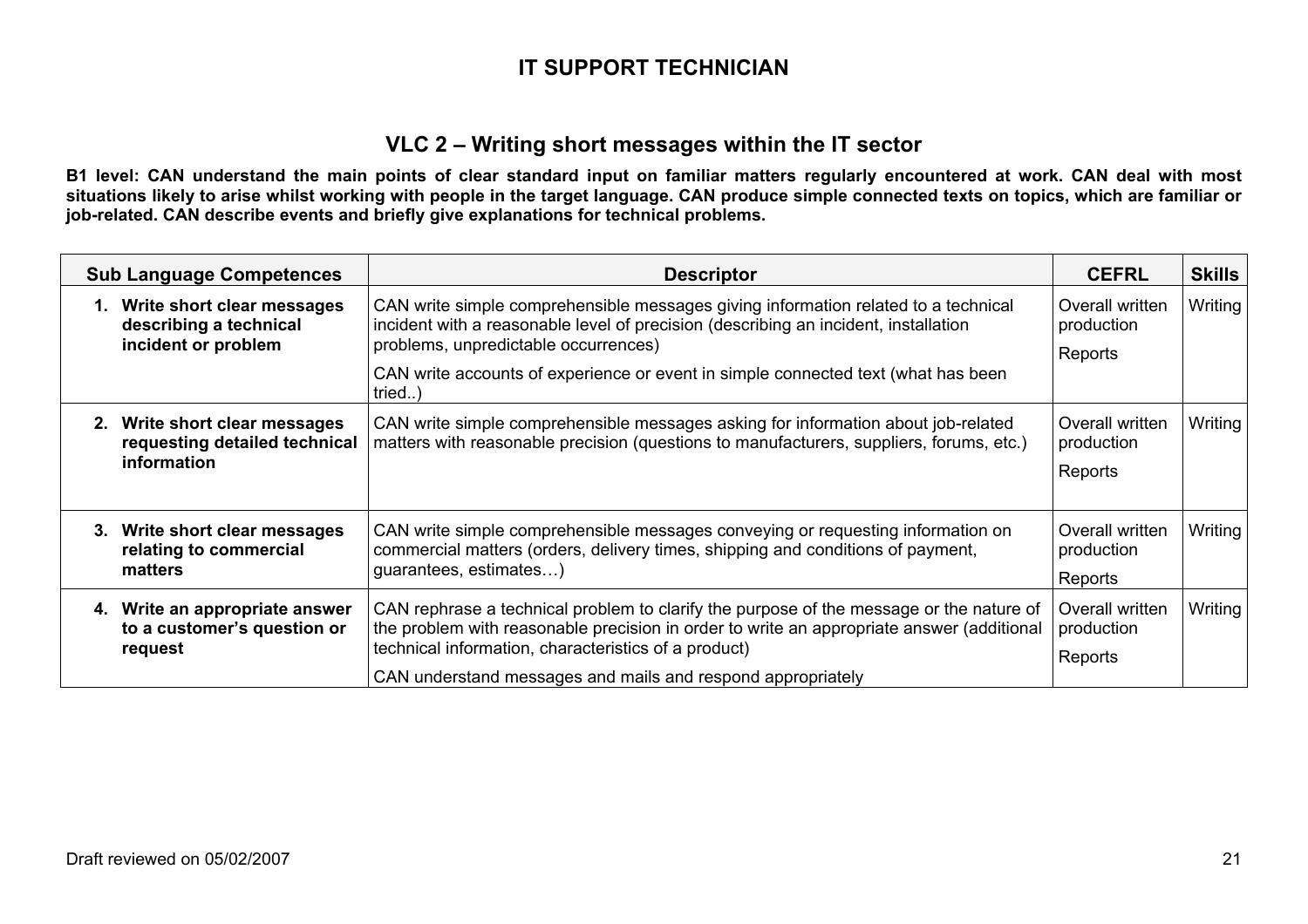|    | <b>Sub Language Competences</b>                                          | <b>Descriptor</b>                                                                                                                                                                  | <b>CEFRL</b>                  | <b>Skills</b> |
|----|--------------------------------------------------------------------------|------------------------------------------------------------------------------------------------------------------------------------------------------------------------------------|-------------------------------|---------------|
| 5. | Write a short answer to a<br>question read on a forum                    | CAN write a short message conveying simple information of immediate<br>relevance, getting across the points he/she feels to be important within a familiar<br>job-related context. | Overall written<br>production | Writing       |
| 6. | <b>Enter personal identification</b><br>and complete data entry<br>forms | CAN write short simple messages conveying information of immediate relevance<br>to the job situation (purchasing, discounts or free demos)                                         | Overall written<br>production | Writing       |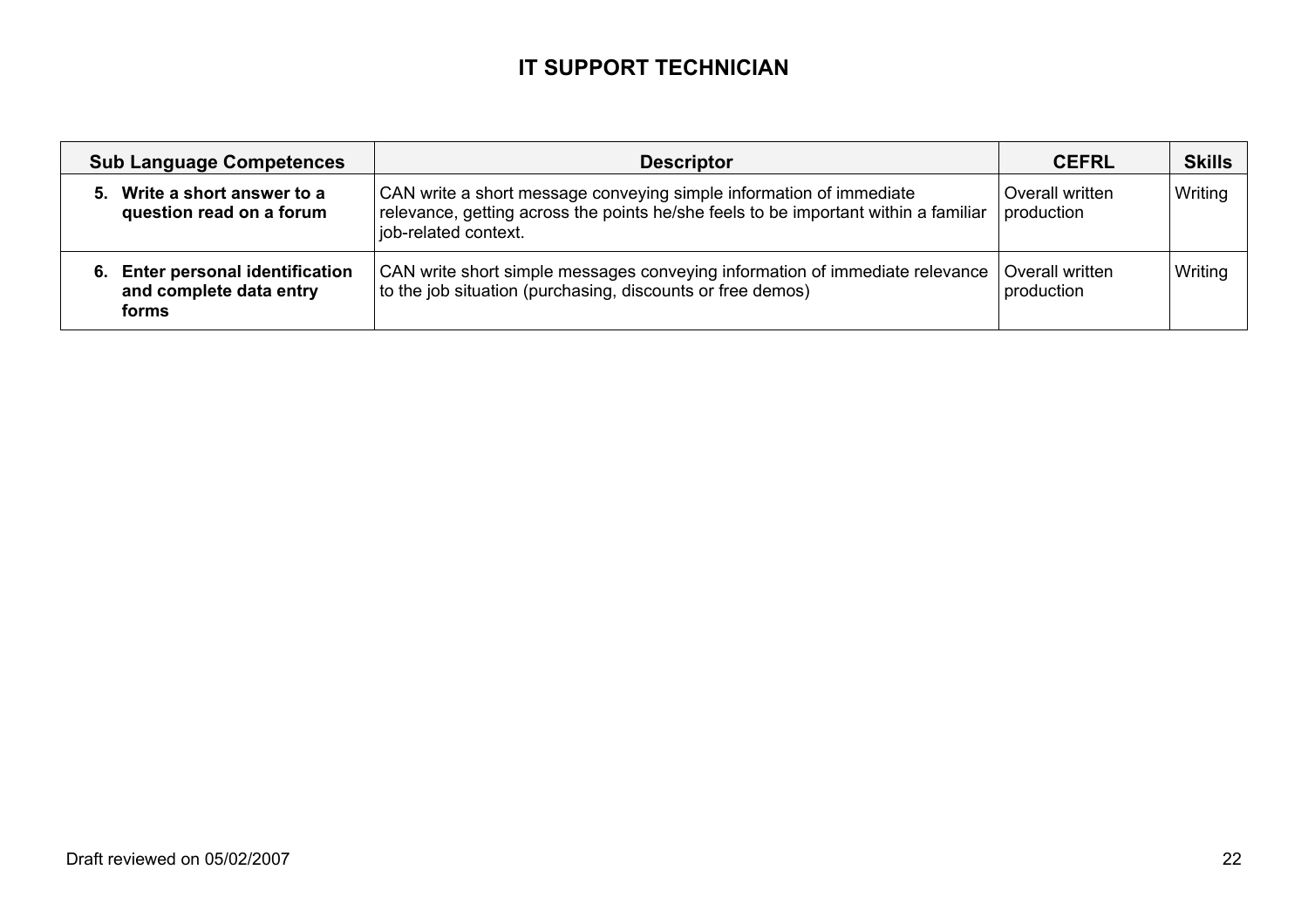### **VLC 3 – Dealing with job-related matters on the telephone within the IT sector**

**B1 level: CAN understand the main points of clear standard speech on familiar matters regularly encountered in work. CAN understand simple technical information such as operating instructions. CAN follow detailed descriptions or instructions.** 

| <b>Sub Language Competences</b>                                                                        | <b>Descriptor</b>                                                                                                                                                                           | <b>CEFRL</b>                                                                                    | <b>Skills</b>             |
|--------------------------------------------------------------------------------------------------------|---------------------------------------------------------------------------------------------------------------------------------------------------------------------------------------------|-------------------------------------------------------------------------------------------------|---------------------------|
| 1. Introduce oneself and specify the<br>purpose of the call                                            | CAN communicate with some confidence on familiar routine matters<br>related to his/her interests and professional fields.                                                                   | Overall spoken<br>interaction<br>Overall listening<br>comprehension                             | Speaking<br>Listening     |
| Explain a technical problem<br>2.<br>and/or give accounts of actions<br>already taken                  | CAN communicate with some confidence and pass on straightforward<br>factual information in order to explain a technical problem.                                                            | Goal-oriented co-<br>operation<br>Information<br>exchange<br>Overall listening<br>comprehension | Speaking<br>Listening     |
| Understand a technical solution<br>3.<br>and execute the instructions                                  | CAN understand straightforward factual information about common<br>job-related topics, identifying both general and specific details,<br>provided speech is clearly articulated.            | Goal-oriented co-<br>operation<br><b>Overall listening</b><br>comprehension                     | Speaking<br>Listening     |
| 4. Ask for clarification                                                                               | CAN follow what is said though he/she may occasionally have to ask<br>for repetition or clarification if the caller's talk is rapid or extended                                             | Goal-oriented co-<br>operation<br>Information<br>exchange<br>Overall listening<br>comprehension | Speaking<br>Listening     |
| 5. Ask and answer questions in<br>order to be able to diagnose<br>malfunctions and advise<br>solutions | CAN explain why something is a problem, discuss what to do next,<br>compare and contrast alternatives. CAN ask clear questions to obtain<br>further information about actions already taken | B1: goal-oriented co-<br>operation                                                              | Understanding<br>Speaking |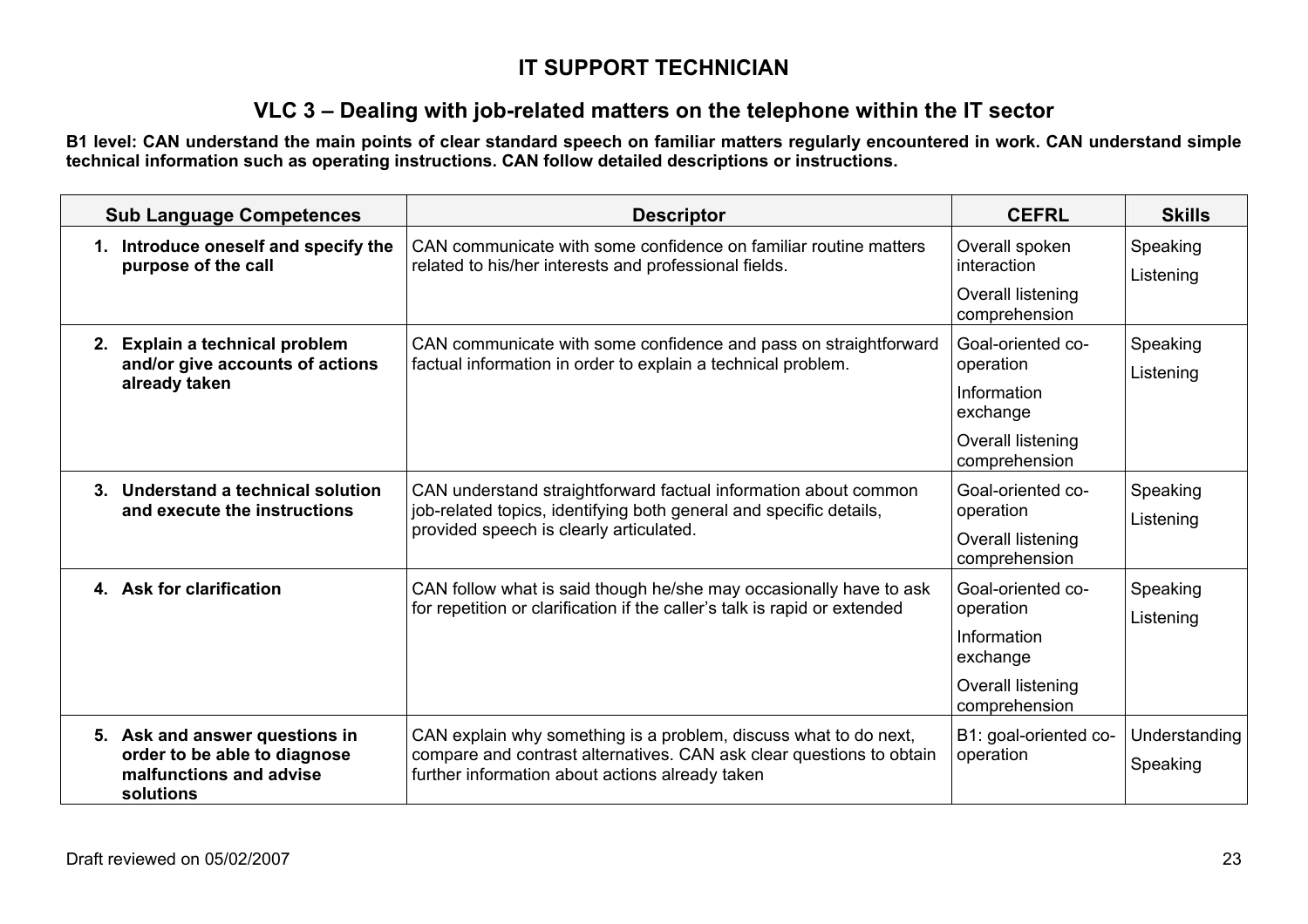

### **VLC 1 - Greeting & providing first level information at an event**

| <b>Sub Language Competences</b>                                                                                | <b>Descriptor</b>                                                                                                                                                                                                                                              | <b>CEFRL</b>                                                                                  | <b>Skills</b>         |
|----------------------------------------------------------------------------------------------------------------|----------------------------------------------------------------------------------------------------------------------------------------------------------------------------------------------------------------------------------------------------------------|-----------------------------------------------------------------------------------------------|-----------------------|
| 1. Welcome visitors to an event,<br>offer help, obtain & provide<br>information using appropriate<br>registers | CAN use fixed expressions to politely greet visitors, offer help, services, or<br>products, provide and obtain information.<br>CAN welcome various groups of visitors to an event in a variety of contexts, using<br>appropriate registers & fixed expressions | Overall spoken<br>production<br>(rehearsed short<br>monologues)<br>Some spoken<br>interaction | Speaking<br>Listening |
| 2. Identify individuals or groups,<br>registers them                                                           | CAN formulate simple questions to obtain personal details, ask for and understand<br>spellings to accurately complete a form or lists                                                                                                                          | Overall spoken<br>interaction                                                                 | Speaking<br>Listening |
| 3. Hand out relevant material                                                                                  | CAN describe products handed out and use the right register to hand them out and<br>explain what they are or what to do with them                                                                                                                              | Overall Spoken<br>interaction (short<br>prepared<br>monologues)                               | Speaking<br>Listening |
| 4. Collect relevant material                                                                                   | CAN ask for specific items to be handed out<br>CAN understand customer's queries                                                                                                                                                                               | Overall spoken<br>interaction                                                                 | Speaking<br>Listening |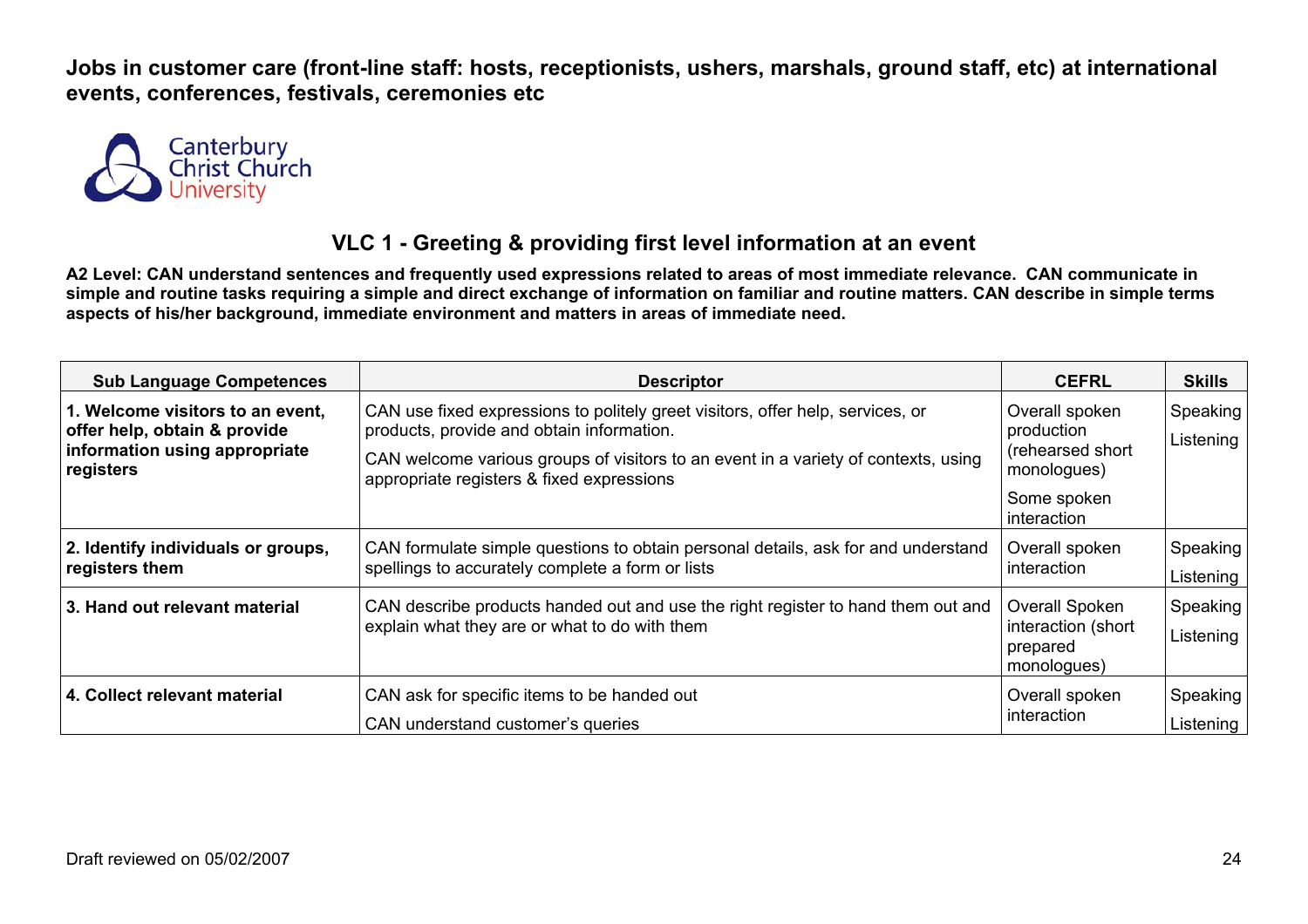| <b>Sub Language Competences</b>                                                                                               | <b>Descriptor</b>                                                                                                                                                                                                                                                                                                                                                                        | <b>CEFRL</b>                                                                                                                               | <b>Skills</b>                                                        |
|-------------------------------------------------------------------------------------------------------------------------------|------------------------------------------------------------------------------------------------------------------------------------------------------------------------------------------------------------------------------------------------------------------------------------------------------------------------------------------------------------------------------------------|--------------------------------------------------------------------------------------------------------------------------------------------|----------------------------------------------------------------------|
| 5. Offer choices to<br>visitors/participants etc                                                                              | CAN list various options and take note of people's choices if required                                                                                                                                                                                                                                                                                                                   | Overall oral interaction<br>(mostly prepared<br>monologue)<br>Overall written production                                                   | Speaking<br>Listening<br>Writing                                     |
| 6. Present a venue and its<br>facilities<br>7. Understand inside and outside<br>directional signs and written<br>instructions | CAN describe a venue and present indoor / outdoor facilities.<br>CAN find the relevant information in literature/brochures etc<br>CAN inform themselves of locations and essential public information to pass<br>on                                                                                                                                                                      | Overall oral production<br>(mostly prepared<br>monologue)<br>Reading for information<br>Reading for information<br>Overall oral production | Speaking<br>Listening<br>Reading<br>Reading<br>Speaking<br>Listening |
| 8. Give visitors directions inside &<br>outside (using plans or maps if<br>necessary)                                         | CAN give simple indications to help visitors locate various facilities or venues,<br>both inside a building and outside.<br>CAN respond to requests for detailed directions to and from the<br>establishment, within the building/s and outside in the grounds using plans or<br>maps.<br>CAN give directions to venues and locations of meetings, activities and/or<br>local facilities | Overall oral production<br>Overall spoken interaction<br>Reading for information                                                           | Speaking<br>Listening<br>Possibly<br>reading                         |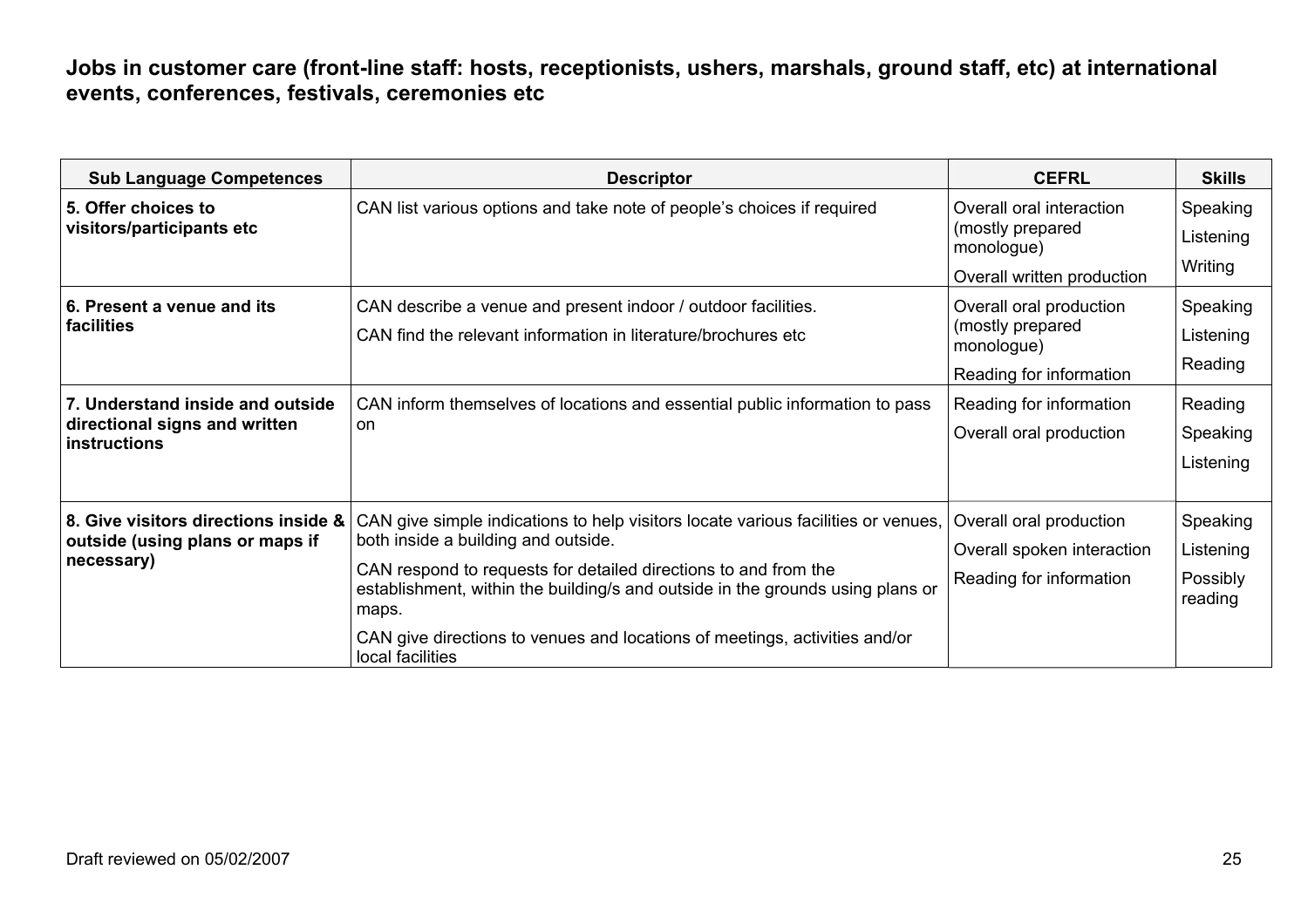| <b>Sub Language Competences</b>                                    | <b>Descriptor</b>                                                                                | <b>CEFRL</b>                                    | <b>Skills</b>       |
|--------------------------------------------------------------------|--------------------------------------------------------------------------------------------------|-------------------------------------------------|---------------------|
| 9. Give basic information                                          | CAN use dates & times to provide basic information such as times and/or                          | Overall spoken interaction                      | Listening           |
| concerning dates & times                                           | dates of events or activities.                                                                   | Reading short relevant                          | Speaking            |
|                                                                    | CAN find information in programmes, brochures and listings                                       | material for information                        | Reading             |
| 10. Give first-level information                                   | CAN understand clearly expressed basic enquiries about activities (sports &                      | Spoken interaction                              | Listening           |
| about different activities<br>available                            | leisure activities, specific events in the programme, locations) and reply in<br>simple terms.   | Reading for information                         | Speaking            |
|                                                                    |                                                                                                  |                                                 | Reading             |
| 11. Answer visitors' queries, deal                                 | CAN understand and respond to requests from people with special needs                            | Spoken interaction                              | Listening           |
| with requests and special needs                                    | CAN explain how to operate some basic equipment or with registration,                            | Reading for information<br>(basic instructions) | Speaking            |
|                                                                    | checking-in machines, luggage, prams & pushchairs, children etc                                  |                                                 | Possibly<br>reading |
| 12. Sell programmes, brochures,                                    | CAN describe product, give prices and handle payment                                             | Overall Spoken production                       | Listening           |
| tickets, raffle tickets                                            | CAN explain simply purpose or prizes of raffles, draws etc                                       | (mostly prepared<br>monologue)                  | Speaking            |
|                                                                    |                                                                                                  | Possibly some spoken<br>interaction             |                     |
| 13. Offer congratulations, wishes                                  | CAN use right register and phrasing                                                              | Overall spoken production                       | Listening           |
| etc.                                                               |                                                                                                  | (rehearsed set phrases)                         | Speaking            |
| 14. Explain the weather forecast<br>& recommend actions adapted to | CAN simply explain the essentials of the day's weather forecast and its<br>bearing on activities | Overall oral production                         | Speaking            |
| the situation                                                      |                                                                                                  | Overall spoken interaction                      | Listening           |
|                                                                    |                                                                                                  | Reading for information                         | Reading             |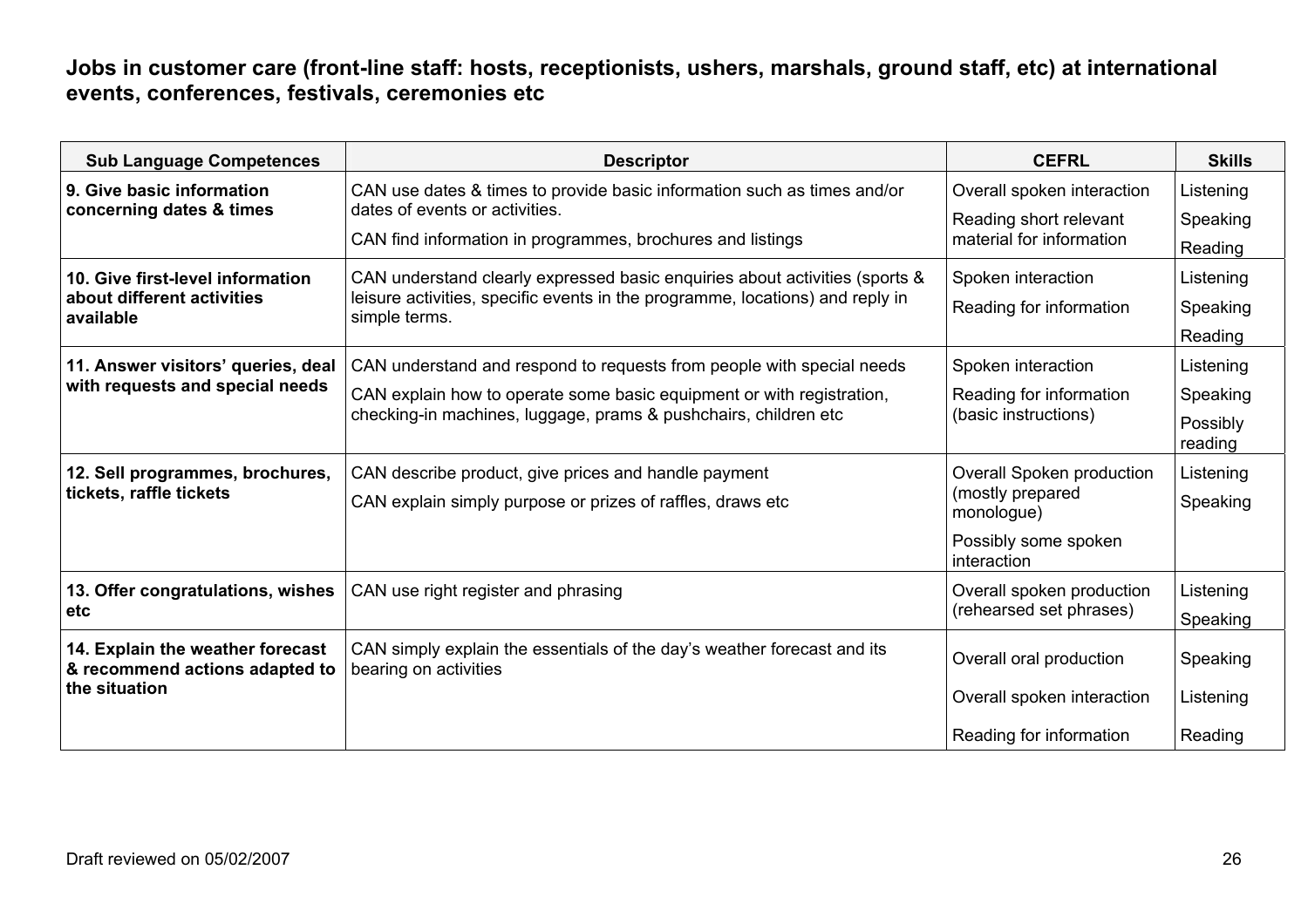### **VLC 2 – basic guidance/control of individuals, groups or crowds at events**

| <b>Sub Language Competences</b>               | <b>Descriptor</b>                                                                                       | <b>CEFRL</b>                                                    | <b>Skills</b>                 |
|-----------------------------------------------|---------------------------------------------------------------------------------------------------------|-----------------------------------------------------------------|-------------------------------|
| 1. Check credentials/identity etc             | CAN request people to show badges, membership cards, tickets                                            | Spoken production                                               | Speaking                      |
|                                               | etc                                                                                                     | Overall listening<br>comprehension                              | Listening                     |
| 2. Tell visitors what to do or not to<br>do   | CAN give clear and precise instructions to be followed using a<br>register appropriate to the situation | Spoken production (making<br>simple rehearsed<br>announcements) | Speaking                      |
|                                               | CAN explain simple rules or decisions                                                                   |                                                                 |                               |
| 3. Manage queues and waiting<br>lines         | CAN explain situations, systems or delays in an appropriate<br>register                                 | Overall oral production,<br>some spoken interaction<br>possible | Speaking<br>Listening         |
|                                               | CAN understand orders from supervisors and/or questions from<br>customers                               | Addressing audiences                                            |                               |
|                                               |                                                                                                         | Overall listening<br>comprehension                              |                               |
| 4. Direct people to the right place,<br>venue | CAN describe specific arrangements, facilities, change of plans<br>etc in simple terms                  | Overall oral production<br>Some spoken interaction              | Listening (walkie-<br>talkie) |
|                                               | CAN look after special guests/participants or people with very<br>special needs                         | Overall listening<br>comprehension                              | Speaking                      |
| 5. Make public announcements                  | CAN deliver very short rehearsed announcements of predictable                                           | Overall oral production                                         | Speaking                      |
|                                               | content                                                                                                 | Overall listening<br>comprehension                              | Listening                     |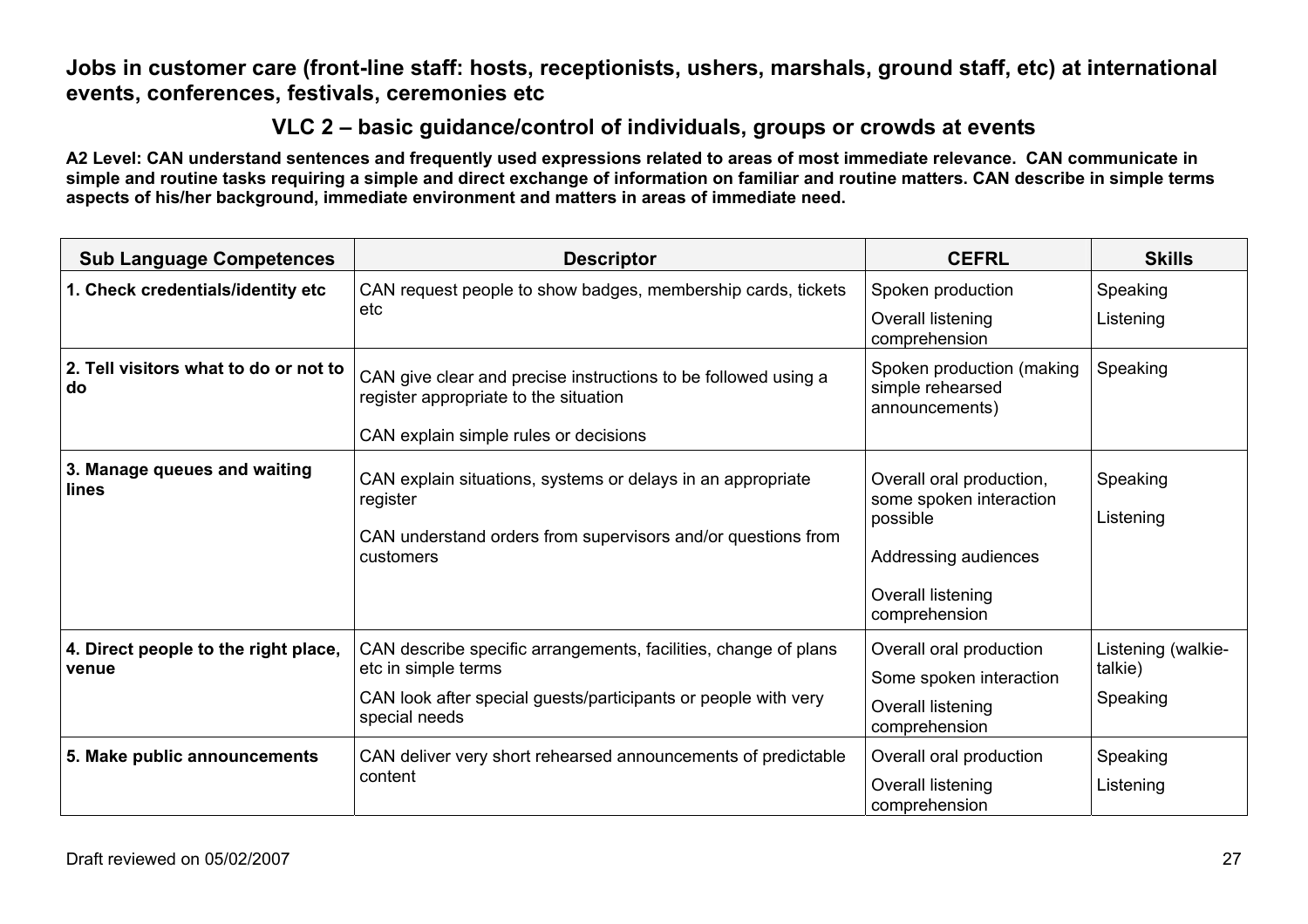| <b>Sub Language Competences</b>                                              | <b>Descriptor</b>                                                                                                                                                                           | <b>CEFRL</b>                                                     | <b>Skills</b>         |
|------------------------------------------------------------------------------|---------------------------------------------------------------------------------------------------------------------------------------------------------------------------------------------|------------------------------------------------------------------|-----------------------|
| 6. Communicate with colleagues<br>by phone/radio                             | CAN understand orders or tasks given by superiors or co-workers<br>and/or ask for clarification<br>CAN describe situation, express opinion, ask for assistance etc in<br>routine situations | Overall spoken interaction<br>Overall listening<br>comprehension | Speaking<br>Listening |
| 7. Provide assistance for disabled<br>people or people with special<br>needs | CAN understand predictable requests for help and offer relevant<br>assistance to people in need of it                                                                                       | Overall spoken interaction<br>Overall listening<br>comprehension | Listening<br>Speaking |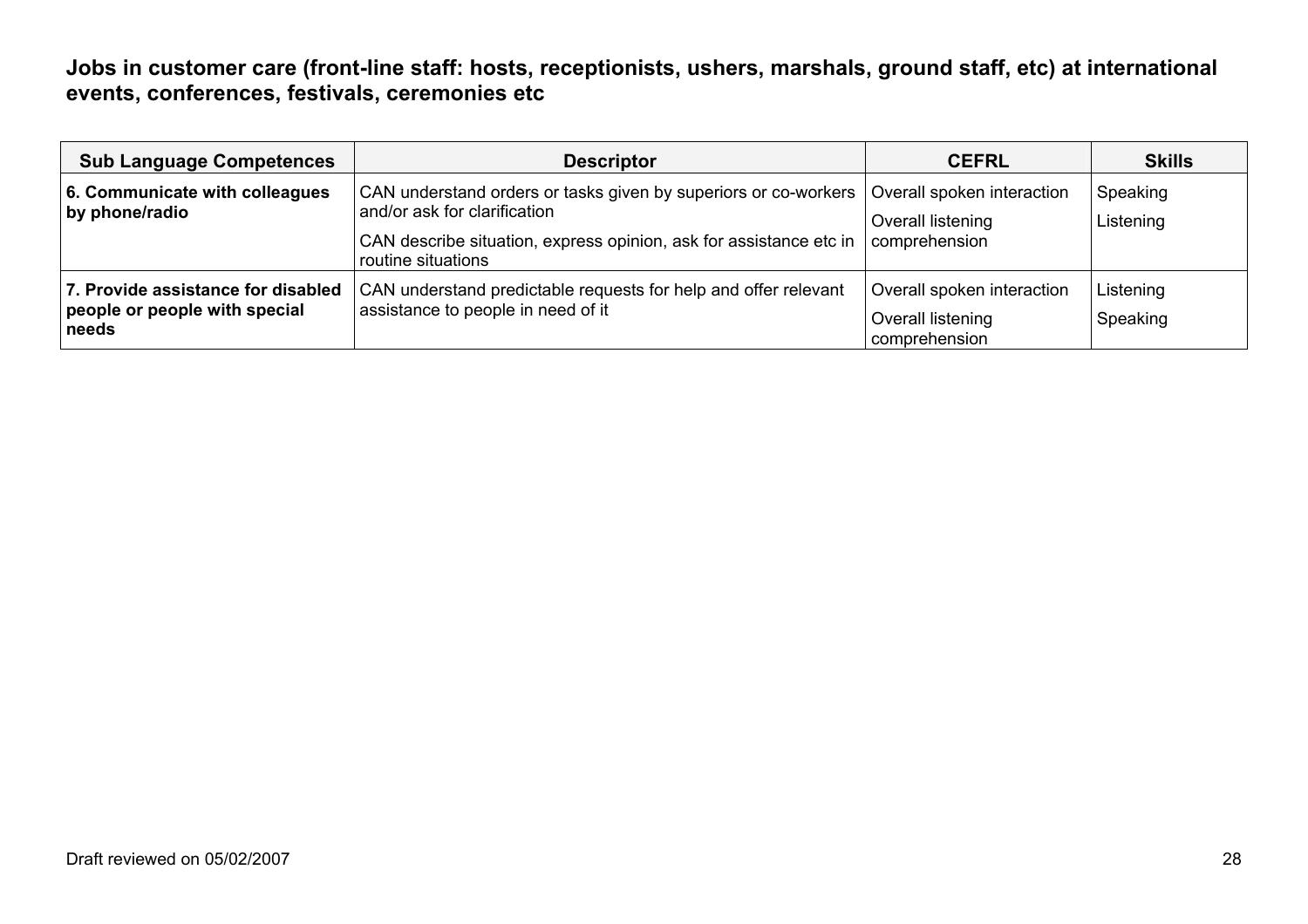### **VLC 3 - Advising visitors at events**

| <b>Sub Language Competences</b>                                                                   | <b>Descriptor</b>                                                                                                                                                                                                                                                                               | <b>CEFRL</b>                                                                                                           | <b>Skills</b>                             |
|---------------------------------------------------------------------------------------------------|-------------------------------------------------------------------------------------------------------------------------------------------------------------------------------------------------------------------------------------------------------------------------------------------------|------------------------------------------------------------------------------------------------------------------------|-------------------------------------------|
| 1. Advise visitors of on-site<br>facilities/events including their<br>description and whereabouts | CAN inform visitors of items, activities, attractions or facilities<br>typically available on a site or at an event using simple language<br>and help people understand them and/or locate them<br>CAN describe activities available & explain any conditions that<br>may apply in simple terms | Spoken interaction<br>Overall listening<br>comprehension<br>Reading for information                                    | Listening<br>Speaking<br>Possible reading |
| 2. Provide requested information<br>using relevant documents                                      | CAN understand quickly requested information or clarify it<br>CAN quickly scan documents and provide requested information<br>including dates, times & prices<br>CAN make recommendations if requested<br>CAN demonstrate some knowledge/understanding of the type of<br>event concerned        | Reading for information<br>Overall spoken interaction<br>Overall oral production<br>Overall listening<br>comprehension | Listening<br>Speaking<br>Reading          |
| 3. Offer & explain documentation or<br>other products/services                                    | CAN offer & present basic documentation and make<br>recommendations or give advice<br>CAN offer incentives, rewards, bonus packages, special offers etc                                                                                                                                         | Overall oral production<br>Overall spoken interaction                                                                  | Speaking<br>Listening                     |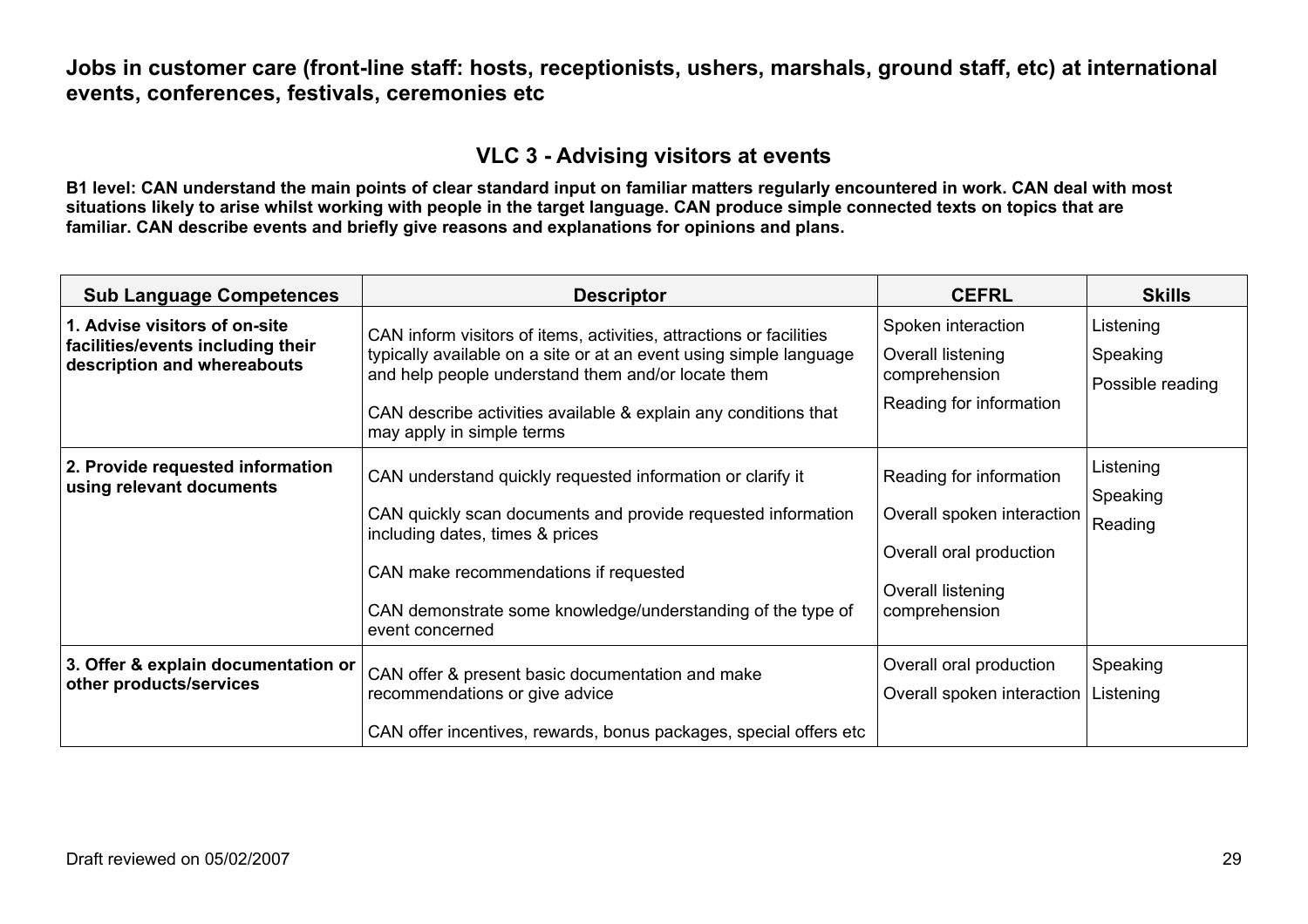| 4. Advise visitors of appropriate<br>means of transport or other options | CAN describe different modes of transport or other options simply<br>& advise visitors of the best choice for them           | Overall oral production,<br>Spoken interaction | Speaking<br>Listening |
|--------------------------------------------------------------------------|------------------------------------------------------------------------------------------------------------------------------|------------------------------------------------|-----------------------|
| 5. Present an itinerary/time-<br>table/programme                         | CAN explain a course of action, time-table or itinerary and give<br>advice about it                                          | Overall oral production,<br>Spoken interaction | Speaking<br>Listening |
| 6. Direct people with special<br>queries to the right person/place       | CAN use initiative in less routine situations to direct people to the<br>relevant person/place to deal with specific queries | Spoken interaction<br>Some reading for         | Speaking<br>Listening |
|                                                                          | CAN use equipment to contact other staff/colleagues etc to find<br>out if they can help or who can                           | information possible                           | Reading               |
| 7. Manage expectations                                                   | CAN explain to people what is happening, has happened or will                                                                | Spoken interaction                             | Listening             |
|                                                                          | happen and converse with them to discuss issues and give advice<br>on a course of action                                     | Overall listening<br>comprehension             | Speaking              |
|                                                                          | CAN deal with unexpected or less predictable situations                                                                      |                                                |                       |
| 8. Inform about procedures                                               | CAN explain how, where, when to obtain items or information                                                                  | Spoken interaction                             | Listening             |
|                                                                          | CAN explain procedures                                                                                                       | Possibly reading                               | Speaking              |
|                                                                          |                                                                                                                              |                                                | Reading               |
| 9. Explain rules linked with                                             | CAN explain basic rules concerning relevant equipment/venue                                                                  | Reading instructions                           | Speaking              |
| equipment                                                                |                                                                                                                              | Spoken production                              | Reading               |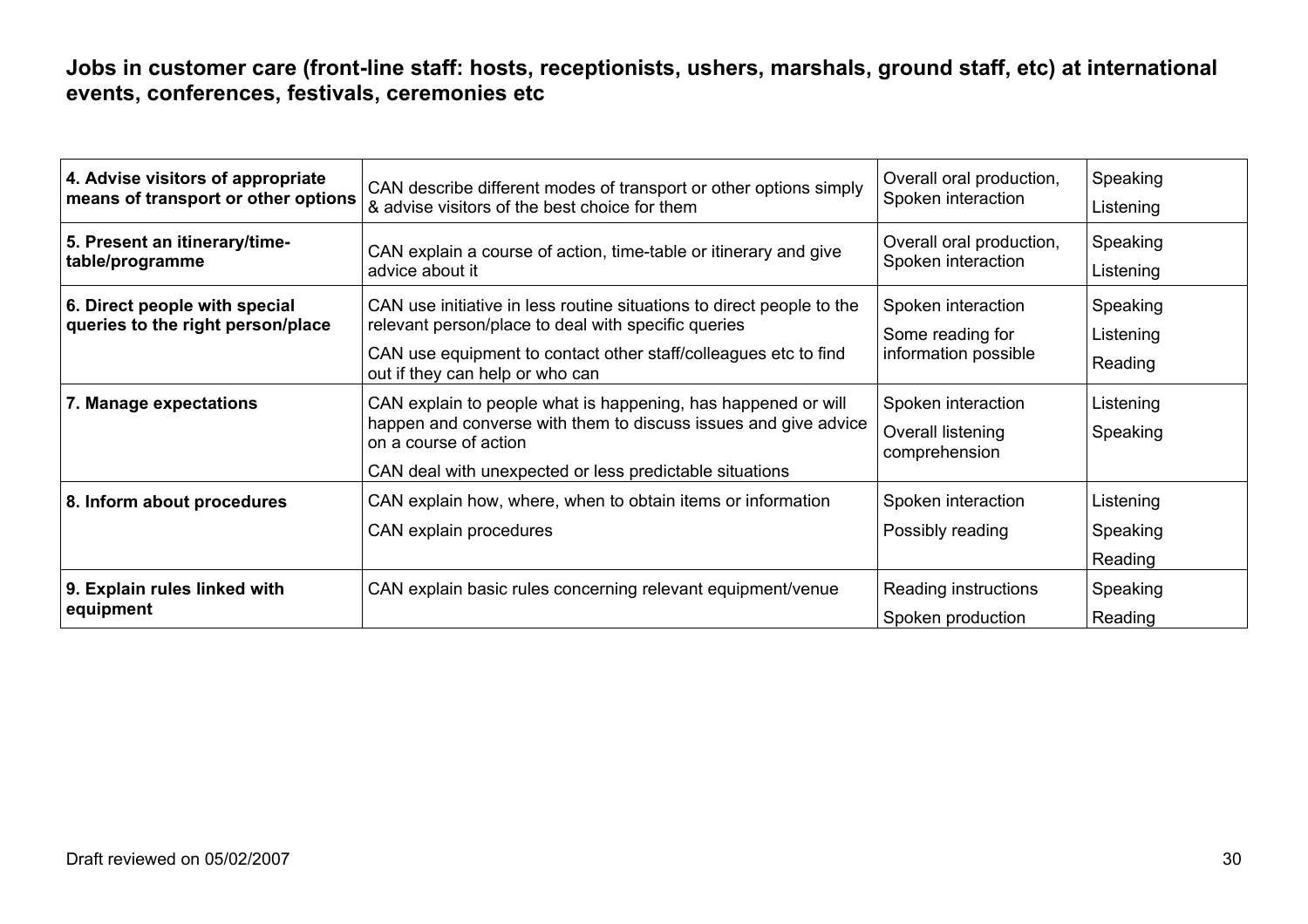### **VLC 4 - dealing with special issues/problems at events**

| <b>Sub Language Competences</b> | <b>Descriptor</b>                                               | <b>CEFRL</b>                                    | <b>Skills</b>                |
|---------------------------------|-----------------------------------------------------------------|-------------------------------------------------|------------------------------|
| 1. Deal with routine/expected   | CAN give standard explanations, answers to regular complaints   | Spoken interaction                              | Listening                    |
| complaints                      | from the public                                                 | Overall listening<br>comprehension              | Speaking                     |
| 2. Identify and/or acknowledge  | CAN understand people's complaints (verbal) or ask for          | Spoken interaction                              | Listening                    |
| problems/issues/mistakes        | clarification                                                   | Overall listening                               | Speaking                     |
|                                 | CAN spot errors on written documents                            | comprehension                                   | Reading                      |
|                                 |                                                                 | Reading                                         |                              |
| 3. Deal quickly with complaints | CAN explain problems and discuss solutions or outcomes and      | Spoken interaction                              | Speaking face to             |
|                                 | present alternatives                                            | Overall listening                               | face                         |
|                                 | CAN explain procedures                                          | comprehension                                   | Speaking on the              |
|                                 | CAN discuss issues with colleagues, supervisors, other agencies | Overall written production                      | telephone etc                |
|                                 | (face to face or on telephone etc)                              |                                                 | Writing (possibly            |
|                                 | CAN fill in complaint forms                                     |                                                 | messages -<br>reports/forms) |
| 4. Apologise                    | CAN use correct idioms and register and make formal apologies   | Overall oral production -<br>mostly set phrases | Speaking                     |
| 5. Deal with service failure    | CAN report failures/explain problem to customer/colleagues etc. | Overall oral production                         | Speaking                     |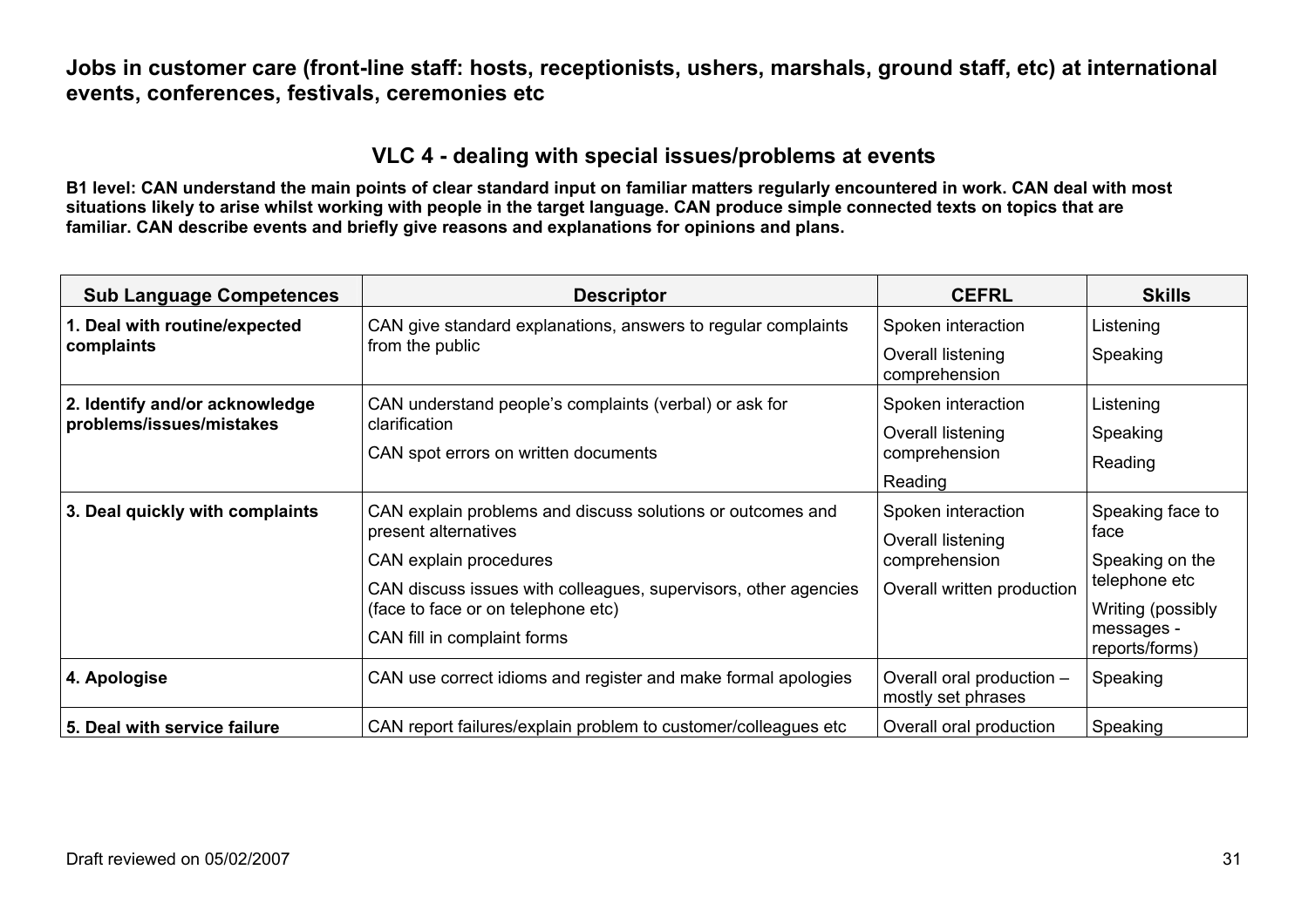| <b>Sub Language Competences</b>                    | <b>Descriptor</b>                                                                                | <b>CEFRL</b>                                | <b>Skills</b> |
|----------------------------------------------------|--------------------------------------------------------------------------------------------------|---------------------------------------------|---------------|
| 6. Deal with health & safety                       | CAN understand and follow instructions/procedures                                                | Reading instructions                        | Listening     |
| regulations                                        | CAN give appropriate instructions                                                                | Listening comprehension                     | Reading       |
|                                                    | CAN explain relevant procedures if necessary                                                     | Spoken production                           | Speaking      |
| 7. Lost property/persons                           | CAN understand problems and respond appropriately                                                | Overall spoken interaction                  | Speaking      |
|                                                    | CAN find out information (descriptions - times - places)                                         |                                             | Listening     |
|                                                    | CAN explain action to take and reassure people                                                   |                                             |               |
| 8. Deal with awkward, abusive,                     | CAN give clear, assertive, polite information and/or instructions                                | Overall oral production                     | Speaking      |
| intoxicated or irrational customers<br>("nutters") | CAN use calming language                                                                         | Spoken interaction                          | Listening     |
|                                                    | CAN communicate with relevant people/agencies (supervisors,<br>police, security)                 |                                             |               |
| 9. Deal with impatient people/calm                 | As above, plus :                                                                                 | Mostly spoken production                    | Listening     |
| crowds                                             | CAN understand customers' complaints or ask for clarification<br>CAN make standard announcements | Overall listening<br>comprehension          | Speaking      |
| 10. Deal with worried or distressed                | CAN identify problem and respond appropriately - may have to                                     | Overall listening                           | Listening     |
| people                                             | make unprepared but simple public announcements                                                  | comprehension                               | Speaking      |
|                                                    | CAN reassure people                                                                              | Spoken interaction                          |               |
|                                                    | CAN request relevant help/services if necessary                                                  | Overall oral production                     |               |
| 11. Make announcements                             | CAN read announcements clearly                                                                   | Reading information                         | Speaking      |
|                                                    | CAN make simple unscripted announcements if necessary                                            | Spoken production -<br>making announcements | Reading       |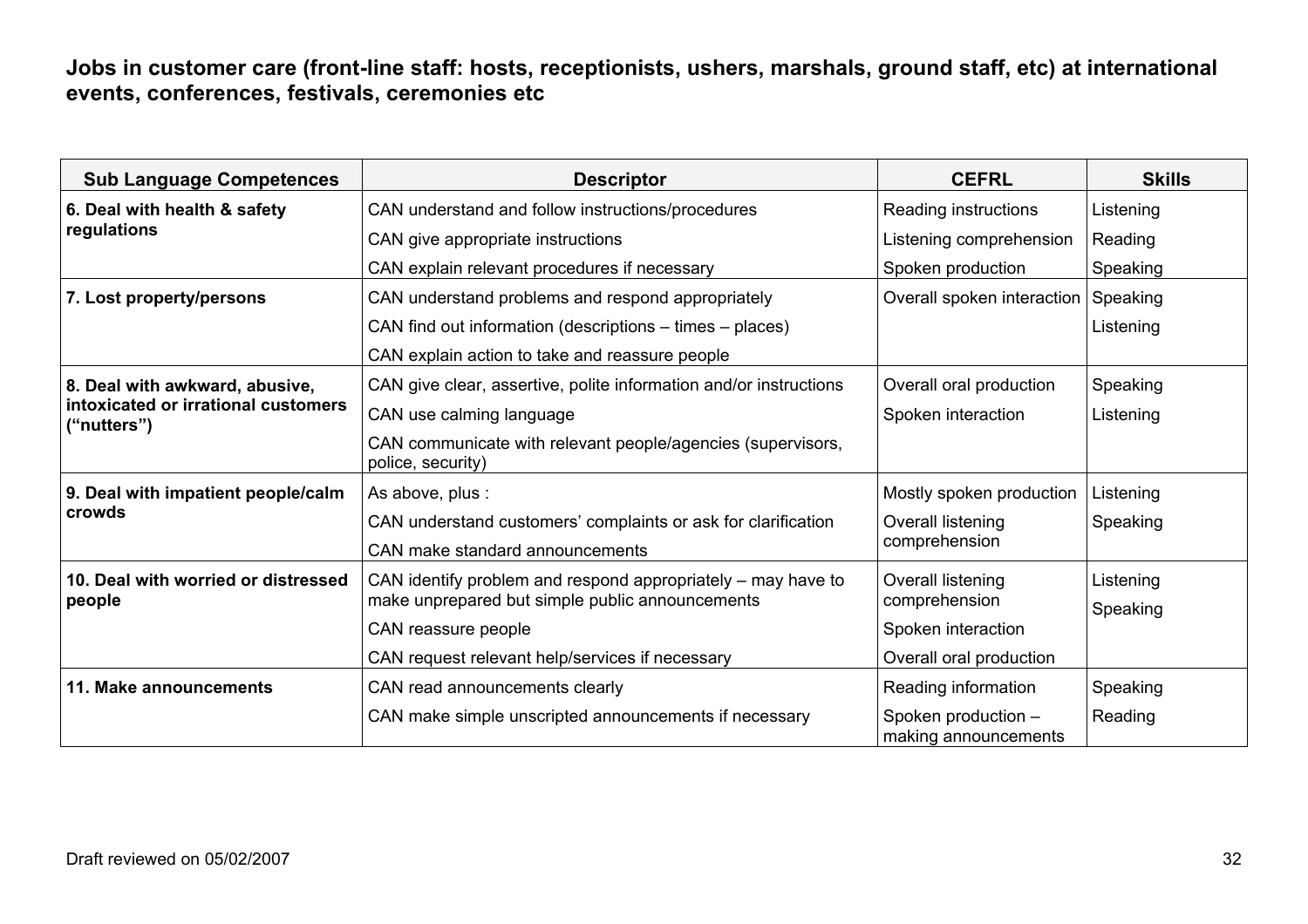| <b>Sub Language Competences</b>                                                                                | <b>Descriptor</b>                                                                                                                                                                               | <b>CEFRL</b>                                                                                         | <b>Skills</b>                        |
|----------------------------------------------------------------------------------------------------------------|-------------------------------------------------------------------------------------------------------------------------------------------------------------------------------------------------|------------------------------------------------------------------------------------------------------|--------------------------------------|
| 12. Deal with journalists,<br>photographers, management,<br>directors, participants, important<br>visitors etc | CAN give simple information, directions etc. under pressure and<br>using the right register                                                                                                     | Spoken interaction<br>Overall listening<br>comprehension                                             | Listening<br>Speaking                |
| 13. Deal with unexpected<br>guests/visitors, gate-crashers,<br>intruders, threats etc                          | CAN assess the nature of the problem quickly<br>CAN respond simply but effectively to aggressive attitudes with the   Overall listening<br>right register<br>CAN quickly call for relevant help | Spoken interaction<br>comprehension                                                                  | Listening<br>Speaking                |
| 14. Deal with evacuations                                                                                      | CAN understand codes for evacuation<br>CAN guide crowds to assembly points                                                                                                                      | Listening to<br>announcements and<br>instructions<br>Spoken production -<br>mostly rehearsed phrases | Listening<br>Speaking                |
| 15. Deal with medical<br>needs/emergencies                                                                     | CAN identify the problem quickly<br>CAN reassure/make customer comfortable<br>CAN contact relevant services (1st aid, ambulance etc)                                                            | Spoken interaction -<br>including use of technical<br>devices                                        | Listening<br>Speaking                |
| 16. Deal with alarms or alerts and<br>crisis management (accidents,<br>fires, explosions etc)                  | CAN understand messages and codes quickly and without<br>clarification<br>CAN give quick and clear instructions<br>CAN explain situation/procedures                                             | Listening to<br>announcements and<br>instructions<br>Spoken production -<br>rehearsed phrases mostly | Speaking<br>Listening                |
| 17. Communications with<br>colleagues, supervisors, other<br>agencies, police etc                              | CAN explain situation in simple terms but quickly and clearly<br>CAN explain what has been done to solve immediate emergency<br>CAN mediate at a simple level between people/parties            | Spoken interaction<br>including simple<br>translation                                                | Speaking<br>Listening<br>Translating |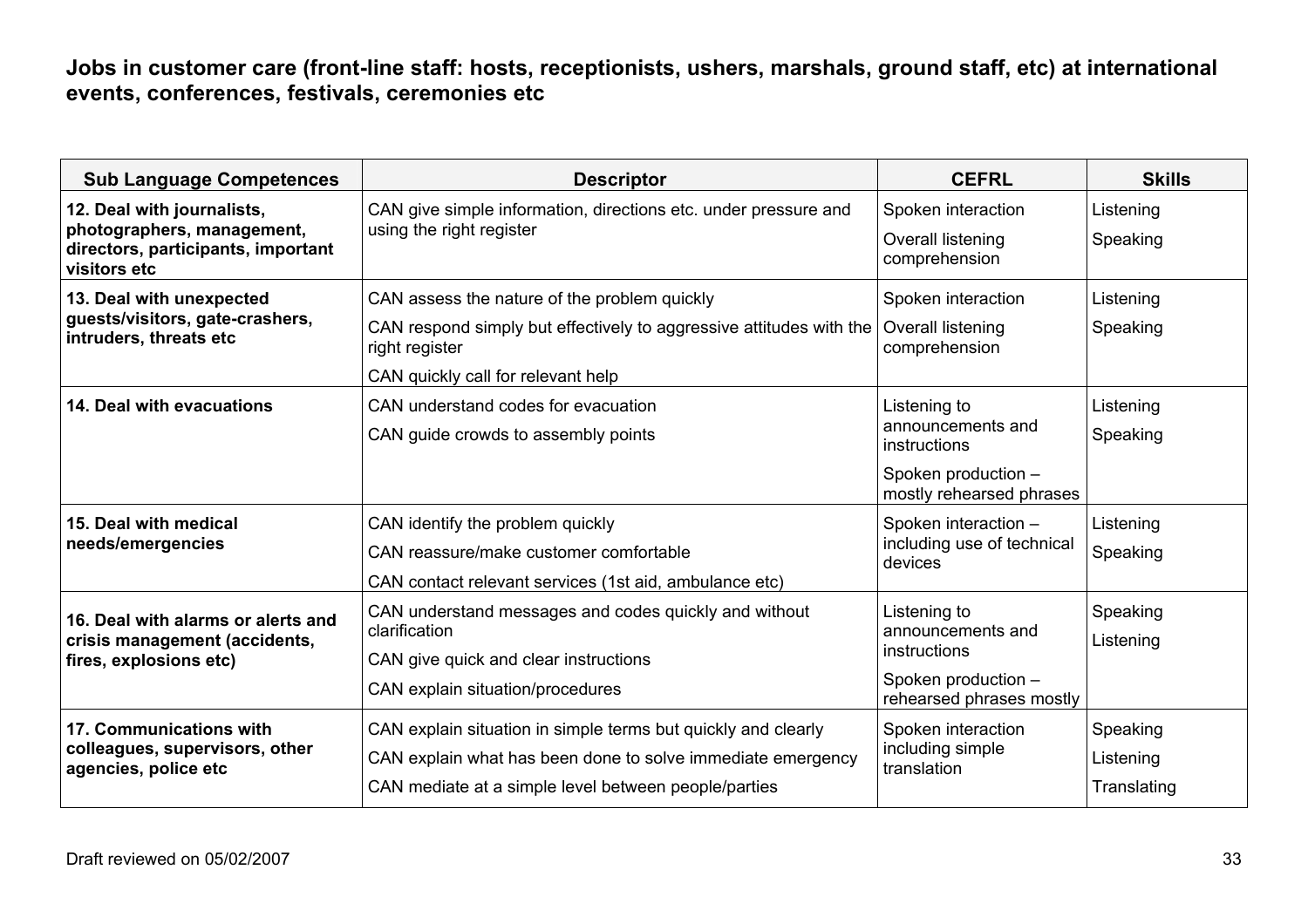### **VLC 5 -: complying with the job requirements**

| <b>Sub Language Competences</b>    | <b>Descriptor</b>                                                     | <b>CEFRL</b>                                                        | <b>Skills</b> |
|------------------------------------|-----------------------------------------------------------------------|---------------------------------------------------------------------|---------------|
| 1. Understand tasks and            | CAN understand hierarchy and place of people in the organisation      | Reading for information                                             | Reading       |
| responsibilities                   | CAN understand briefs and internal communications                     | Overall listening                                                   | Listening     |
|                                    | CAN communicate with colleagues, supervisors etc                      | comprehension                                                       | Speaking      |
|                                    |                                                                       | Spoken interaction                                                  |               |
| 2. Understanding general rules and | CAN understand lists of rules or procedures                           | Reading instructions                                                | Reading       |
| procedures                         | CAN understand verbal instructions concerning rules and<br>procedures | Overall listening<br>comprehension                                  | Listening     |
| 3. Understand who is who           | CAN understand information about VIPs, special guests, sponsors       | Reading for information                                             | Listening     |
|                                    | etc                                                                   | Overall listening                                                   | Speaking      |
|                                    | CAN use right register, conventions to address people                 | comprehension                                                       | Reading       |
|                                    |                                                                       | Spoken production -<br>mostly rehearsed phrases                     |               |
| 4. Understand verbal and written   | CAN understand safety instructions, training manuals and verbal       | Reading instructions                                                | Reading       |
| safety rules and instructions      | <i>instructions</i>                                                   | Overall listening<br>comprehension                                  | Listening     |
| 5. Understand instructions to      | CAN understand instructions for use, training manuals or verbal       | Reading instructions                                                | Reading       |
| operate some equipment             | training                                                              | Overall listening<br>comprehension                                  | Listening     |
| 6. Understand instructions and     | CAN understand and relay codes messages                               | Overall listening                                                   | Reading       |
| procedures in case of emergencies  | CAN understand instructions or orders                                 | comprehension - mostly<br>prepared messages<br>Reading instructions | Listening     |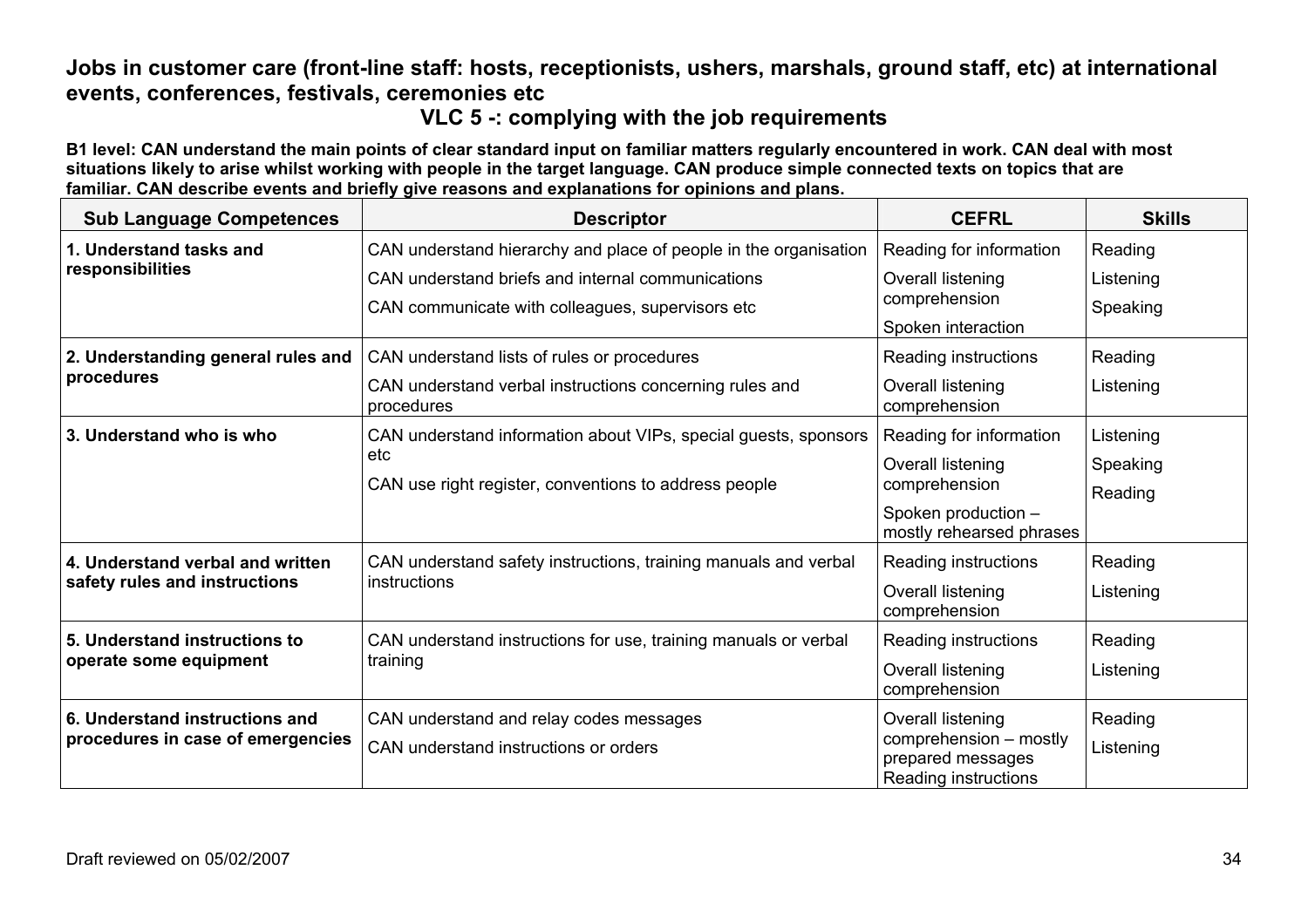### **WAREHOUSE TECHNICIAN**



**A1 level: CAN understand and use familiar everyday expressions and very basic phrases aimed at the satisfaction of needs of a concrete type. CAN introduce him/herself to a deliverer. CAN interact in a simple way provided the deliverer talks slowly and clearly and is prepared to help.** 

### **VLC 1 – Welcoming deliverers**

| <b>Sub Language Competences</b> | <b>Descriptor</b>                                                                                                     | <b>CEFRL</b>                  | <b>Skills</b>         |
|---------------------------------|-----------------------------------------------------------------------------------------------------------------------|-------------------------------|-----------------------|
| 1. Greet and welcome deliverers | CAN produce simple mainly isolated phrases (greeting people)                                                          | Overall spoken<br>interaction | Speaking<br>Listening |
| 2. Offer help to deliverers     | CAN produce simple mainly isolated phrases (offering help)<br>CAN understand questions addressed carefully and slowly | Overall spoken<br>interaction | Speaking<br>Listening |
| 3. Take leave of deliverers     | CAN produce simple mainly isolated phrases (taking one's leave)                                                       | Overall spoken<br>interaction | Speaking<br>Listening |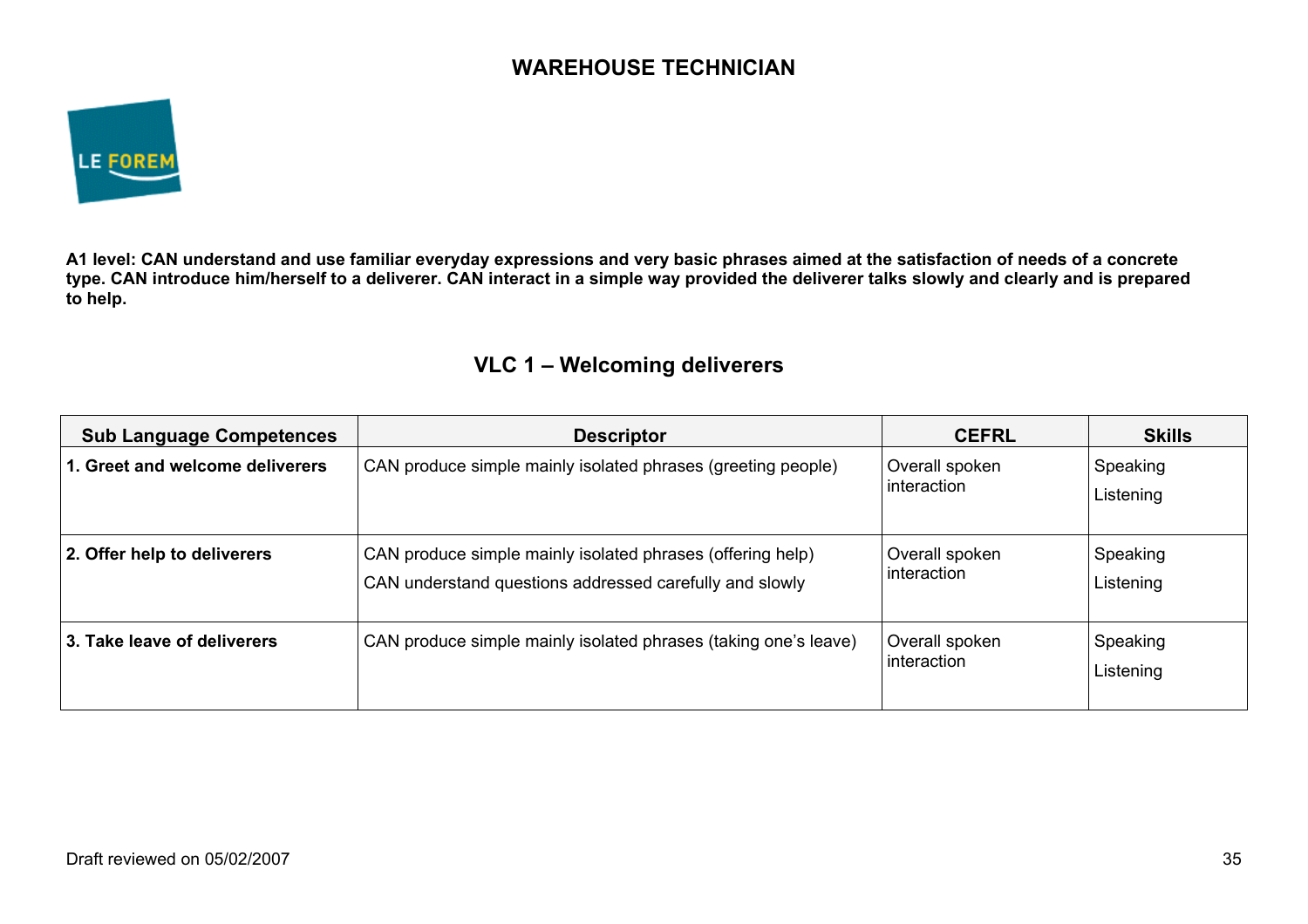### **WAREHOUSE TECHNICIAN**

# **VLC 2 – Handling information**

| <b>Sub Language Competences</b>                              | <b>Descriptor</b>                                                                     | <b>CEFRL</b>         | <b>Skills</b>         |
|--------------------------------------------------------------|---------------------------------------------------------------------------------------|----------------------|-----------------------|
| 1. Understand information from<br>deliverers                 | CAN understand questions and information addressed carefully<br>and slowly            | Information exchange | Speaking<br>Listening |
| 2. Give information to deliverers                            | CAN initiate and respond to simple questions/statements in areas<br>of immediate need | Information exchange | Speaking<br>Listening |
| 3. Understand technical literature<br>in transport documents | CAN understand clearly written, straightforward instructions in<br>his/her field      | Reading instructions | Reading               |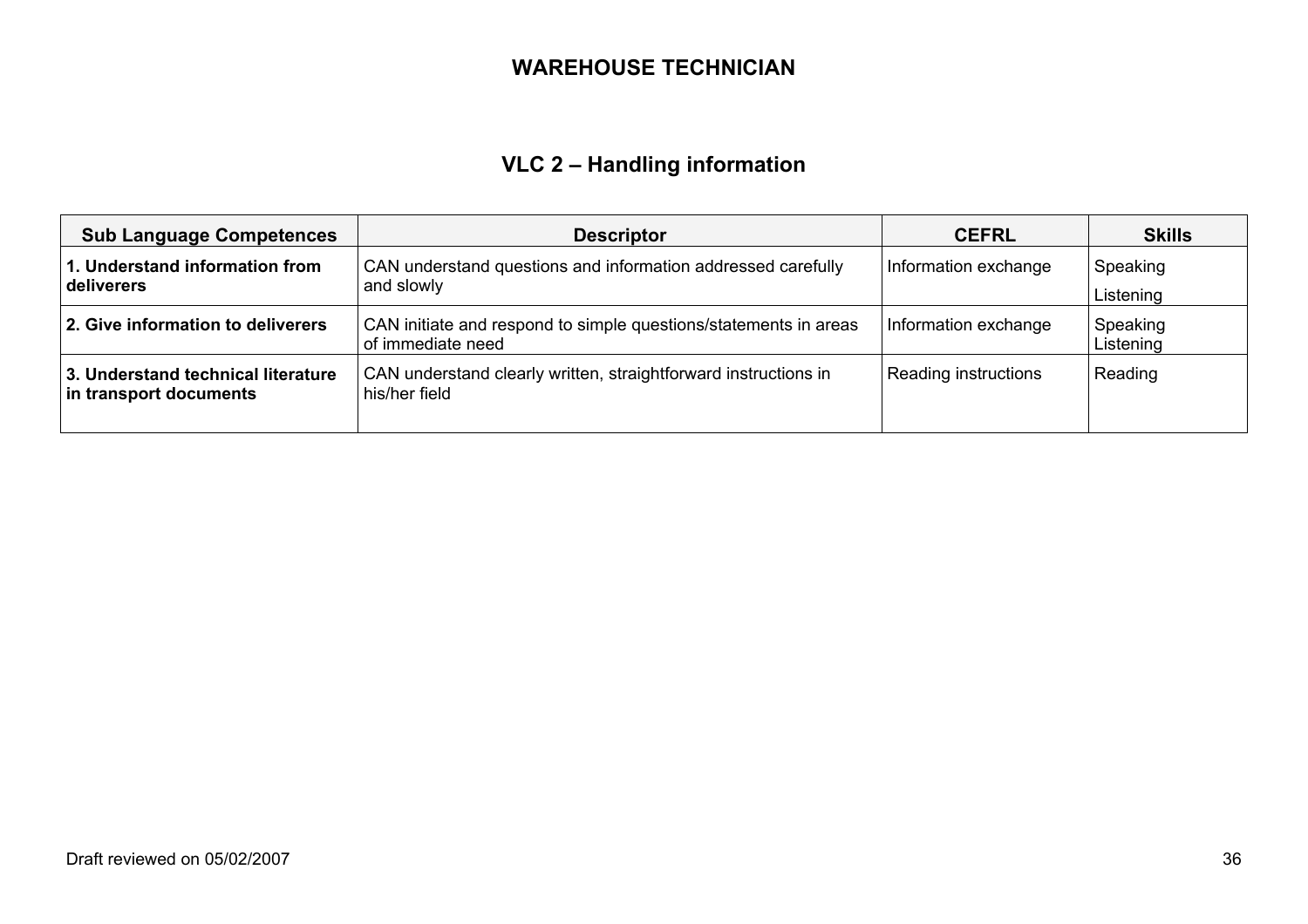#### **WAREHOUSE TECHNICIAN**

# **VLC 3 – Handling instructions**

| <b>Sub Language Competences</b>               | <b>Descriptor</b>                                                                                                                | <b>CEFRL</b>                                                         | <b>Skills</b>         |
|-----------------------------------------------|----------------------------------------------------------------------------------------------------------------------------------|----------------------------------------------------------------------|-----------------------|
|                                               |                                                                                                                                  | <b>NVQ levels</b>                                                    |                       |
| 1. Give instructions to deliverers            | CAN initiate and respond to simple questions/statements in areas<br>of immediate need<br>CAN handle numbers, quantities and time | Information exchange<br>Transactions to obtain<br>goods and services | Speaking<br>Listening |
| 2. Understand instructions from<br>deliverers | CAN understand instructions addressed carefully and slowly                                                                       | Information exchange                                                 | Listening             |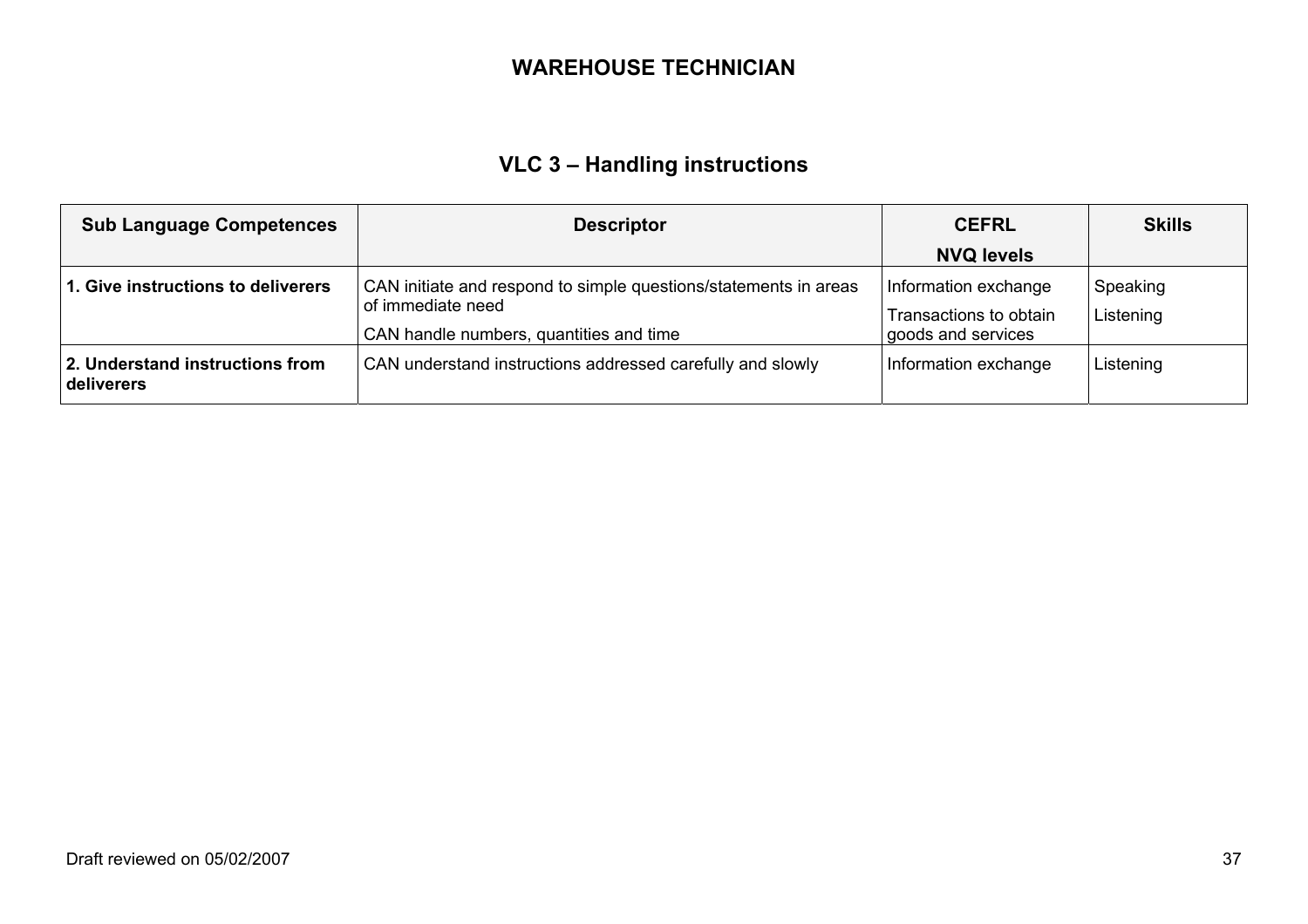

### **VLC 1 – TAKING A RESERVATION**

| <b>Sub Language</b><br><b>Competences</b>           | <b>Descriptor</b>                                                                                                                                                                                                   | <b>CEFRL</b>                                                                                | <b>Skills</b>                    |
|-----------------------------------------------------|---------------------------------------------------------------------------------------------------------------------------------------------------------------------------------------------------------------------|---------------------------------------------------------------------------------------------|----------------------------------|
| 1. Greet the client                                 | CAN greet a client in simple but polite terms taking into account the modes of<br>communication used (telephone/face to face) and the time of the day.                                                              | Overall oral production<br>Overall listening<br>comprehension                               | Listening<br>Speaking            |
| 2. Communicate on the<br>telephone                  | CAN follow a simple telephone communication using the adequate expressions                                                                                                                                          | Overall oral production<br>Overall listening<br>comprehension                               | Listening<br>Speaking            |
| 3 Take the reservation                              | CAN ask the reservation details and check availability. Propose alternative options<br>if necessary and fill in the form with all the necessary information (date, hour,<br>number of persons) without any mistake. | Overall oral production<br>Overall listening<br>comprehension<br>Overall written production | Listening<br>Speaking<br>Writing |
| 4. Give information<br>concerning the<br>restaurant | CAN understand information requests concerning the restaurant (opening hours,<br>location, facilities, equipment, prices, etc), and react to them in simple terms, and<br>give accurate information.                | Overall oral production<br>Overall listening<br>comprehension                               | Listening<br>Speaking            |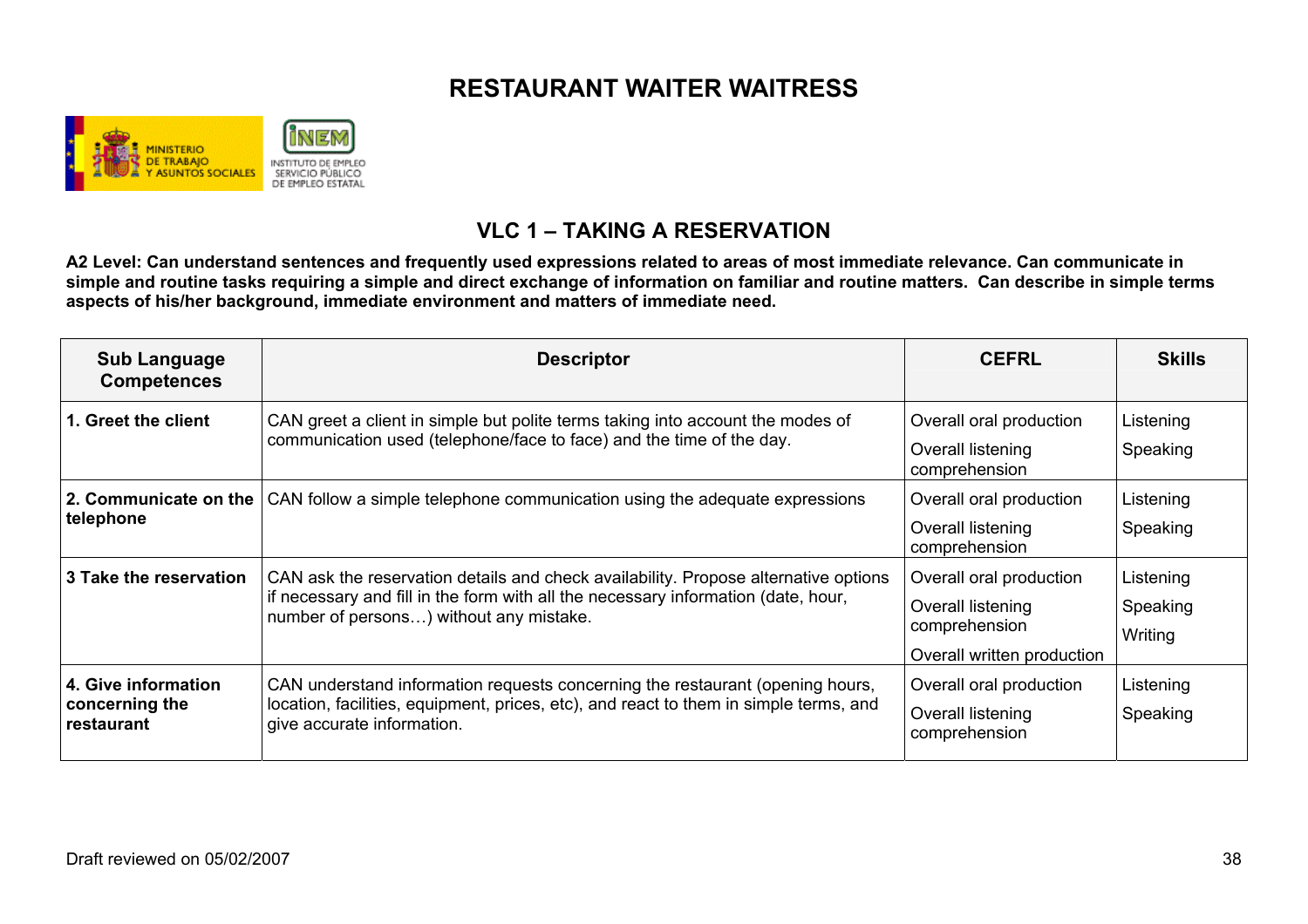### **VLC 2 – WELCOMING A CUSTOMER**

| <b>Sub Language</b><br><b>Competences</b> | <b>Descriptor</b>                                                                                                                                                                                                                                                                        | <b>CEFRL</b>                                                        | <b>Skills</b>         |
|-------------------------------------------|------------------------------------------------------------------------------------------------------------------------------------------------------------------------------------------------------------------------------------------------------------------------------------------|---------------------------------------------------------------------|-----------------------|
| 1. Welcome customers                      | CAN welcome the customers, check the reservation, and take the customers to their<br>table always using polite set expressions.<br>CAN understand and react to clients' requests concerning the table and its location<br>(inside/outside, smoking/non-smoking, shape and size of table) | Overall oral<br>production<br>Overall<br>listening<br>comprehension | Listening<br>Speaking |
|                                           | CAN understand clients' requests relative to the cloakroom and answer them, using<br>simple language. Take the client to his/her table using simple, set expressions                                                                                                                     |                                                                     |                       |
| 3. Deal with special situations           | CAN express difficulty understanding,<br>CAN ask to repeat,<br>CAN apologize.                                                                                                                                                                                                            | Overall oral<br>production<br>(mostly set<br>expressions)           | Listening<br>Speaking |
|                                           | CAN answer questions                                                                                                                                                                                                                                                                     | Overall<br>listening<br>comprehension                               |                       |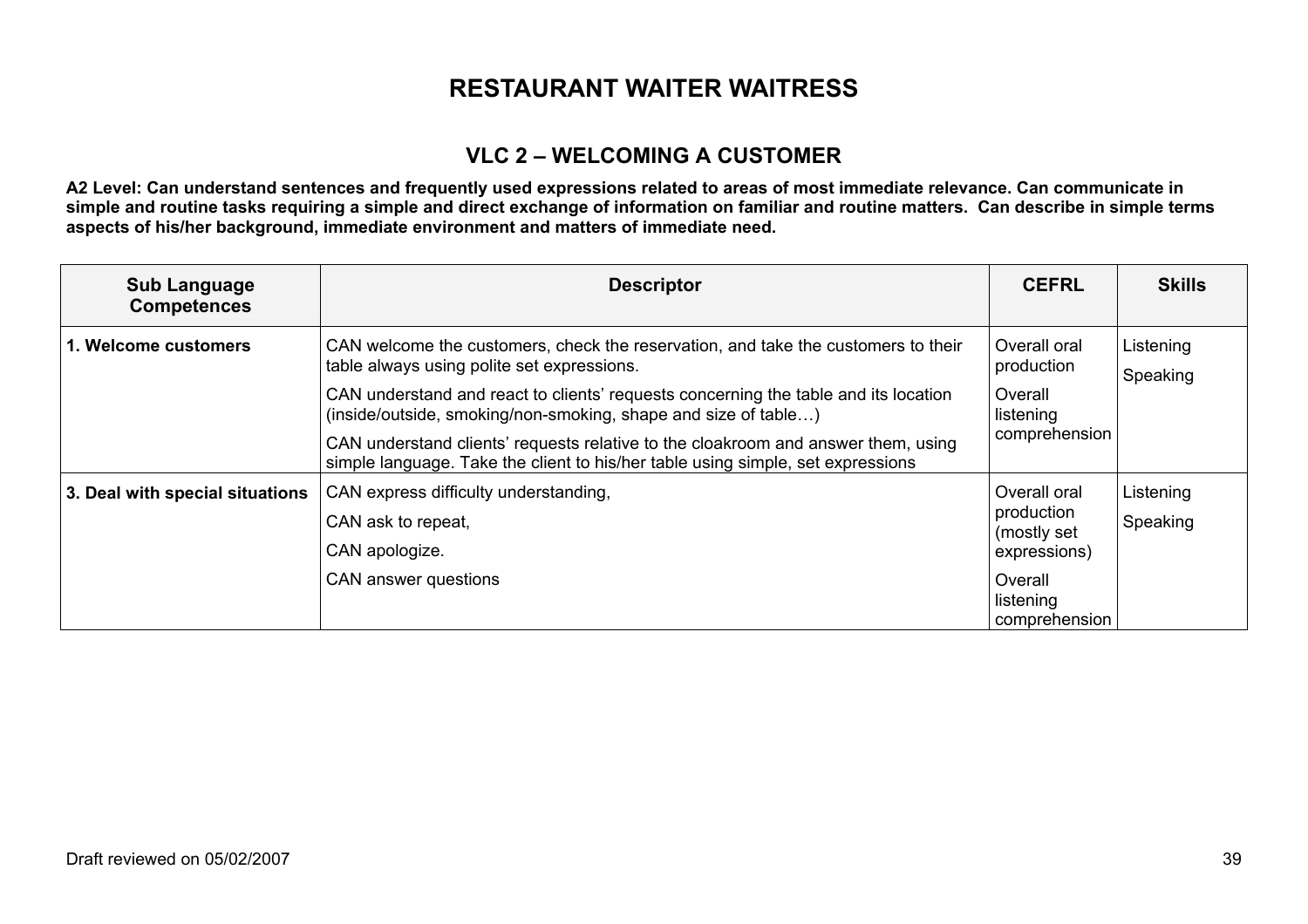### **VLC 3 –TAKING THE ORDER**

| <b>Sub Language</b><br><b>Competences</b>             | <b>Descriptor</b>                                                                                                                                                     | <b>CEFRL</b>                                                                      | <b>Skills</b>         |
|-------------------------------------------------------|-----------------------------------------------------------------------------------------------------------------------------------------------------------------------|-----------------------------------------------------------------------------------|-----------------------|
| 1. Present the « a la carte »<br>menu and other menus | CAN present the set menus and other menus with the help of set expressions.                                                                                           | Overall oral<br>production<br>(mostly set<br>expressions)                         | Listening<br>Speaking |
|                                                       |                                                                                                                                                                       | Overall<br>listening<br>comprehension                                             |                       |
| 2. Help the customer with the<br>menu                 | CAN understand the clients' questions concerning the different options (carte, menu,<br>prices and modes of payment) and CAN answer them in simple words but clearly. | Overall oral<br>production<br>(mostly set<br>expressions)<br>Overall<br>listening | Listening<br>Speaking |
|                                                       | CAN inform the customer about what is available and what is not, using set<br>expressions.                                                                            |                                                                                   |                       |
|                                                       | CAN suggest alternative choices.                                                                                                                                      |                                                                                   |                       |
|                                                       | CAN guide a client and make suggestions about choices using simple words and set<br>expressions.                                                                      | comprehension                                                                     |                       |
|                                                       | CAN understand and respond to the clients' specific needs (relative to food or not).                                                                                  |                                                                                   |                       |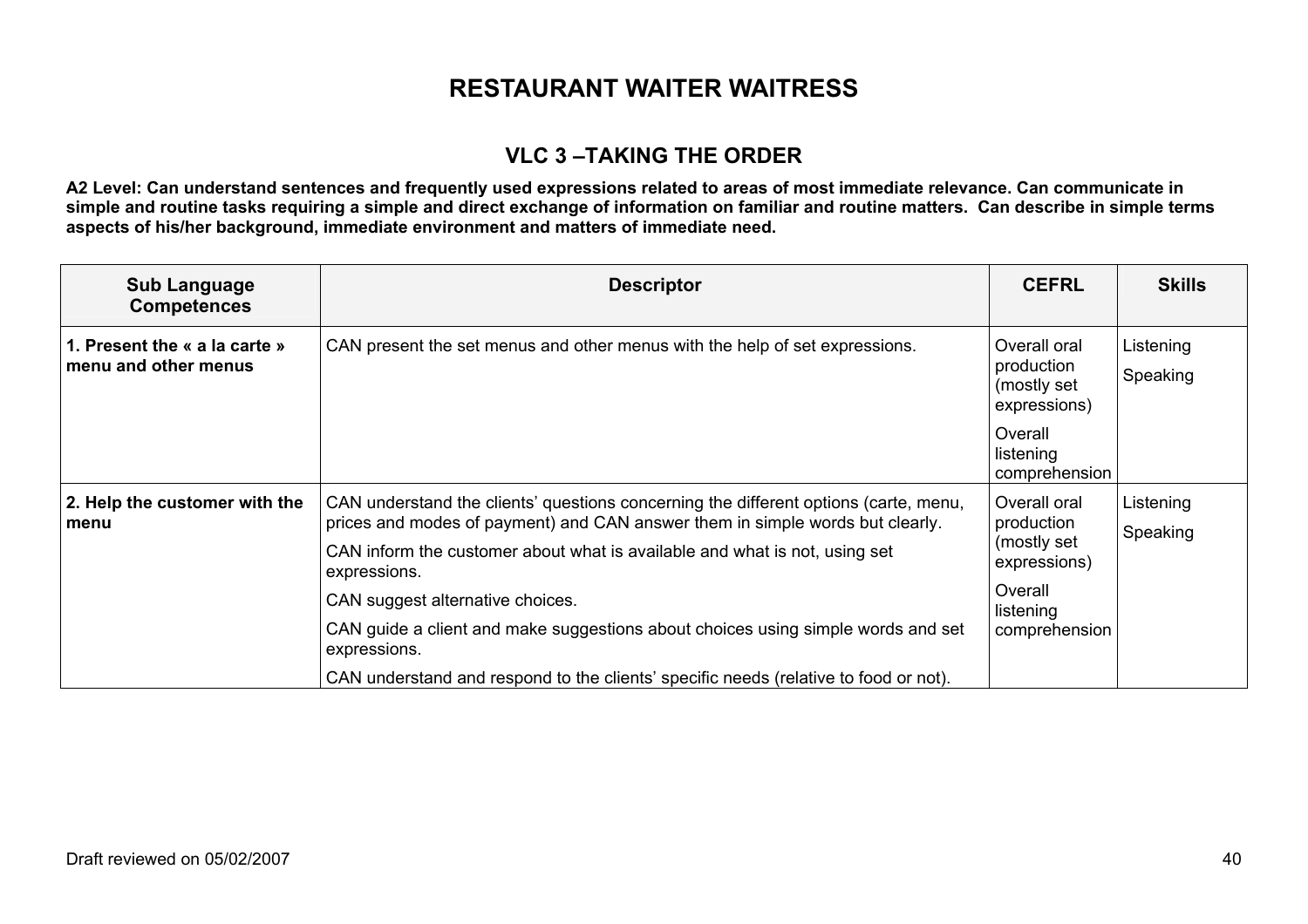| <b>Sub Language</b><br><b>Competences</b>          | <b>Descriptor</b>                                                                                                                                     | <b>CEFRL</b>                                                                                       | <b>Skills</b>         |
|----------------------------------------------------|-------------------------------------------------------------------------------------------------------------------------------------------------------|----------------------------------------------------------------------------------------------------|-----------------------|
| 3. Describe a dish, its<br>ingredients, its recipe | CAN describe a dish using simple words.<br>CAN name the main ingredients of a dish and describe its preparation using simple<br>words and structures. | Overall oral<br>production<br>(mostly set<br>expressions)<br>Overall<br>listening<br>comprehension | Speaking<br>Listening |
| 4. Reformulate, summarize,<br>check the order      | CAN confirm or reformulate the information given by the client.                                                                                       | Overall oral<br>production<br>(mostly set<br>expressions)<br>Overall<br>listening<br>comprehension | Listening<br>Speaking |
| 5. Write down the order                            | CAN understand a client's order and write it down without any error.                                                                                  | Overall<br>listening<br>comprehension<br>Spoken<br>interaction                                     | Listening<br>Speaking |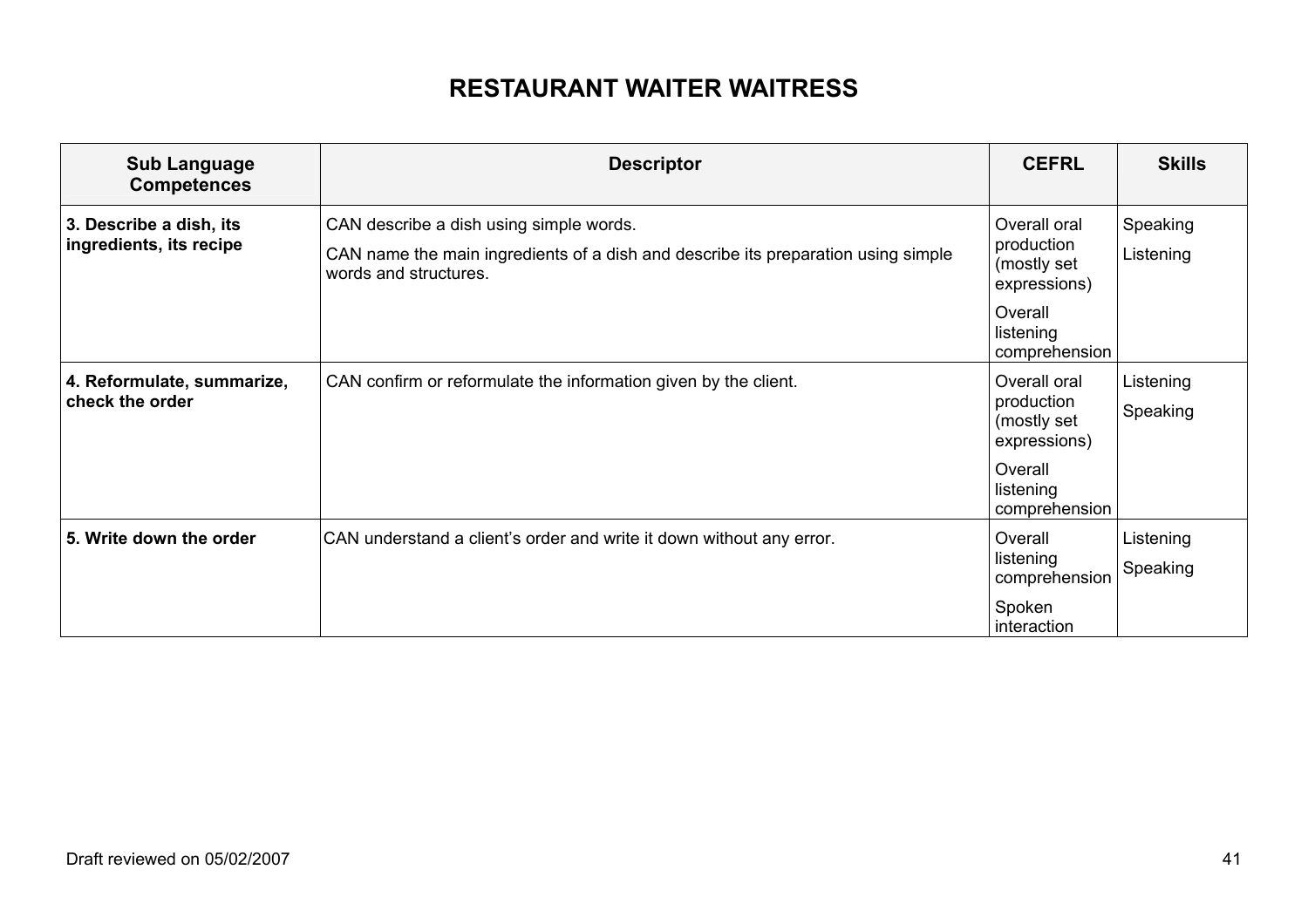### **VLC4 – SERVING THE CUSTOMER**

| <b>Sub Language</b><br><b>Competences</b>                 | <b>Descriptor</b>                                                                              | <b>CEFRL</b>                                                                                   | <b>Skills</b>         |
|-----------------------------------------------------------|------------------------------------------------------------------------------------------------|------------------------------------------------------------------------------------------------|-----------------------|
| 1. Respond to customer's<br>requests                      | CAN understand and reply to all the questions that the customer asks regarding the<br>service. | Overall spoken<br>interaction<br>Overall<br>listening<br>comprehension                         | Listening<br>Speaking |
| 2. Inform the customer of<br>important aspects of service | CAN highlight the key security points (beware of the hot plate) and other important<br>issues. | Overall oral<br>production<br>(mostly set<br>phrases)<br>Overall<br>listening<br>comprehension | Listening<br>Speaking |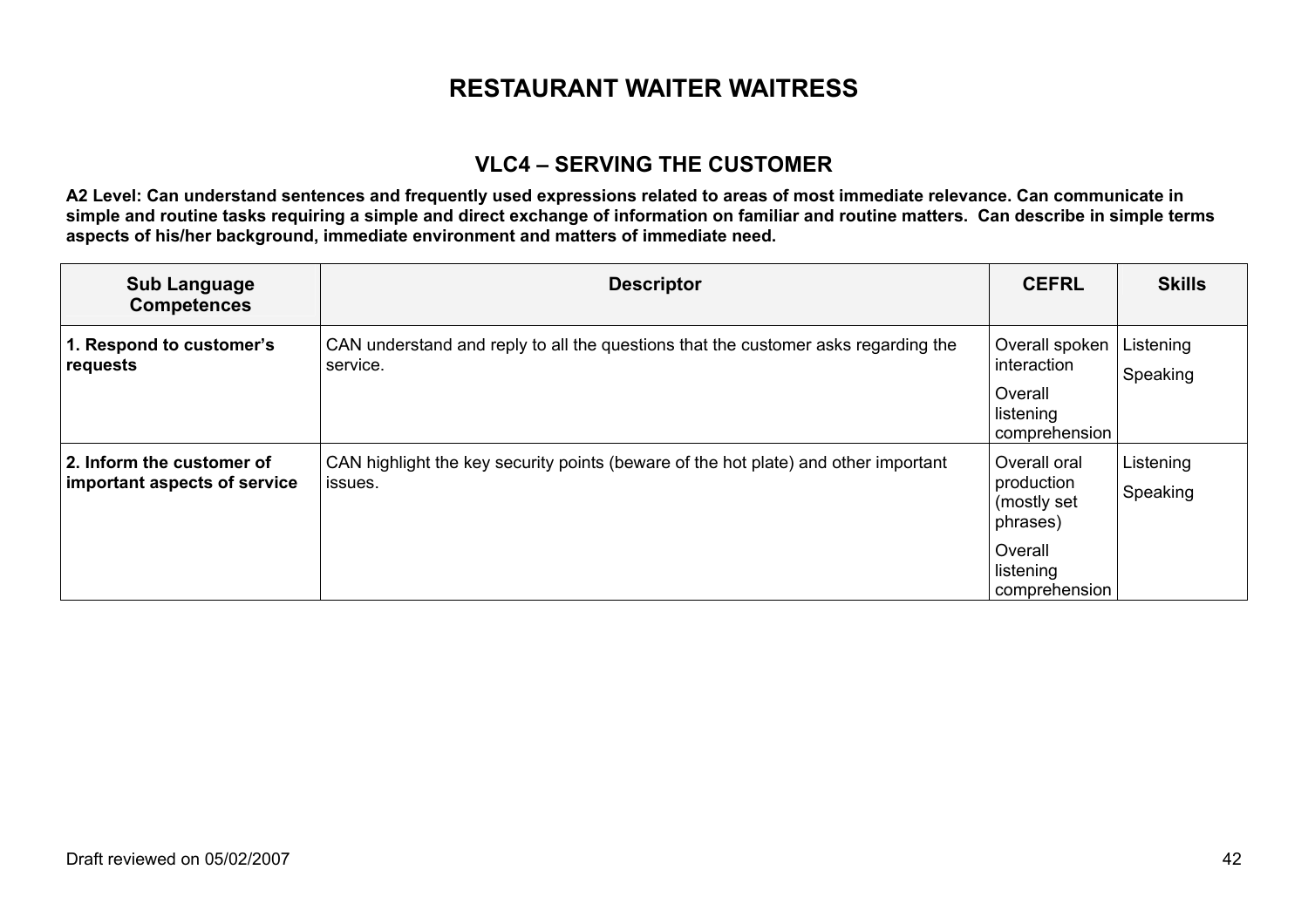### **VLC5 – PRESENTING THE BILL**

| <b>Sub Language</b><br><b>Competences</b> | <b>Descriptor</b>                                                                                                                                                 | <b>CEFRL</b>                                          | <b>Skills</b>         |
|-------------------------------------------|-------------------------------------------------------------------------------------------------------------------------------------------------------------------|-------------------------------------------------------|-----------------------|
| 1. Present the bill                       | CAN present the bill and explain the different items if necessary using simple and<br>mostly set expressions<br>CAN answer questions regarding methods of payment | Overall oral<br>production<br>(mostly set<br>phrases) | Speaking<br>Listening |
|                                           |                                                                                                                                                                   | Overall<br>listening<br>comprehension                 |                       |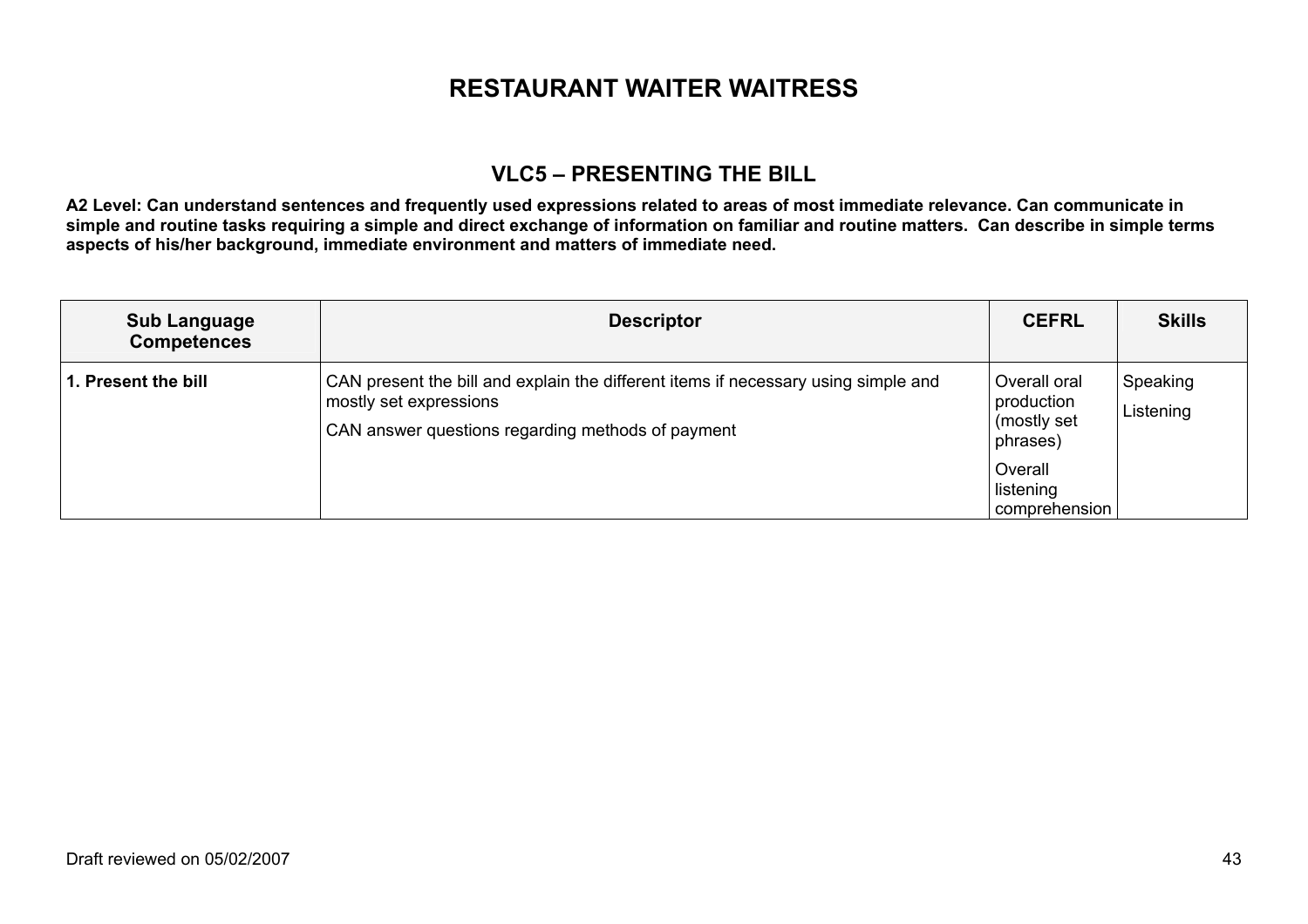### **VLC6– SAYING GOOD BYE TO THE CUSTOMER**

| <b>Sub Language</b><br><b>Competences</b>                                                 | <b>Descriptor</b>                                                                                                                                                                                                                            | <b>CEFRL</b>                                                                                   | <b>Skills</b>         |
|-------------------------------------------------------------------------------------------|----------------------------------------------------------------------------------------------------------------------------------------------------------------------------------------------------------------------------------------------|------------------------------------------------------------------------------------------------|-----------------------|
| 1. Check customer's<br>satisfaction                                                       | CAN ask simple questions to the customer checking his/her satisfaction.<br>CAN show interest for the opinion of the customers about the service.<br>CAN express wishes to see them again using simple phrases and set expressions.           | Overall oral<br>production<br>(mostly set<br>phrases)                                          | Speaking<br>Listening |
|                                                                                           |                                                                                                                                                                                                                                              | Overall<br>listening<br>comprehension                                                          |                       |
| 2. Bring the customer to the<br>door and help her/ him with<br>the cloakroom and car/taxi | CAN bring the customer to the door using set expressions<br>CAN ask for the cloakroom token & get the customers' belongings using simple<br>phrases.<br>CAN ask if the customer requires a taxi or if she/he has a car using simple phrases. | Overall oral<br>production<br>(mostly set<br>phrases)<br>Overall<br>listening<br>comprehension | Speaking<br>Listening |